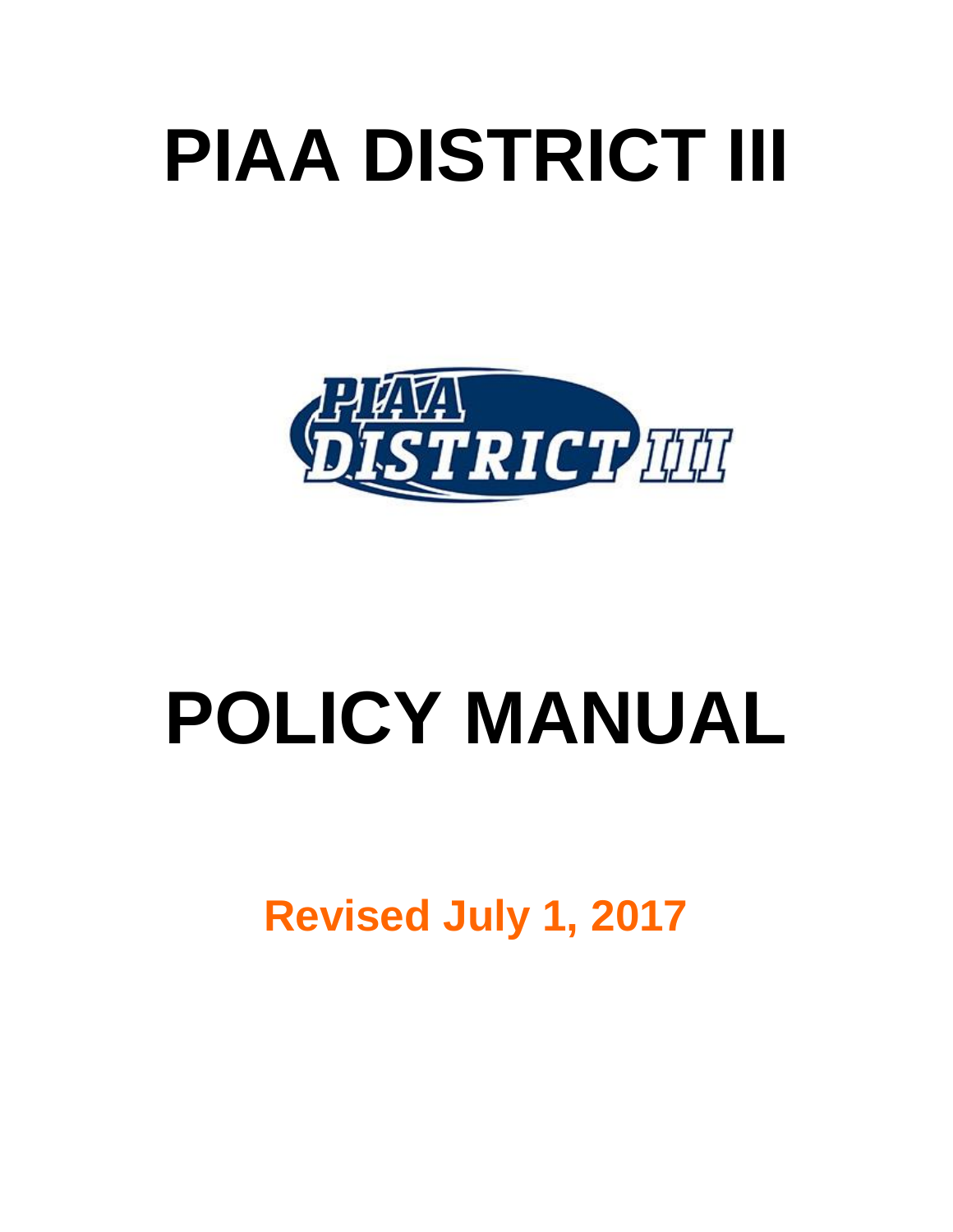# **INTRODUCTION**

District III is one of twelve Districts that comprise the Pennsylvania Interscholastic Athletic Association. As such they are governed by the rules, regulations and operating procedures of the parent organization known as the PIAA. At the same time, each individual District in their daily operations has some features, which are different from others. This is an attempt to list those features that are unique to District III.

District III is composed of ten (10) counties. These counties are Adams, Berks, Cumberland, Dauphin, Franklin, Juniata, Lancaster, Lebanon, Perry and York.

Revised July 1, 2017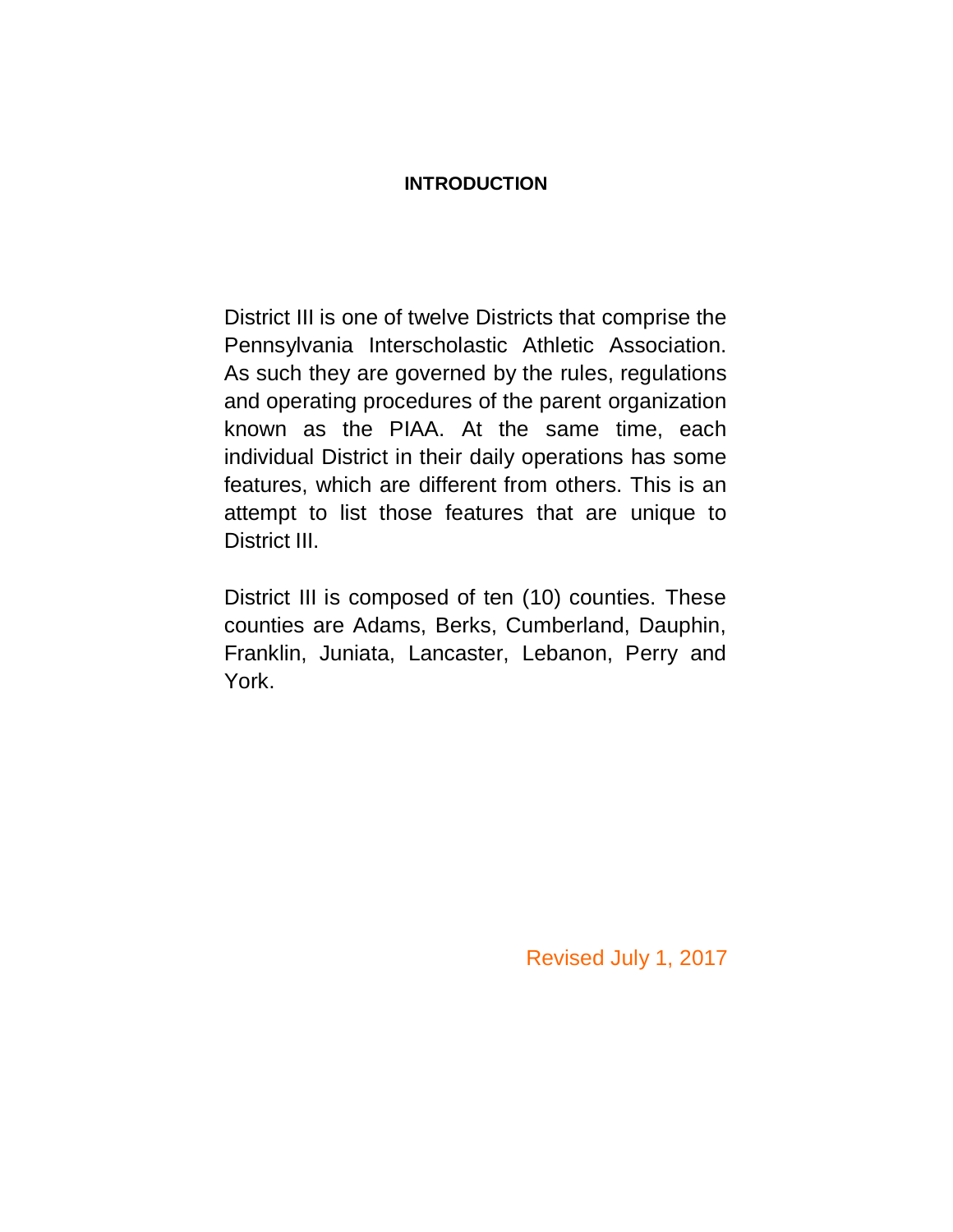#### Table of Contents

#### **Section One**

|                    | <b>COMMITTEE SELECTION</b>                                                                                                                                                                                                                                                                                                                                                                                                  | 1                                                                                                                       |
|--------------------|-----------------------------------------------------------------------------------------------------------------------------------------------------------------------------------------------------------------------------------------------------------------------------------------------------------------------------------------------------------------------------------------------------------------------------|-------------------------------------------------------------------------------------------------------------------------|
|                    | <b>COMMITTEE STAFF</b>                                                                                                                                                                                                                                                                                                                                                                                                      | $2 - 7$                                                                                                                 |
|                    | <b>COMMUNICATIONS</b>                                                                                                                                                                                                                                                                                                                                                                                                       | 8                                                                                                                       |
|                    | DISTRICT EQUIPMENT                                                                                                                                                                                                                                                                                                                                                                                                          | 9                                                                                                                       |
|                    | ORGANIZATIONAL STRUCTURE                                                                                                                                                                                                                                                                                                                                                                                                    | 10                                                                                                                      |
|                    | <b>FORMS</b><br><b>Financial Summary Report</b><br>Game Managers Check Distribution<br>Game Managers Gate Distribution<br><b>Gate Ticket Sales Report</b>                                                                                                                                                                                                                                                                   | 11<br>12<br>12<br>12<br>12 <sup>2</sup>                                                                                 |
| <b>Section Two</b> |                                                                                                                                                                                                                                                                                                                                                                                                                             |                                                                                                                         |
|                    | INDIVIDUAL SPORTS<br><b>DISTRICT III POWER RANKING</b><br>Baseball<br>Basketball, Girls & Boys<br>Bowling, Girls & Boys<br><b>Compettive Spirit</b><br>Cross Country, Girls & Boy<br>Field Hockey<br>Football<br>Golf, Girls & Boys<br>Lacrosse, Girls & Boys<br>Soccer, Girls & Boys<br>Softball<br>Swimming, Girls & Boys<br>Tennis, Girls & Boys<br>Track & Field, Girls & Boys<br>Volleyball, Girls & Boys<br>Wrestling | 12<br>13<br>14<br>15<br>16<br>17<br>18<br>19<br>20<br>21<br>22<br>23<br>24<br>25<br>26<br>27<br>28<br>29                |
| Section Three      |                                                                                                                                                                                                                                                                                                                                                                                                                             |                                                                                                                         |
|                    | OPERATING PROCEDURES/COMMITTEES                                                                                                                                                                                                                                                                                                                                                                                             | 30                                                                                                                      |
|                    | REVENUE/EXPENSE<br>Awards<br><b>Clothing Sales</b><br><b>Committee Fees</b><br>Sports Chairpersons<br>Officials Assignors<br>Insurance<br>Medals<br>Media Rights Fees<br>Partnerships<br><b>Playoff Fees</b><br>Programs<br>Purchases<br><b>School Refunds</b><br>Selection of Officials<br>Selection of Sites<br>Site Managers<br><b>Student Awards</b><br><b>Ticket Sales</b>                                             | 31<br>31<br>31<br>31<br>32<br>32<br>33<br>33<br>34-35<br>35<br>36<br>36<br>36<br>36<br>36<br>37<br>37<br>37-38<br>38-39 |
|                    | APPENDIX                                                                                                                                                                                                                                                                                                                                                                                                                    | 40                                                                                                                      |
|                    | Officials fees by sport                                                                                                                                                                                                                                                                                                                                                                                                     | 40-43                                                                                                                   |
|                    | Other fees by sport<br>Certified Trainers / Sports Medicine Contracts                                                                                                                                                                                                                                                                                                                                                       | 40-43<br>$40 - 43$                                                                                                      |
|                    |                                                                                                                                                                                                                                                                                                                                                                                                                             |                                                                                                                         |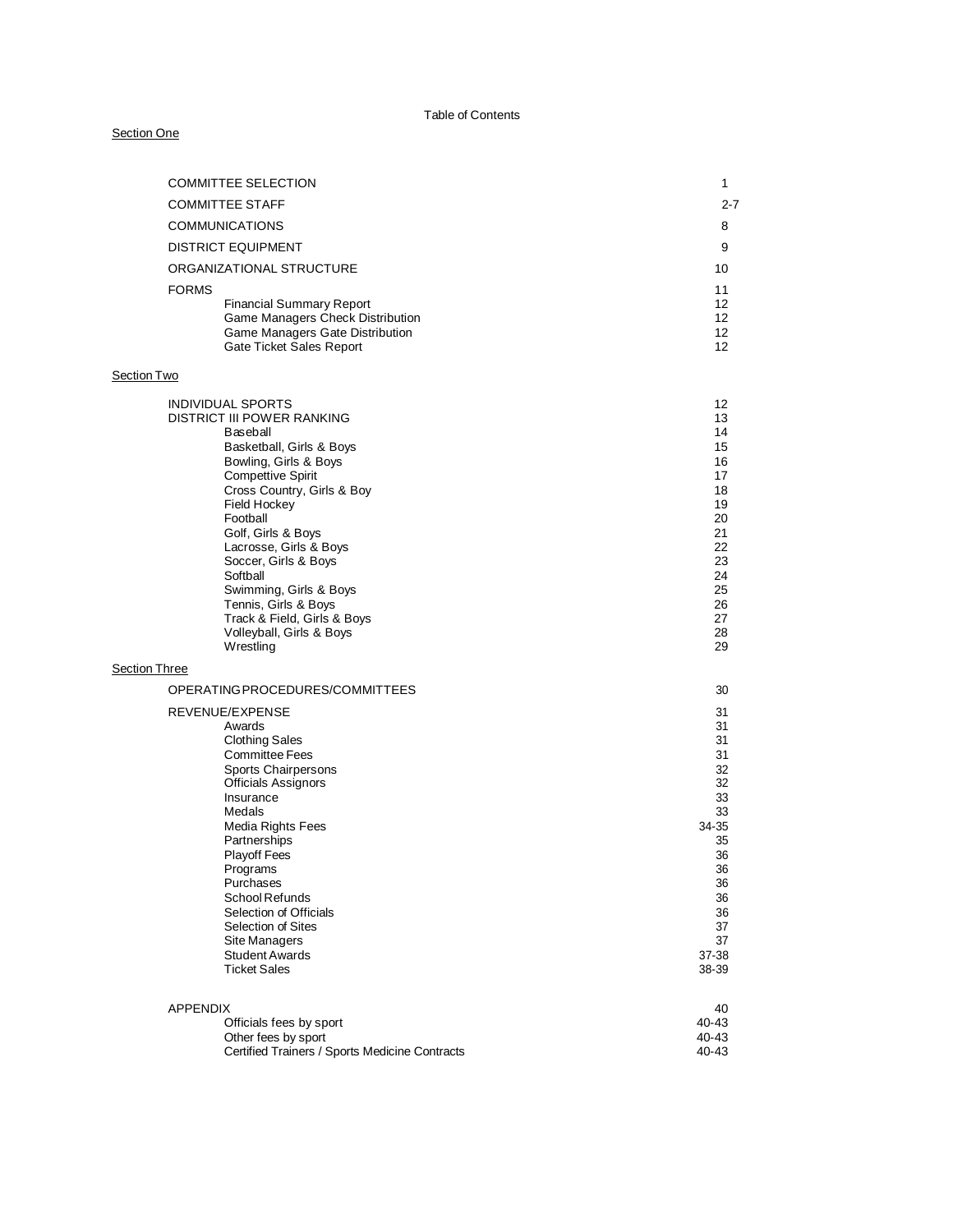# **SECTION ONE**

#### **COMMITTEE SELECTION**

On an annual basis, a Nominating Committee shall meet to nominate people to the ballot, which is cast at the Annual Meeting by all schools in attendance. Additional nominations may be made from the floor at the Annual Meeting.

The Nominating Committee shall consist of the Executive Directors from all recognized leagues: Berks County Interscholastic Athletic Association (BCIAA), Commonwealth Christian League, Lancaster-Lebanon League, Mid-Penn Conference, Tri-Valley League and York Adams Interscholastic Athletic Association (YAIAA). Each shall also be responsible to secure an individual to serve as a teller at the Annual Meeting.

Each league/conference is guaranteed a minimum of one (1) and a maximum of three (3) representatives on the Committee. If, after the initial vote, a league does not have representation, the Committee will appoint a voting member for one (1) year from the league to serve on the District Committee. In the event a Committee member moves within the District from one league to another creating unbalanced representation (based on election rules), that member will remain until the next election. The initial vote shall be final and binding until the next Annual Meeting.

The junior high representative, the athletic directors' representative and a female representative shall be elected from the members who have been elected to serve as representatives of their leagues.

In the event those elected as a league representative cannot fill these positions, the Committee will appoint representatives as voting members of the Committee for a period of one (1) year to fill said positions.

The person who received the highest number of ballots but was unelected to the Committee shall be appointed to the vacant representative position(s). Appointments shall go to the person on the ballot with the highest number of votes who was not elected to the Committee. If no one was on the ballot, the Committee will make the choice.

The junior high representative and the athletic directors' representative are elected in alternate years for a two (2) year term. Representatives from the School Board, Women's Officials' and Men's Officials' shall be chosen in compliance with The PIAA Constitution and serve a two (2) year term. A female parent and a male parent are selected by the Committee to serve a one (1) year term. All other terms are one (1) year terms.

When the Annual Ballot contains only the names of those who will be either selected or appointed to the District Committee it can be approved as presented by a single majority vote of the schools and will not require voting by the schools for individuals.

#### Non Voting Members Serving As Chairpersons

The Committee may approve individuals to positions to serve as sports chairpersons or other related duties deemed necessary by the committee. These are non-voting positions.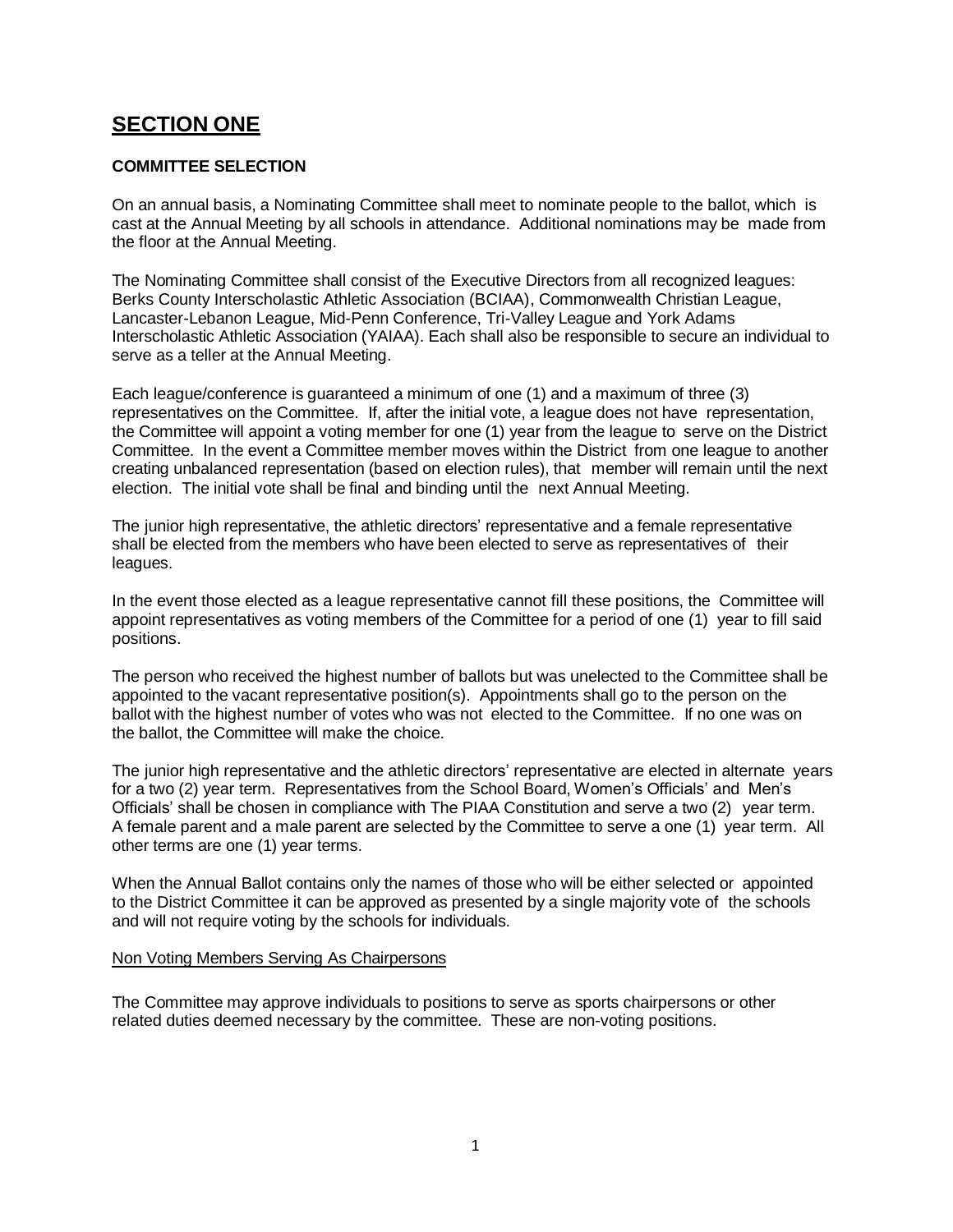# **COMMITTEE STAFF**

The Committee employs, on a part-time basis, an individual to serve as District Executive Director / Secretary, another individual to serve as District Treasurer and an individual to work as a Webmaster and Director of Corporate Sponsorships. These people are paid either through the PIAA State Office with reimbursement from District III or directly by the District III Treasurer.

# **Executive Director / Secretary**

# **POSITION QUALIFICATIONS**

- Education Degree with certification in teaching or school administration
- Experience in athletics, coaching and / or officiating
- Experience in administration, education, and public relations.
- Employment Contract: one-year term with the terms of the agreement reviewed annually by the PIAA District III Committee.

# **POSITION FUNCTION**

- Maintain and manage an office for the purpose of carrying out the functions of PIAA District III.
- To research those questions concerning eligibility, athletic management and control, athletic relations, contractual obligations, and other matters requiring study by the PI.A.A. District III Committee.
- To assist in the planning and organizing of interscholastic athletic championship programs.
- Perform secretarial responsibilities to include preparing minutes and reports for distribution to the PIAA District III Committee and member schools.

# **DUTIES**

Aid sports chairpersons with:

- Playoff sites; both District III and Inter-district
- Bracketing and pairings
- Medals
- Tickets
- Publicity
- Equipment
- Meeting Facilities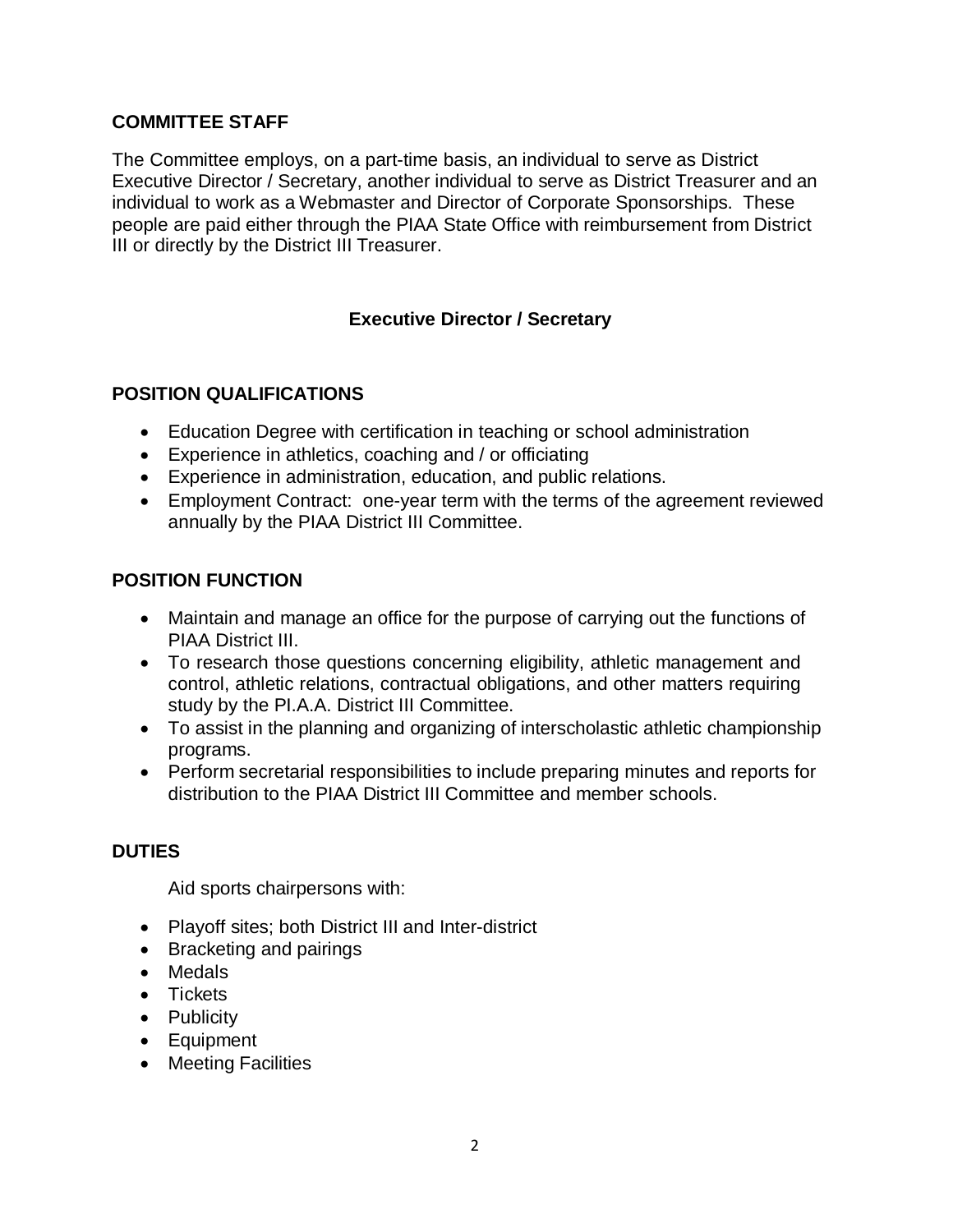- Such other duties as required by Sports Steering Chairpersons.
- Research eligibility questions and provide written interpretations for the information and use of the PIAA District III Committee.
- Make physical arrangements for all hearings and workshops involving PIAA District III.
- Attend league, district, and state meetings as assigned.
- Prepare reports as requested.
- Prepare and maintain records and reports of all PIAA District III correspondence.
- Arrange for the Annual Meeting, including calling the meeting of the Nominating Committee.
- Help organize and advise the Committee to investigate In-Season and Out-of Season violations. Prepare reports for this group.
- Perform such other duties as requested by the PIAA District III Committee.

# **SALARY CONSIDERATION**

- Annual salary.
- Office space.
- Sufficient secretarial help.
- A phone to be installed with number listed for PIAA District III, equipped with an answering service and FAX.
- Transportation expenses.
- Paid Health Insurance if not provided by another source.
- Other expenses, which may be incurred in the performance of duties related to this position.

# **SALARY EVALUATION**

• An annual evaluation by the PIAA District III Committee will be provided by July 1 of each year.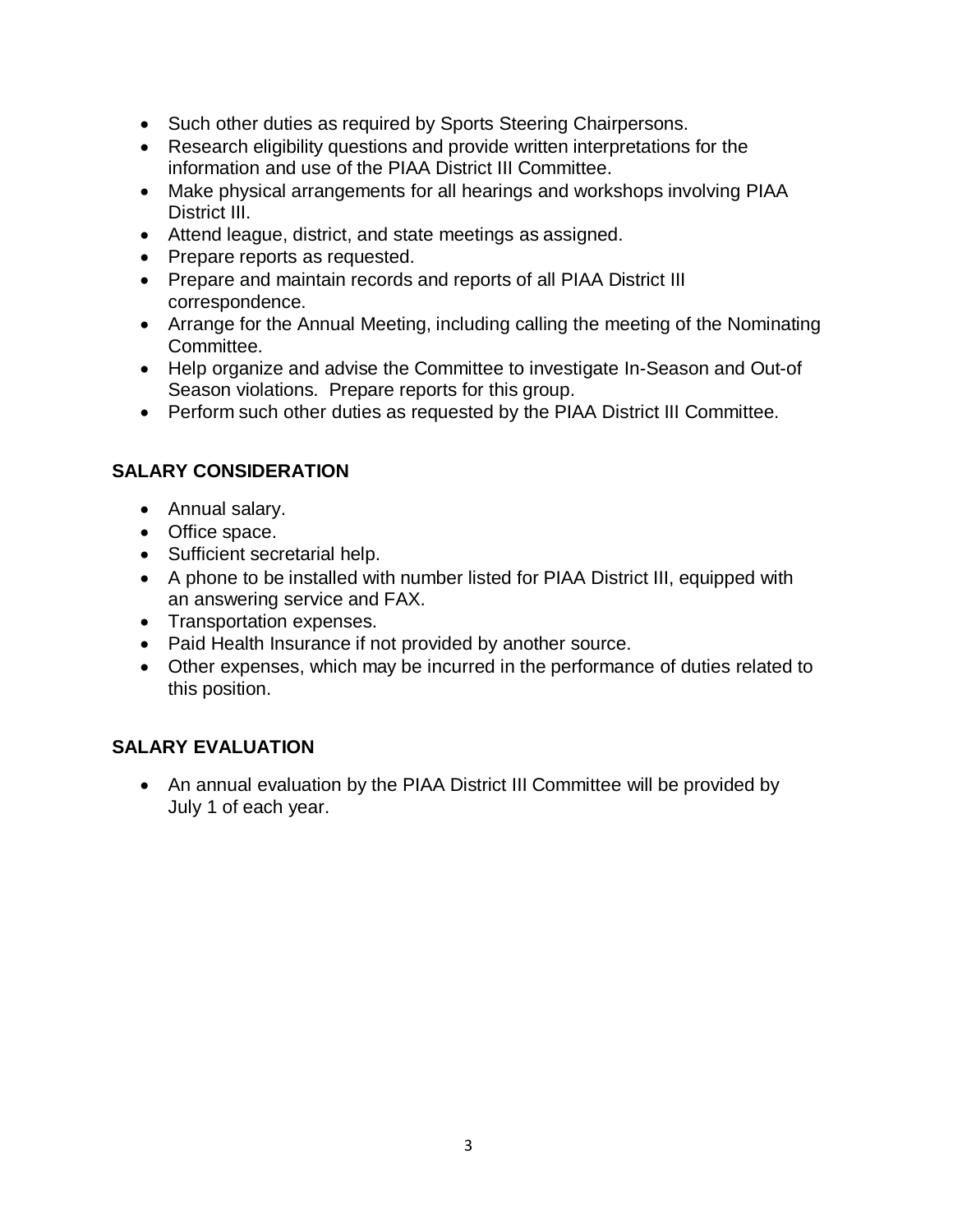# **COMMITTEE STAFF**

# **Treasurer**

# **POSITION QUALIFICATIONS**

- Experience in accounting and financial management
- Must have a working knowledge of computers
- Employment Contract: One-year term with the terms of the agreement reviewed annually by the PIAA District III Committee
- *Note: Education Degree and related athletic experience helpful but not required.*

# **POSITION FUNCTION**

- Maintain and manage an office for the purpose of carrying out the financial functions of PIAA District III.
- To assist in the financial planning and organization of all PIAA District III functions.
- To research those questions concerning finances, and other matters requiring study by the PIAA District Committee.
- To assist in the planning and preparation of the Annual PIAA District III Budget.
- Prepare financial and attendance reports for all PIAA District III Sports Committees.

# **DUTIES**

- Keep accurate accounts of all PIAA District III receipts and expenditures
- Provide for the prompt payment of all bills related to PIAA District III business
- Make necessary daily bank deposits of all PIAA District III revenue
- Manage and recommend to the PIAA District III Committee on matters of investment of PIAA District III assets
- Be responsible for all IRS generated forms and reports
- Publish attendance and financial reports for each sport.
- Be responsible for arranging and receiving a successful Audit Report of the Annual PIAA District III Budget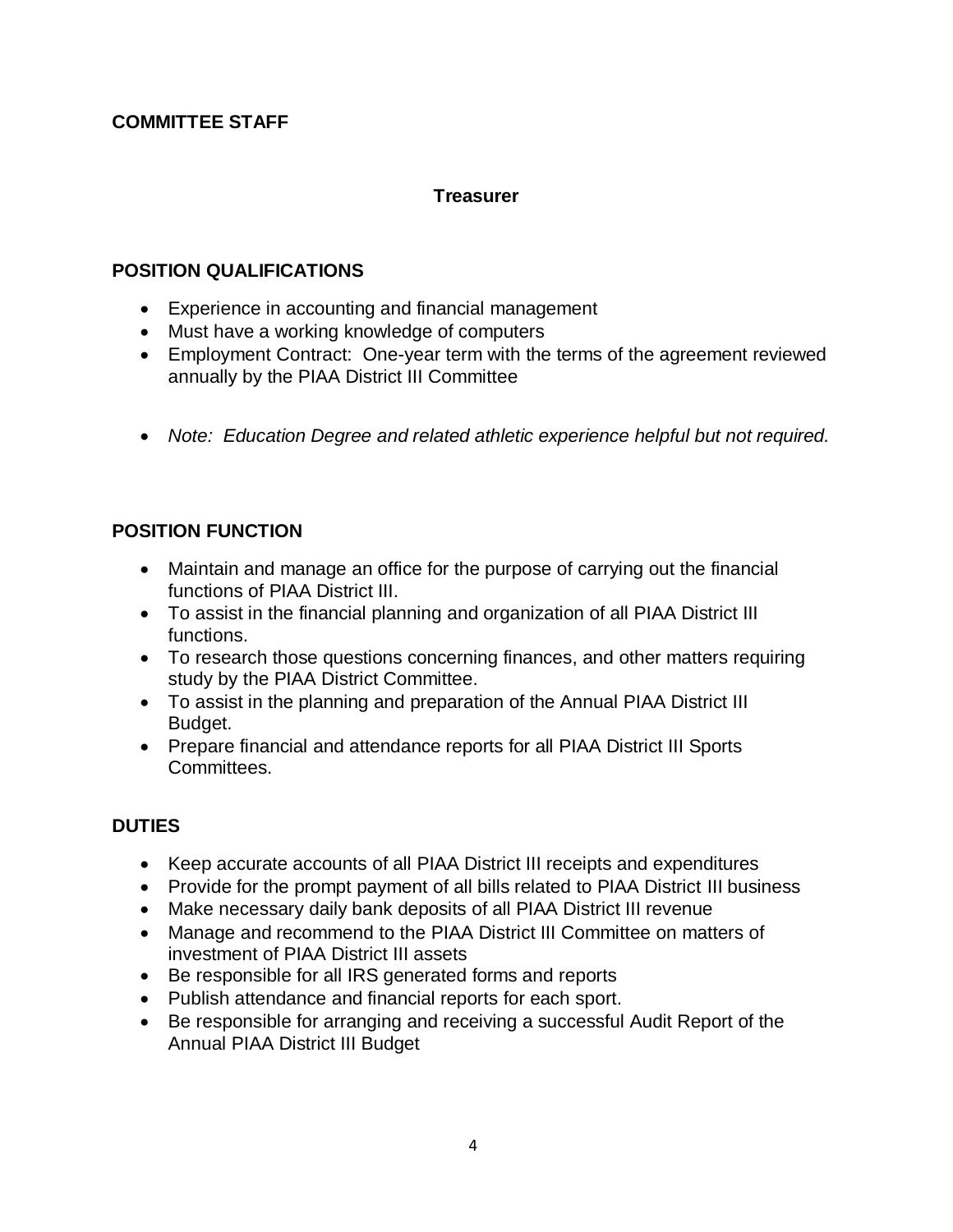# **TREASURER DUTIES (continued)**

- Prepare quarterly financial reports for all PIAA District III Committee members
- Balance the monthly bank statement
- Attend as many meetings as possible upon request of the individual sports chairpersons
- Prepare and present an Annual Financial Report at the Annual PIAA District III Meeting in the spring of the year.
- Prepare and issue reimbursement checks to member schools in a timely manner
- Attend league, district and state meetings as assigned. Prepare reports as requested
- Perform such other duties as requested by the PIAA District III Committee

# **SALARY CONSIDERATIONS**

- Annual salary
- Office space

.

- Sufficient secretarial help
- A phone to be installed with number listed for PIAA District III, equipped with an answering service and FAX
- Transportation expenses
- Paid Health Insurance if not provided by another source
- Other expenses, which may be incurred in the performance of duties related to this position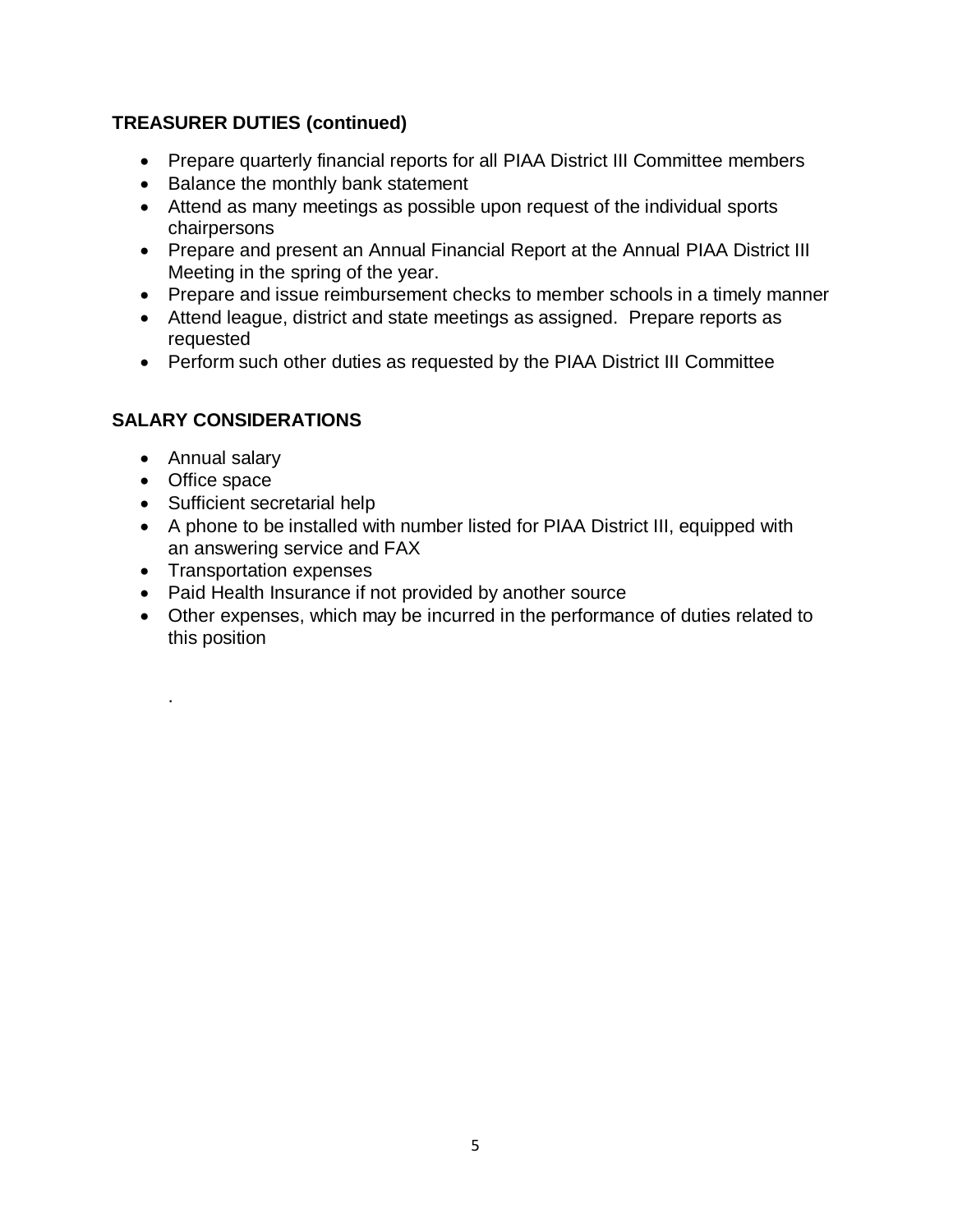# **COMMITTEE STAFF**

# **PIAA District III Webmaster and Director of Corporate Sponsorships**

# **PIAA District III Power Ranking Facilitator and Director of Communications**

# **Position Summary**

The Webmaster and Director of Corporate Sponsorships will be responsible for the following duties:

- Administration of and daily content provision for the PIAA District III website
- Administration of the District III Corporate Sponsorship Program
- Coordination and facilitation of the District III Power Ranking System
- Organization and distribution of District III news and information as Director of Communications
- Assist the Executive Director and the District III Committee as requested
- Distribution of District III Banners to Championship sites, and care of banners.

# **Job Functions**

# **District III website administration**

- Provide relevant information as required by the District III Committee
- Provide fixed features and information, updated as needed
- Provide content as needed on a daily basis
- Provide for the daily operation and maintenance of the website
- Any other duties associated with the District III website as directed by the District III Committee

# **Corporate Sponsorship Program**

- Responsible for the initial contact of sponsors and negotiation of contracts as approved by the District III Committee and Executive Director
- Implementation and service of successful corporate sponsorship contracts
- Liaison between District III and corporate sponsors
- Work with program chairman to incorporate sponsors into program ads
- Any other duties associated with the Corporate Sponsorship Program as directed by the District III Committee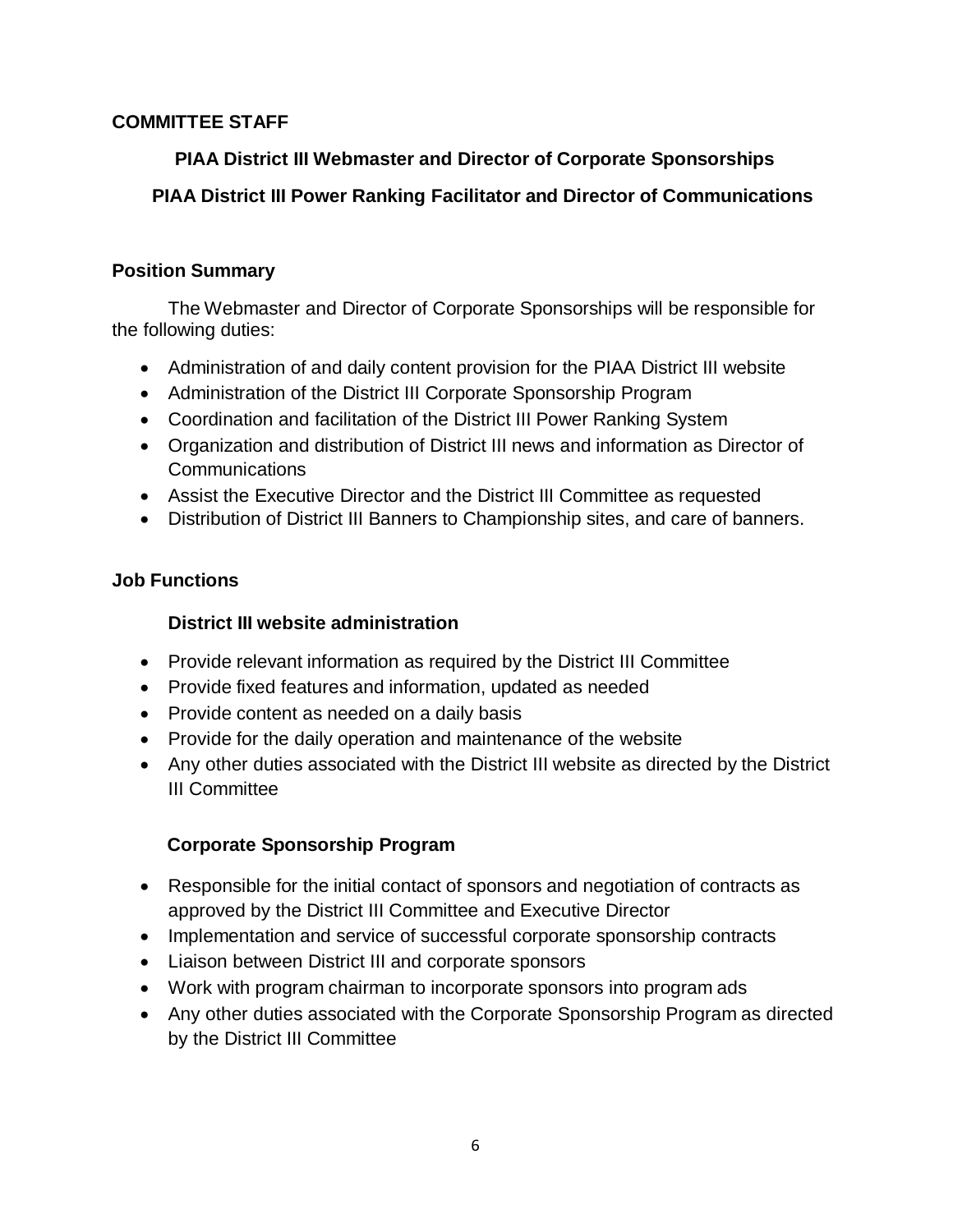# **District III Power Ranking System**

- Responsible for facilitating at least one sport per season and working with other facilitators and athletic directors to ensure the accuracy and integrity of the system
- Collection and dissemination of any incomplete data
- Frequent and transparent posting of District III power ratings on the District III website
- Any other duties associated with the District III Power Ranking System as directed by the District III Committee

# **Director of Communications**

- Responsible for the distribution of District III news and championship information, primarily through the District III website
- Serve as primary contact for media and public requests for information
- Disseminate information and results at District III championship events
- Compile and maintain a database of District III championship records and history
- Any other duties associated with the Director of Communications position as directed by the District III Committee

# **General**

At the discretion of the board, a salary evaluation will be reviewed for each position employed by District III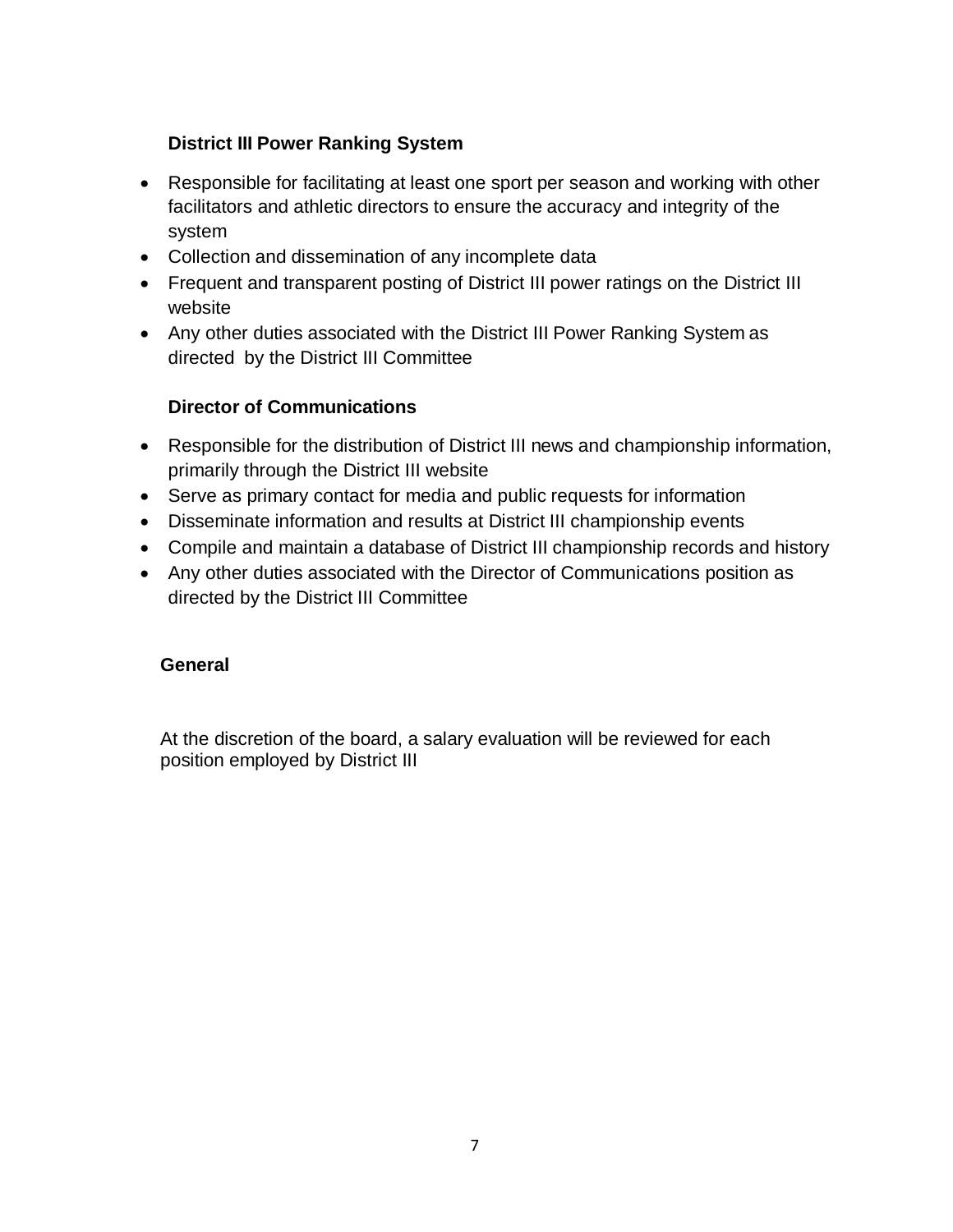# **COMMUNICATIONS**

All member schools receive complete minutes via email after each meeting. Minutes are also posted to the District III website. At the Annual Meeting, each school in attendance has a vote on Committee membership and changing of the Constitution. There is also ample time for comments and concerns.

Meetings are arranged each year with Athletic Directors either as a single meeting or in individual league meetings where mutual concerns are discussed and addressed. Each school is supplied with a listing of all meeting dates and locations. They also receive a listing of Committee Members and phone numbers.

The press, in major areas of the District, is advised of meeting dates and locations so they may attend if so desired. They are provided with names and school phone numbers of all sports' chairpersons so that contact can be made when needed or desired. Information is provided in detail on all championship events.

All District meetings are open to the press, the public and school representatives.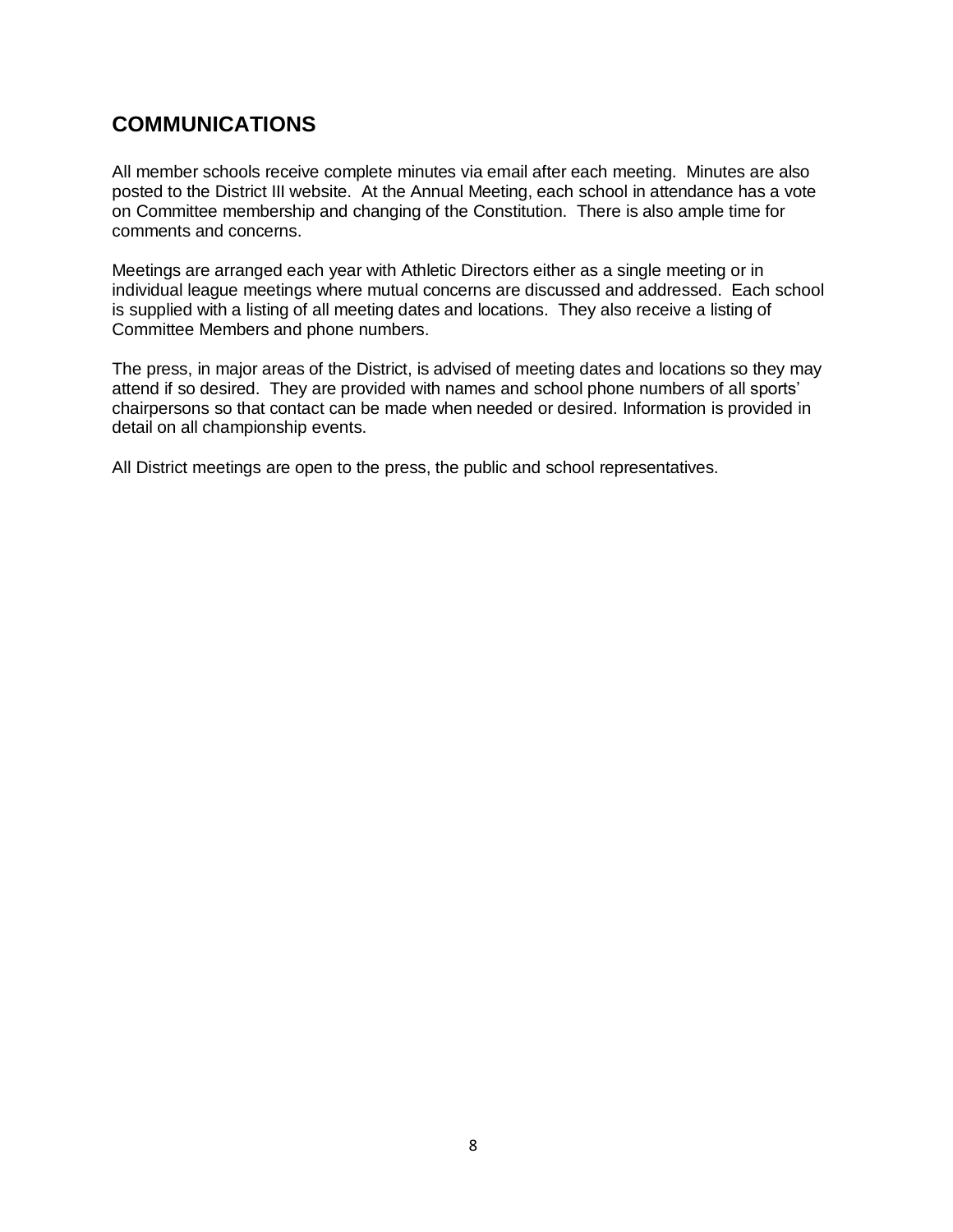# **DISTRICT EQUIPMENT**

District III owns equipment that is used and stored with various Committee Members and Staff.

#### **Executive Director/Secretary**

- 1 beige Cole four-drawer filing cabinet
- 1 Toshiba 162D Copier<br>1\* Toshiba Fax Phone m
- 1\* Toshiba Fax Phone model DP85F<br>1\* Dell computer
- Dell computer
- 1 laser printer (HP1320)
- 1 desk chair
- 1 computer stand

## **District III Treasurer**

- 1\* Dell Desktop Computer
- 2 Cole five-drawer file cabinets<br>3<sup>\*</sup> Dell laptop computers
- Dell laptop computers
- 2 HP laser printers
- 1 Fax machine/Printer

# **Storage (Track Chairman)**

- 21 silver relay batons<br>4\* AAE WISP anemor
- AAE WISP anemometer (wind gauge)
- 5 boys' rubber discus
- 7 boys' steel rim discus<br>10 airls' steel rim discus
- girls' steel rim discus
- 5 girls' rubber discus
- 4 girls' iron shot put<br>2 airls' brass shot pu
- girls' brass shot put
- 5 boys' iron shot put
- 2 boys' brass shot put
- 15 white/yellow umpire flags
- 2 50' measuring tapes
- 2 100' measuring tapes
- 2 300' measuring tapes

#### Storage (Wrestling Chairman)

- 4\* wrestling clocks/timers
- \* Indicates covered by insurance with Hulse (\$250 deductible)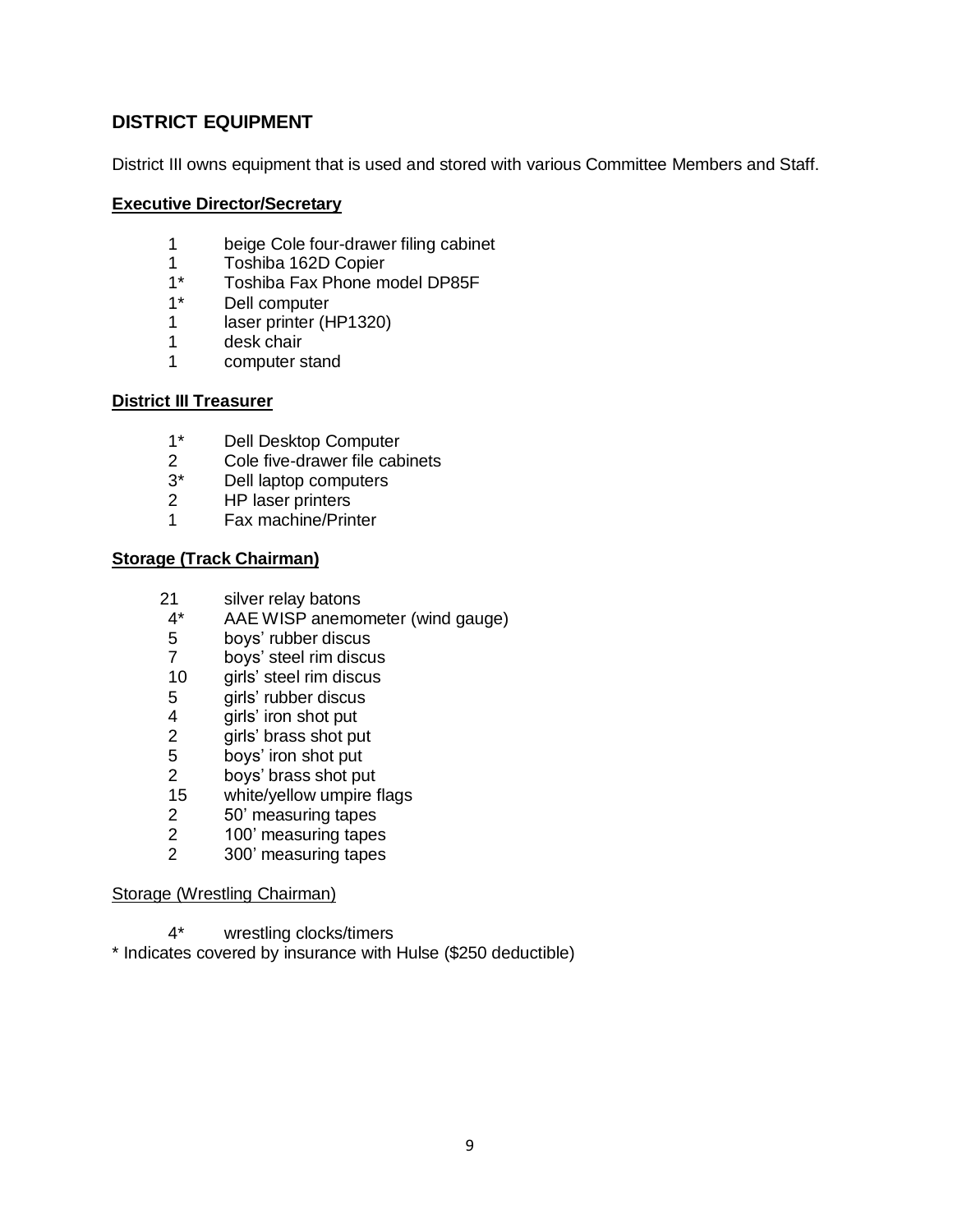# ORGANIZATIONAL STRUCTURE OF DISTRICT III

PIAA – Member Junior High/Middle Schools & Senior High Schools

(Counties of Adams, Berks, Cumberland, Dauphin, Franklin, Juniata, Lancaster, Lebanon, Perry, York)

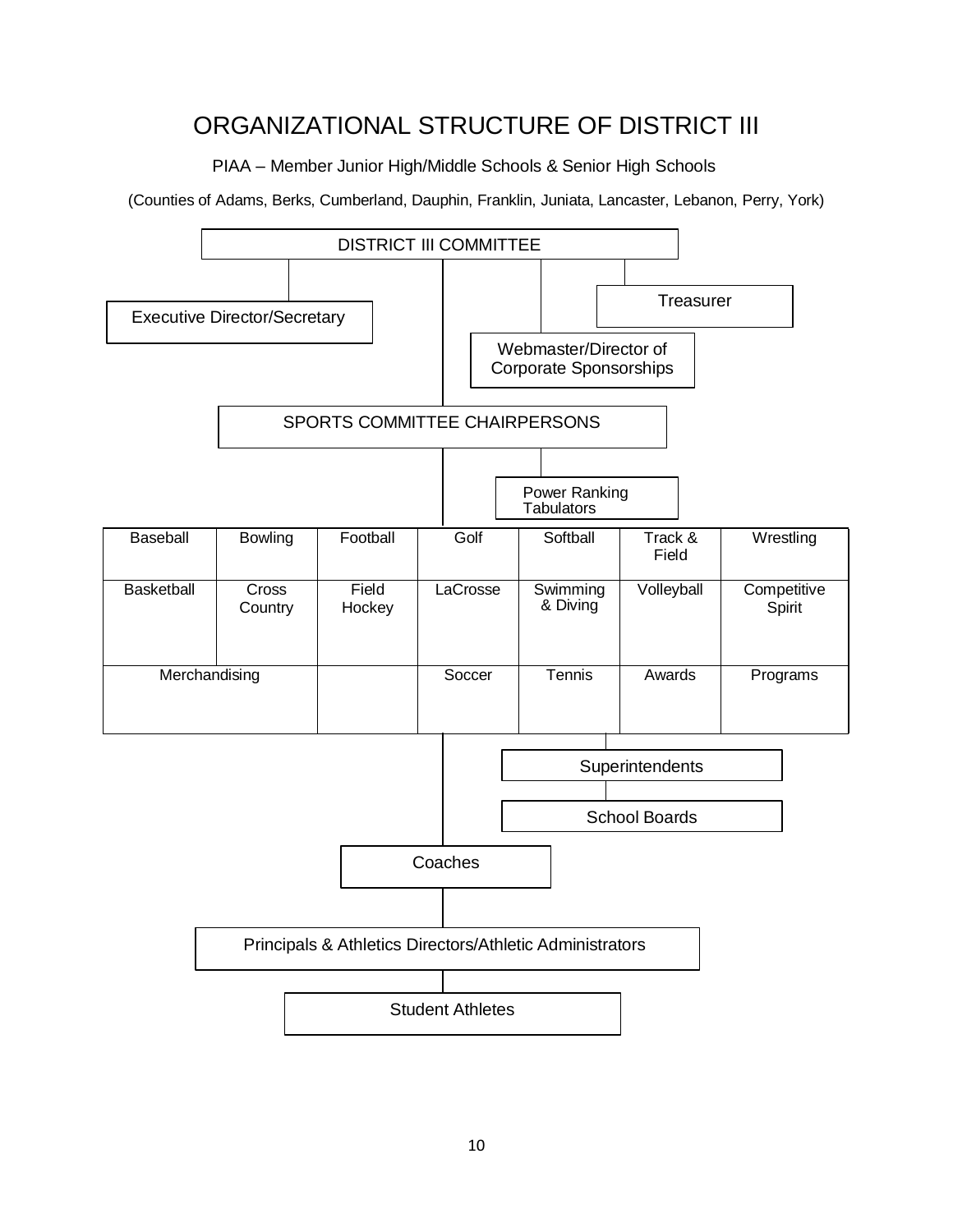## **FORMS**

District III forms are accessible on the Forms page of the District III website at: [FORMS](http://piaadistrict3.org/forms/)

PDFs to certain forms are linked below for your convenience:

[FINANCIAL](http://piaadistrict3.org/wp-content/uploads/2011/08/Financial-Summary.pdf) SUMMARY REPORT

CHECK [DISTRIBUTION](http://piaadistrict3.org/wp-content/uploads/2011/08/Distribution-Report-by-Check.pdf) REPORT

GAME MANAGER [DISTRIBUTION](http://piaadistrict3.org/wp-content/uploads/2011/08/Distribution-Report.pdf) REPORT

GATE [RECEIPT](http://piaadistrict3.org/wp-content/uploads/2011/08/Gates-Sales.pdf) REPORT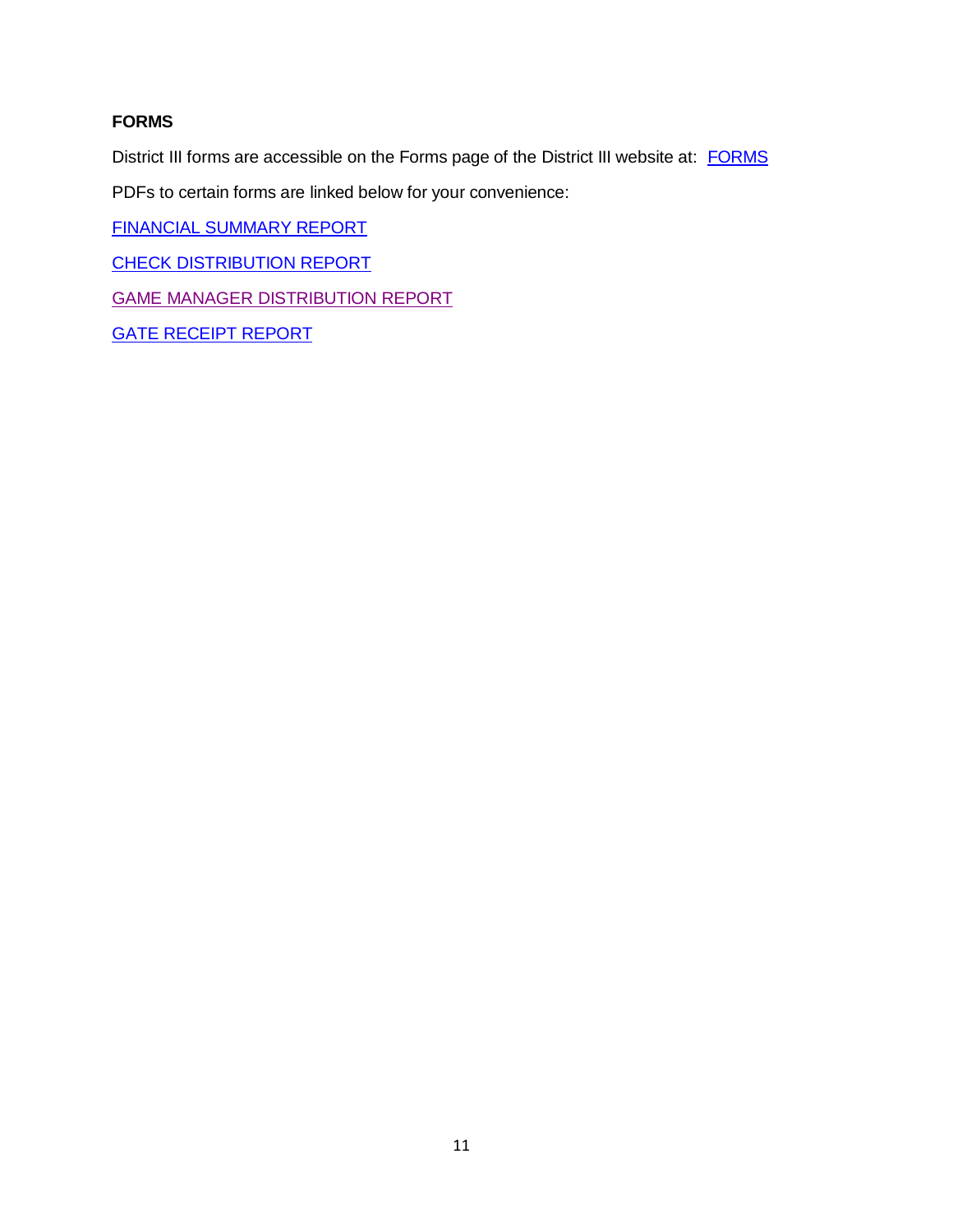# <span id="page-14-0"></span>**SECTION II**

#### **SPORTS**

The District III Committee provides championship tournaments in 16 sports. These sports are:

- Baseball (B) Lacrosse (B,G) Basketball (B,G) Soccer (B,G) Bowling (B,G) Softball (G) Cross-Country (B,G) Tennis (B,G) Field Hockey (G) Track & Field (B,G) Football (B) Volleyball (B,G) Golf (B,G) Wrestling (B)
- Competitive Spirit (G\*) Swimming & Diving (B,G)

(B) indicates a boys' championship is conducted

(G) indicates a girls' championship is conducted

\*-Competitive Spirit is a four-division girls' championship; one of the divisions is Co-Ed

From those 16 sports, District III sponsors a total of 26 post-season Championships for its student athletes within District III. There are 13 Championships each for boys and girls athletes. These championships also serve as qualifiers to the PIAA Championships.

Entries into the District III Championships vary for each sport. Power rankings, the number of medals awarded and advancement to the PIAA Championships change with each sport. What follows is an analysis and explanation for each sport's championship.

When entries are determined by the league, the number of entries is computed on a proportional representation basis of the number of teams in that league compared to the total number of teams in the District. The league then determines the individual schools. Other Championships disregard league status and use District III power rankings.

Individual sport chairpersons are appointed on an annual basis by the District Chairman. This individual is charged with the responsibility of providing overall supervision of that sport. This shall include selecting sites, setting dates, checking availability of officials and providing detailed instructions to each member school prior to the Championship. Information to schools is provided after review and approval by the District Committee.

Each sport chairperson is encouraged to form an advisory group with which they meet annually to review their respective sport and Championship bylaws.

Fees for officials and game managers at District III events are established and reviewed periodically by the Committee. Fees for ticket takers, scorekeepers, ticket sellers, security and related game personnel are determined by contracts and practices of the local schools where these events are held. When the Committee is the manager of the site, such as track and field, some fees are set by the Committee and some by site management.

The District III Committee schedules a championship in all sports where the state has a championship. In addition, it will provide a District Championship Tournament in any PIAA sport where 30% of the District's high schools and a minimum of two (2) of the District's recognized leagues are involved.

An appendix at the end of the manual lists current fees for game manager, officials, trainers and auxiliary personnel.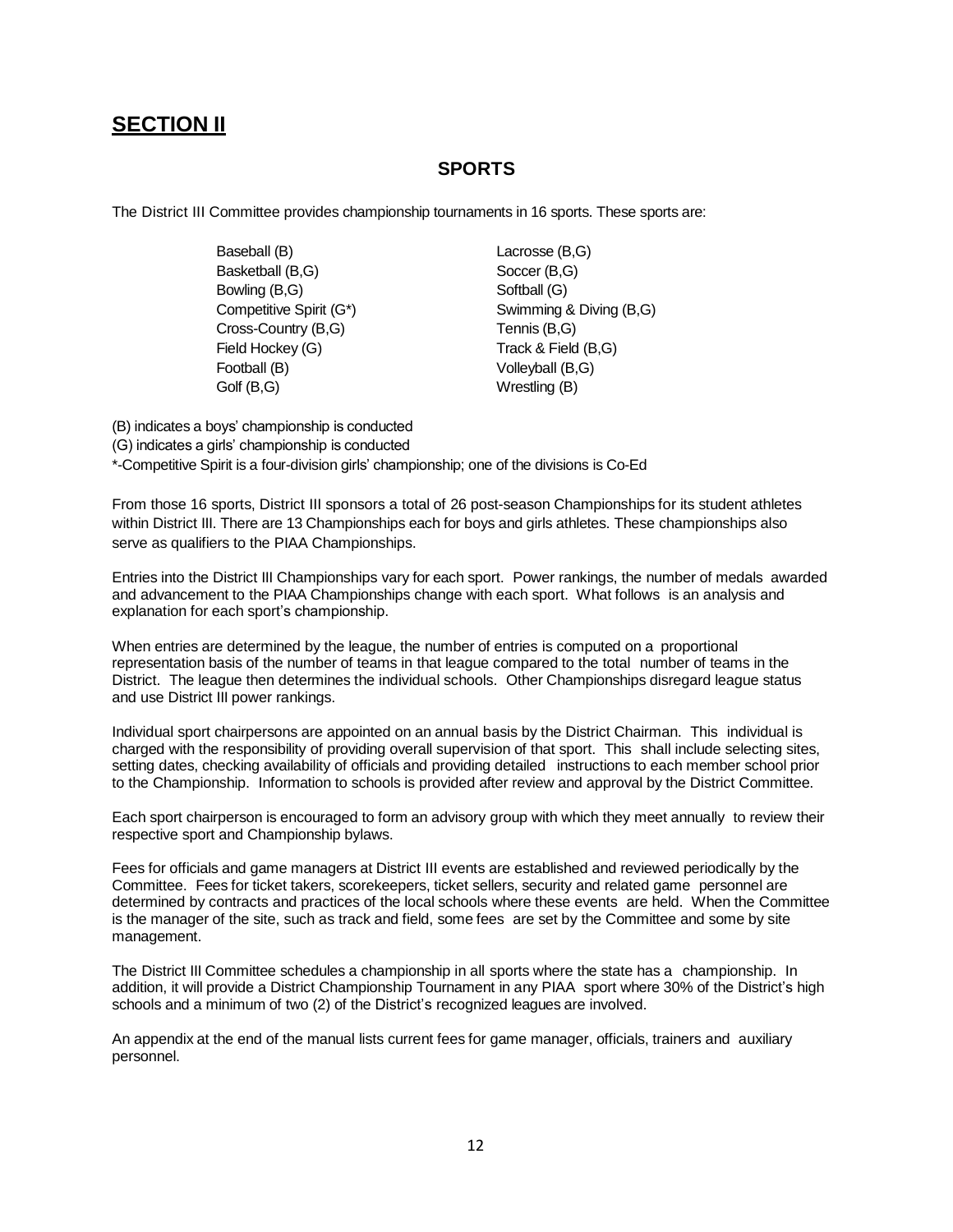# **DISTRICT III POWER RANKING SYSTEM**

For an updated version of the PIAA District III Power Ranking System, please click here: [DISTRICT](http://tripletdad33.files.wordpress.com/2011/01/district-3-power-rating-explanation-55-452.pdf) III POWER RANKING SYSTEM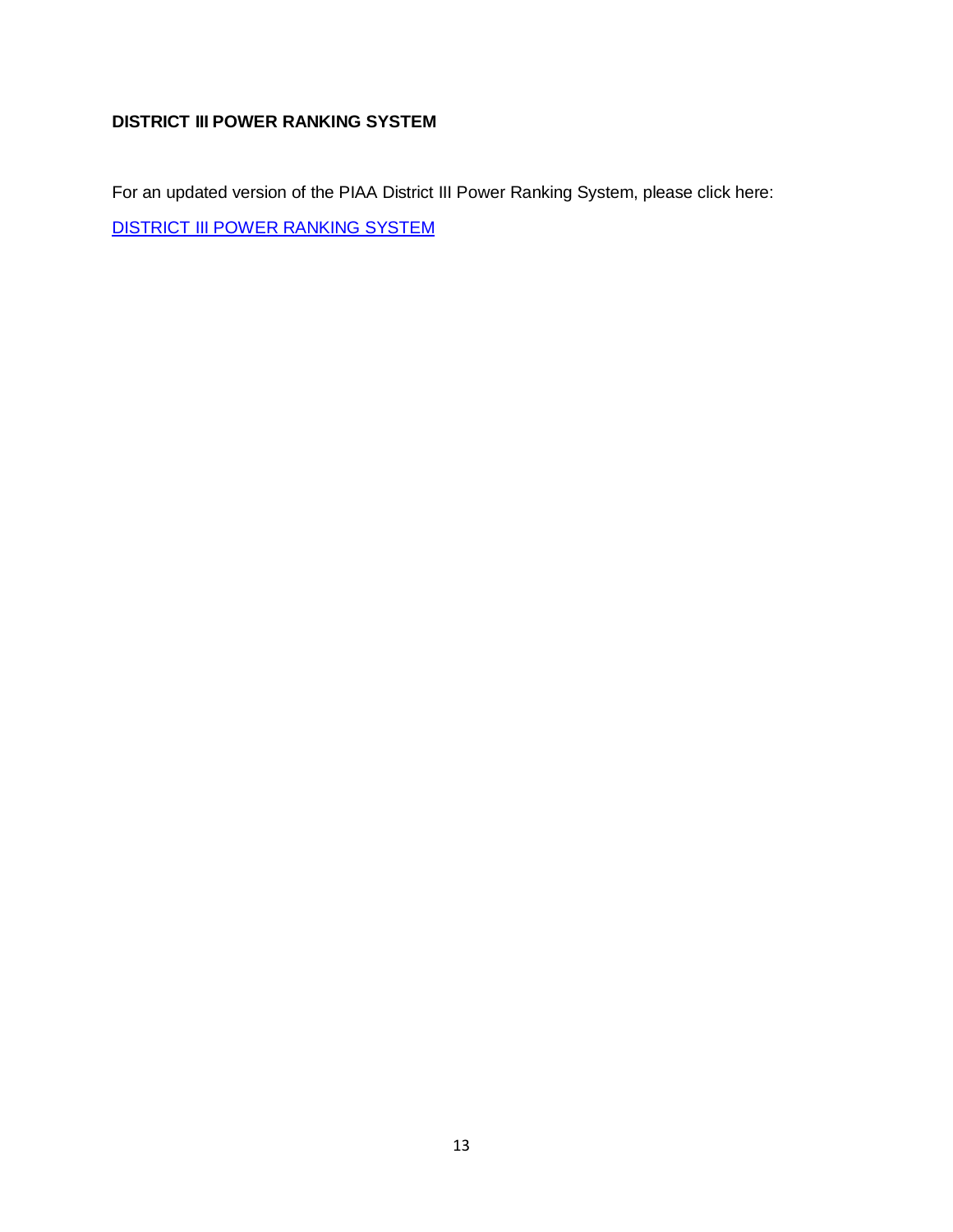#### <span id="page-16-0"></span>**BASEBALL**

Competition is held in the spring season in the following classifications: 6A, 5A, 4A, 3A, 2A, 1A.

#### **Entry**

Qualification and seeding for the District III Baseball Championships will be determined by the District III Power Ranking System. Contests against non-PIAA opponents will not be applied toward the final ranking.

The number of entries for each class is based on the number of schools in each classification and is determined by the Baseball Chairman with District III Committee approval.

#### **Format**

Single elimination tournament. Consolation games will be conducted only when needed to fill state entries.

Three umpires will be used for all games except the finals and state qualifying games. Four umpires will be used in those games.

Baseballs are supplied for District III games through the PIAA State Office.

#### **Awards**

6 team trophies (6A, 5A, 4A, 3A, 2A, 1A champions) 120 gold championship medals (20 for 6A, 5A, 4A, 3A, 2A, 1A) 120 aztec runner-up medals (20 for 6A, 5A, 4A, 3A, 2A, 1A)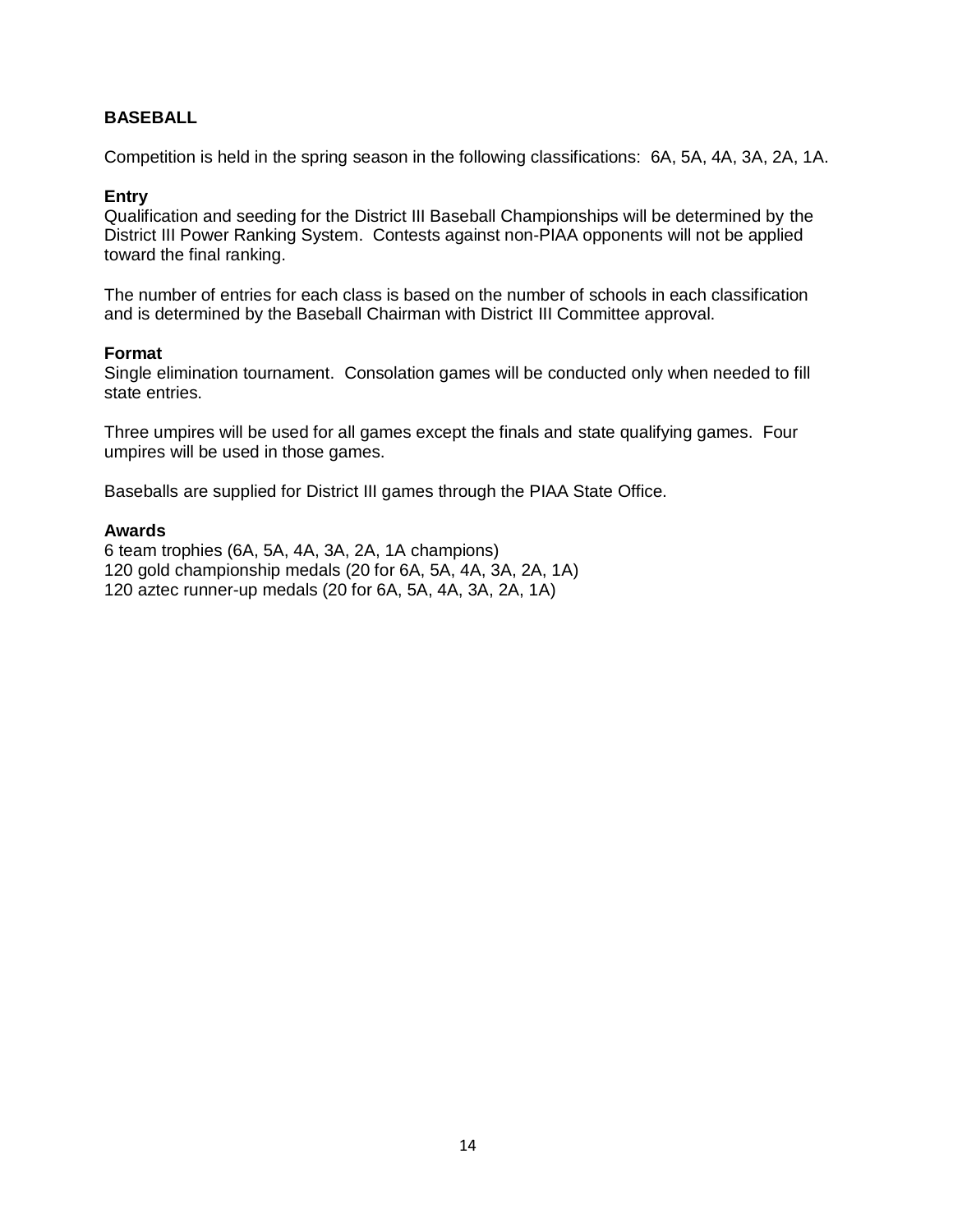# **BASKETBALL**

Competition is held for boys and girls during the winter season in the following classifications: 6A, 5A, 4A, 3A, 2A and 1A

#### **Entry**

Qualification and seeding for the District III Basketball Championships will be determined by the District III Power Ranking System. Contests against non-PIAA opponents will not be applied toward the final ranking.

The number of entries for each class is based on the number of schools in each classification and is determined by the Basketball Chairman with District III Committee approval.

#### **Format**

Single elimination tournament. Consolation games will be played only when necessary to fill state entries. Adjustments to the single-elimination format will be made where necessary for the sake of state qualifying slots.

Three officials are used for all tournament games.

Basketballs will be supplied by the PIAA State Office after round one of the district tournament.

#### **Awards**

# **Girls**

6 team trophies (6A, 5A, 4A, 3A, 2A, 1A champions) 120 gold medals (20 for 6A, 5A, 4A, 3A, 2A, 1A champions) 120 aztec medals (20 for 6A, 5A, 4A, 3A, 2A, 1A runners-up)

#### **Boys**

6 team trophies (6A, 5A, 4A, 3A, 2A, 1A champions) 120 gold medals (20 for 6A, 5A, 4A, 3A, 2A, 1A champions) 120 aztec medals (20 for 6A, 5A, 4A, 3A, 2A, 1A runners-up)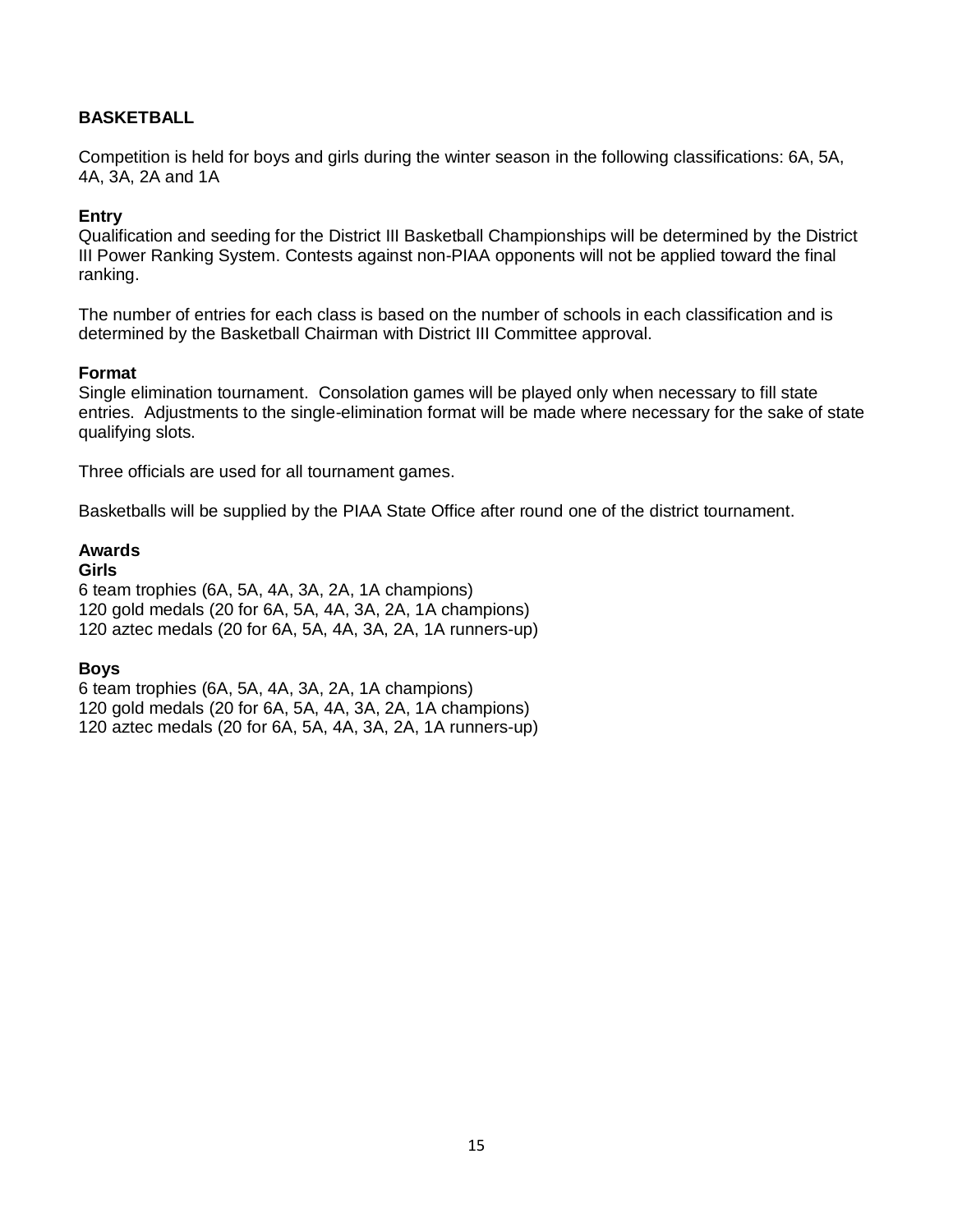#### **BOWLING**

Individual competition is held for boys and girls during the winter season. There is only one classification.

#### **Entry**

The tournament shall have a total of 36 participants. Proportional representation shall be based on the number of teams in each league along with a maximum of 6 independents. The number of independents may vary based on the number of independent entries.

Each league shall be responsible for selecting their entries. A preliminary tournament will be held for all non-league school bowlers who choose to enter the tournament; a maximum of 6 qualifying.

#### **Format**

The tournament will consist of each bowler rolling 6 games. The top 6 bowlers (highest scratch score) will advance to a single elimination tournament with the top two players receiving first round byes.

*First Round (6 games) Single Elimination First Round Single Elimination Semifinals Championship Match*

The District III Bowling Committee will dictate the oil pattern and publicize it for all schools.

#### **Awards**

Upon elimination places 3 through 6 will be determined by the higher original seed.

**Girls Boys** 1 gold (champion) 1 gold (champion) 1 aztec (runner-up) 1 aztec (runner-up) 4 bronze (places 3 through 6) 4 bronze (places 3 through 6)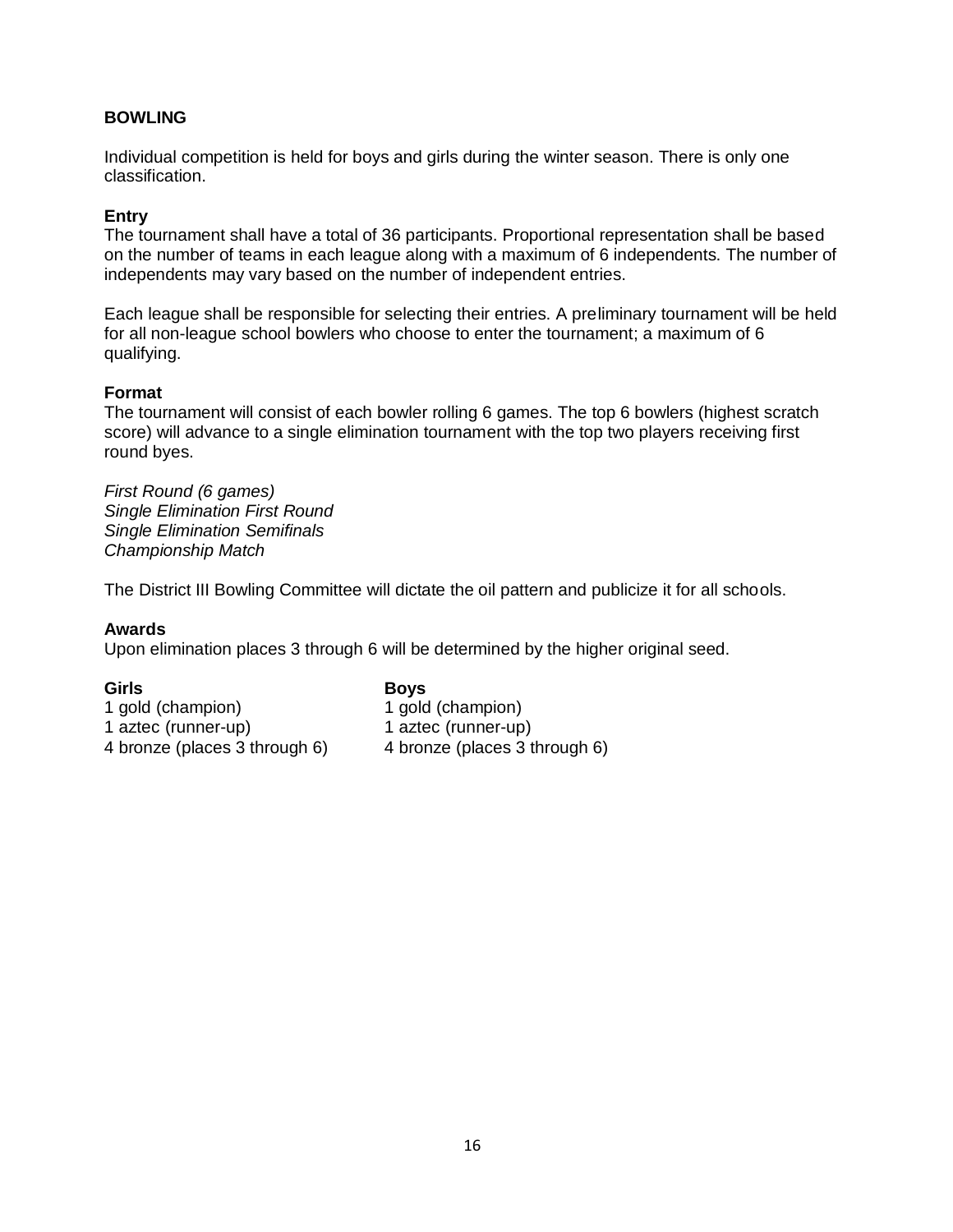#### <span id="page-19-0"></span>**COMPETITIVE SPIRIT**

Competition is held the winter season, preferably within the first two weekends of December, in four divisions: Co-Ed, Small, Medium and Large. Divisions are determined by squad size, not school enrollment. The parameters determining division placement are listed below.

#### **Entry**

This is an open tournament. Schools may enter only one level of competition.

Small Division (up to 15 squad members), Medium Division (16-20 squad members), Large Division (21 or more squad members), Coed Division (at least one male participant)

| Small Division:  | 15 Medals and Championship Trophy |
|------------------|-----------------------------------|
| Medium Division: | 20 Medals and Championship Trophy |
| Large Division:  | 30 Medals and Championship Trophy |
| Co-ed Division:  | 30 Medals and Championship Trophy |

#### **Awards**

4 championship team trophies (1 for each competition) 95 championship gold medals (15 Small, 20 Medium, 20 Co-Ed, 30 Large) 95 runner-up aztec medals (15 Small, 20 Medium, 20 Co-Ed, 30 Large)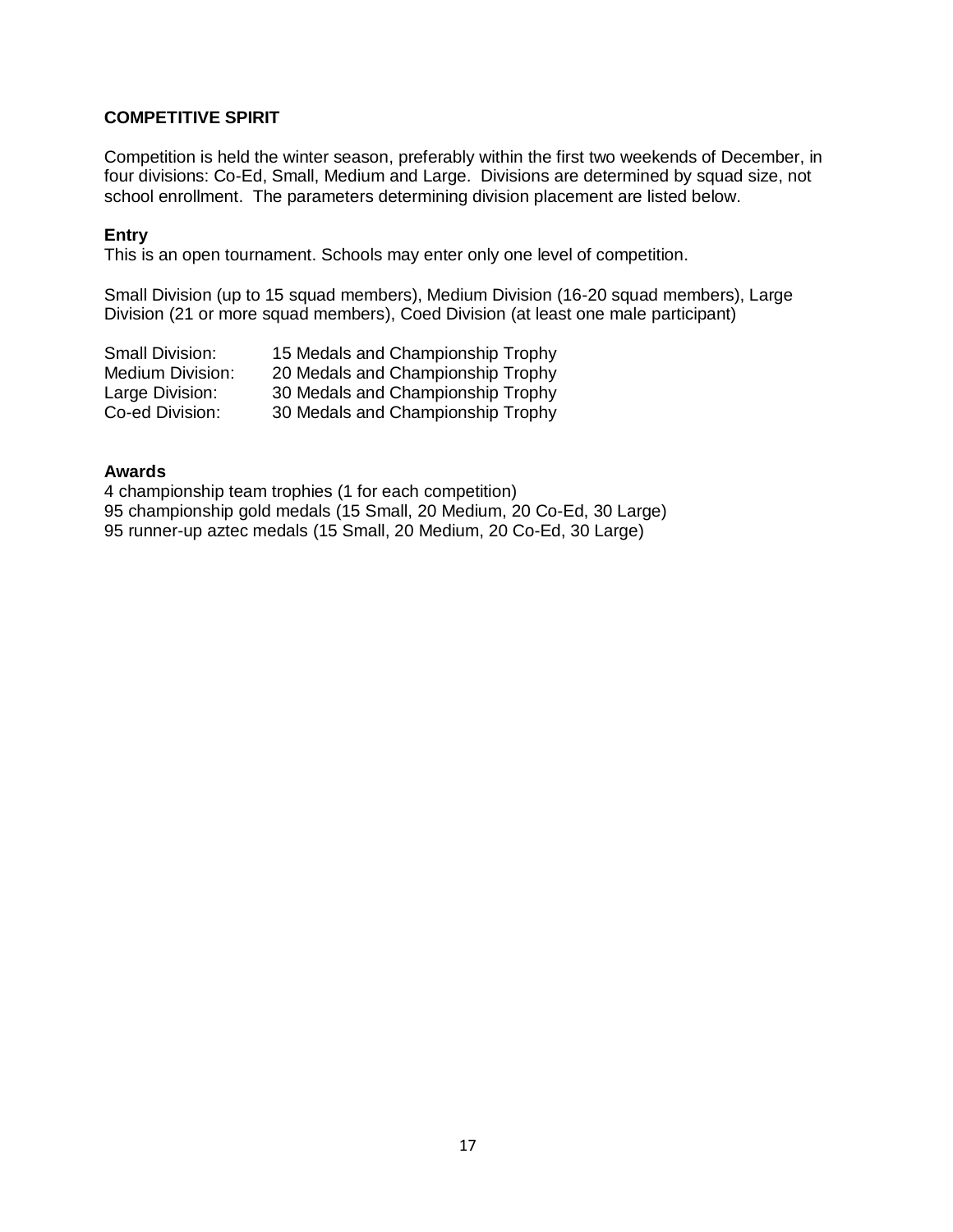#### **CROSS COUNTRY**

Competition is held for boys and girls during the fall season in three classifications: 3A, 2A, 1A. District III sponsors team and individual championships in cross-country, conducted concurrently in the same meet.

#### **Entry**

Each school may submit the names of eight runners. However, only seven runners may participate in the competition. Teams and individuals must meet qualifying standards to compete in the District III Cross-Country Championship.

#### **Qualifying Times**

Students may not participate unless they have run the following time(s) on a 3.1 mile (5,000 meters) course:

| Girls' 1A | 25:00.0 | Boys' 1A | 21:00.0 |
|-----------|---------|----------|---------|
| Girls' 2A | 25:00.0 | Boys' 2A | 21:00.0 |
| Girls' 3A | 23:00.0 | Boys' 3A | 19:00.0 |

Exception: Every team that has a .500 team record may enter runners who have not met the qualifying time in order to qualify five runners capable of scoring in the meet.

#### **Format**

Athletes may qualify for state competition as individuals or as members of qualifying teams. The number qualifying athletes depends on state entry guidelines. Individuals finishing will be listed by their times.

Team scores shall be determined by totaling the points scored by the first five finishers of each team. The team with the lowest number of points is the winner.

Team scores are "re-ranked." If fewer than five competitors of a team finish, the places of all members of that team are discarded for the purpose of determining team scores.

#### **Awards**

**Girls Boys** 3 team trophies (3A, 2A) 3 team trophies (3A, 2A) 30 gold team medals (10 to 3A, 2A, 1A) 30 gold team medals (10 to 3A, 2A, 1A) 3 individual gold medals (3A, 2A, 1A) 3 individual gold medals (3A, 2A, 1A) 64 bronze medals (28 to 3A, 18 to 2A, 18 to 1A) 64 bronze medals (28 to 3A, 18 to 2A, 18 to 2A, 18 to 2A, 18 to 1A places 3 thru 20)  $(3A$  places 3 thru 30,  $2A$  and 1A places 3 thru 20)

3 aztec runner-up medals (3A, 2A, 1A) 3 aztec runner-up medals (3A, 2A, 1A)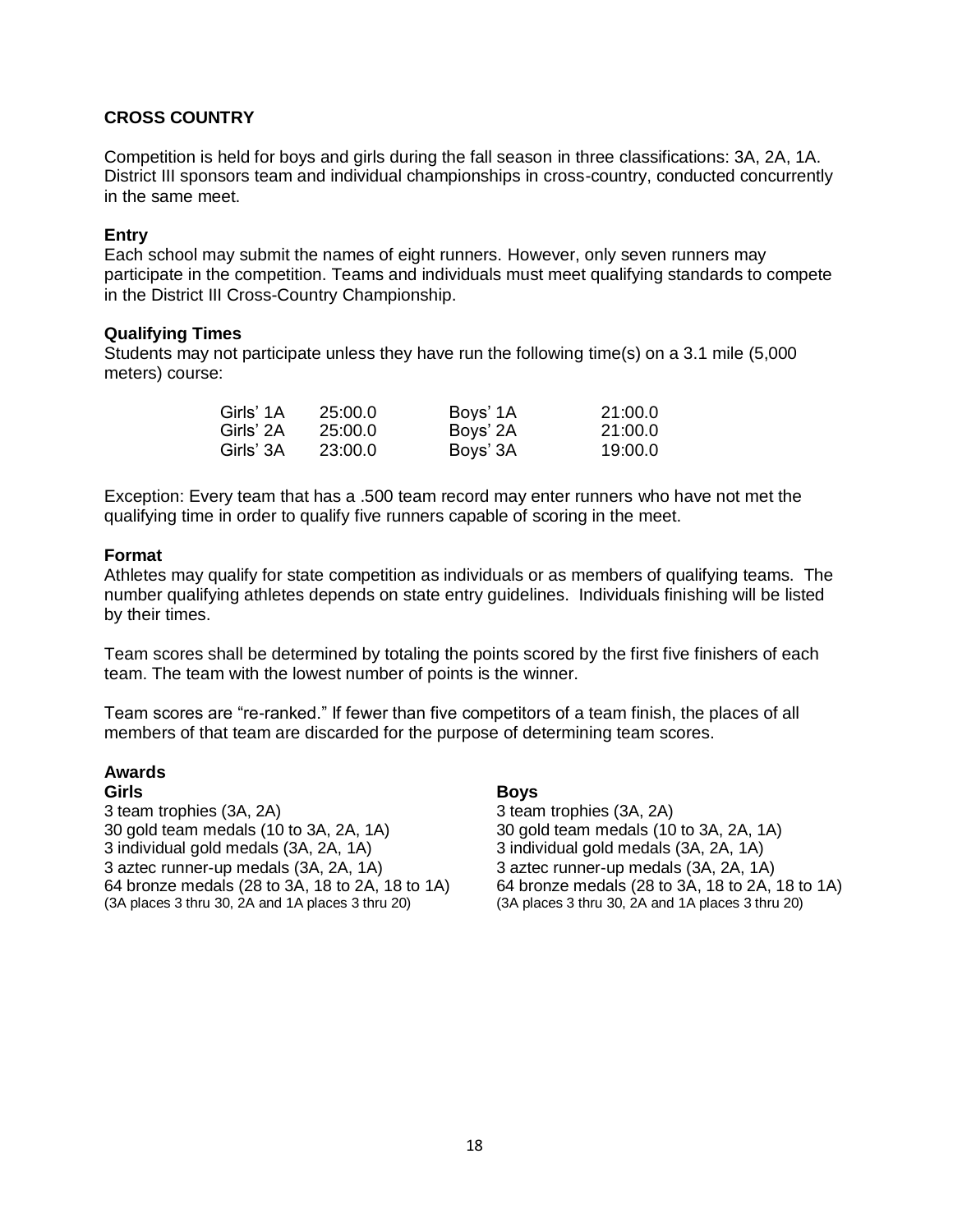## <span id="page-21-0"></span>**FIELD HOCKEY**

Competition is held in the fall season in three classifications: 3A, 2A and 1A.

#### **Entry**

Qualification and seeding for the District III Field Hockey Championships will be determined by the District Power Ranking System.

The number of entries for each class is determined by the Field Hockey Chairman based on the number of schools in each classification and with the approval by the District III Committee.

#### **Format**

Single elimination tournament. Consolation games will be played as necessary to determine state entries.

#### **Awards**

3 team trophies (3A, 2A, 1A) 75 championship gold medals (25 to 3A, 2A, 1A) 75 runner-up aztec medals (25 to 3A, 2A, 1A)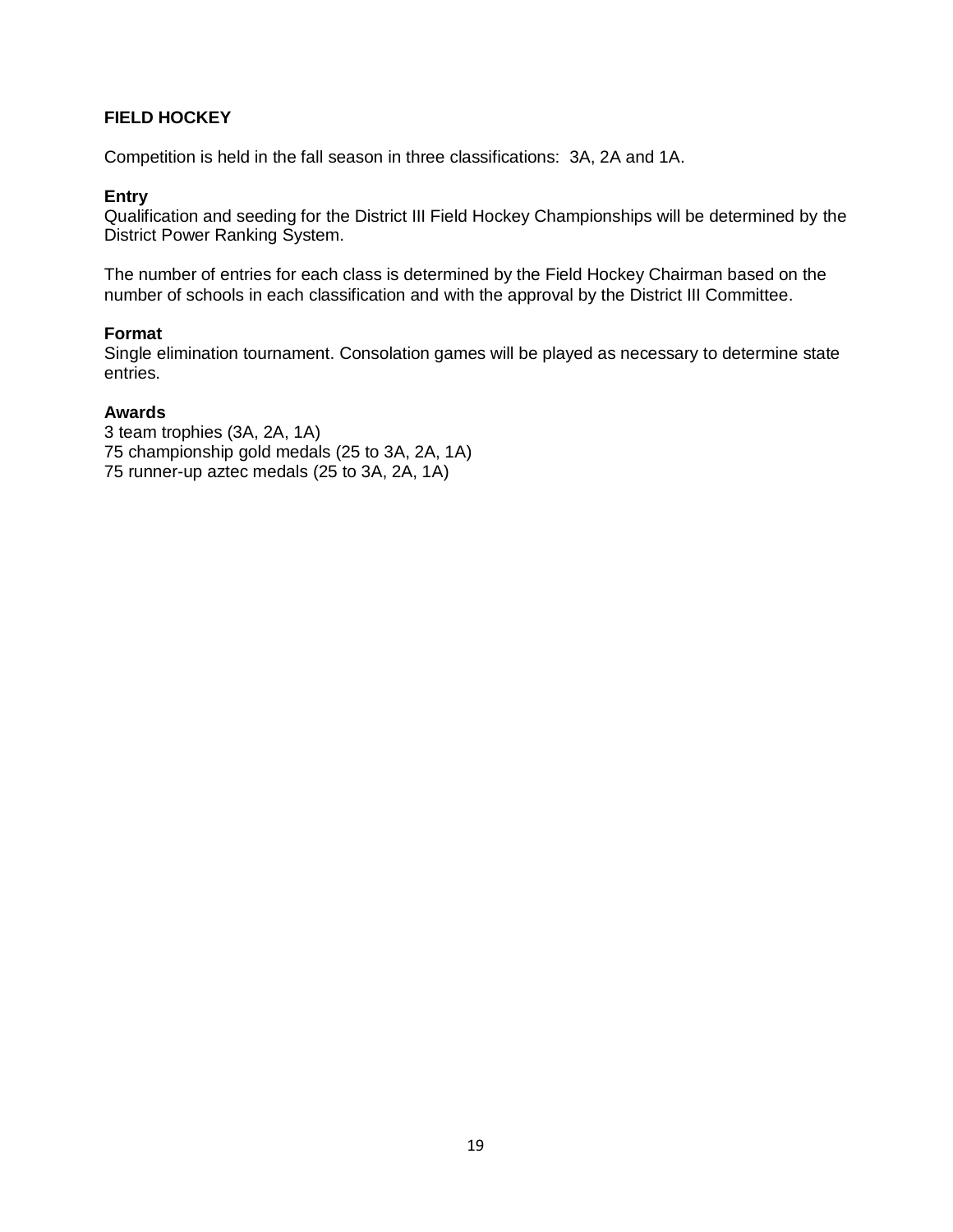# <span id="page-22-0"></span>**FOOTBALL**

Competition is held in the fall season in the following classes: 6A, 5A, 4A, 3A, 2A, 1A.

## **Entry**

Qualification and seeding for the District III Football Championships will be determined by the District III Power Ranking System. Contests against non-PIAA opponents will not be applied toward the final ranking.

The number of entries for each class is based on the number of schools in each classification and is determined by the Football Chairman with District III Committee approval.

#### **Format**

The higher ranked team in all games will be designated the home team. Home sites of the higher seeded team may be used for first round through semifinal games.

Each school must provide to their first game competitor films/videos of their last three regular season games.

Footballs are supplied for district games through the PIAA state office.

#### **Game Site Criteria**

- There will be no rental fee charged for the use of the facility.
- There must be suitable means and area to accommodate media.
- The site must have lights and be available the next day in case of postponement or be equipped with an artificial surface.
- Normal game expenses will be paid. Reasonable local rates for personnel may be used.
- The visiting team must have similar/equal accommodations as the home team, which shall include team parking, locker room, training facilities, seating for team, seating for spectators, scouting/video taping areas and communication to sidelines.
- Approval for the use of a home site for games is the responsibility of the District III Football Chairperson and the District III Committee.

#### **Awards**

6 team championship trophies (6A, 5A, 4A, 3A, 2A, 1A) 270 championship gold medals (50 to 6A and 5A; 45 to 4A and 3A; 40 to 2A and 1A) 270 runner-up aztec medals (50 to 6A and 5A; 45 to 4A and 3A; 40 to 2A and 1A)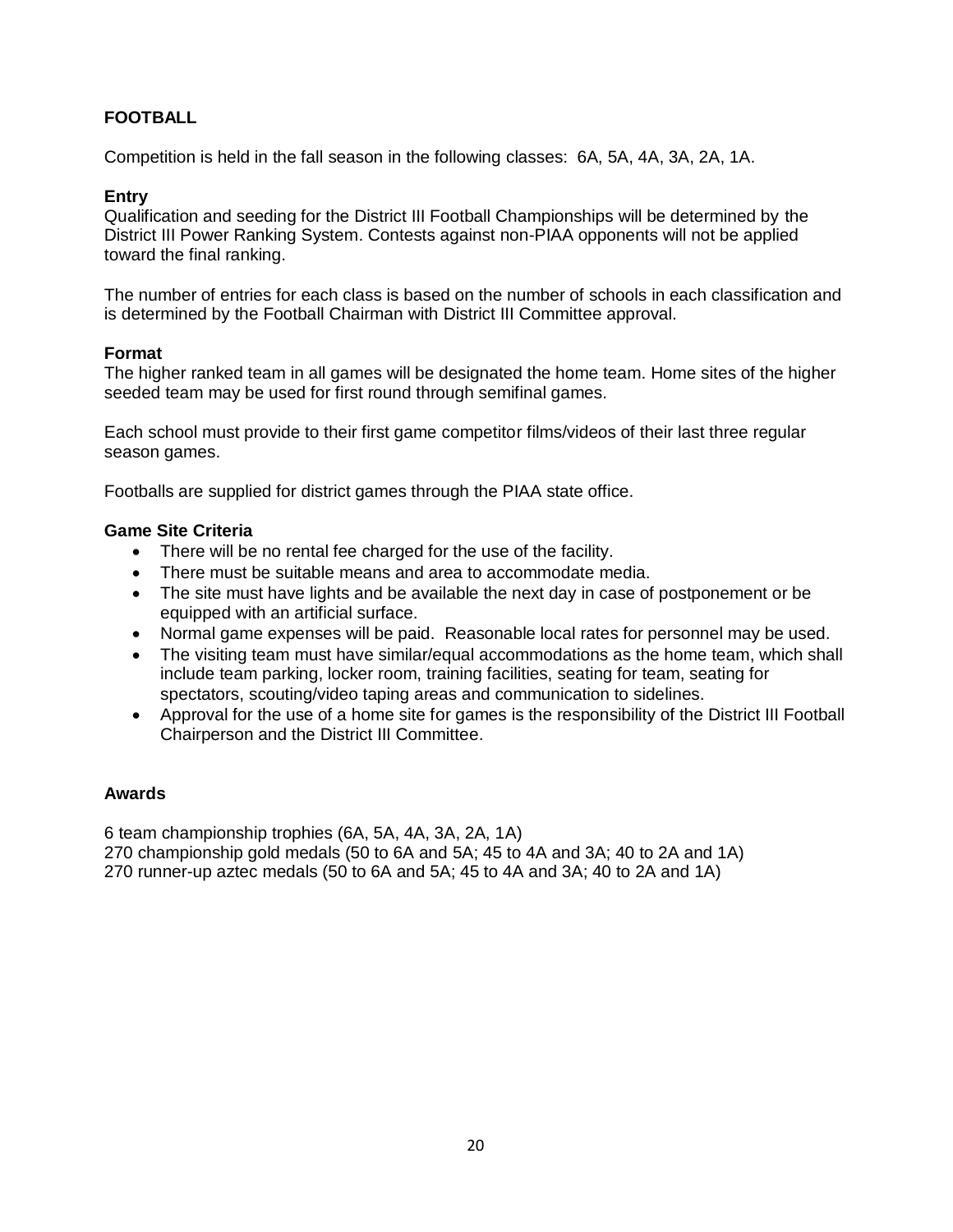#### **GOLF**

Competition is held for boys and girls during the fall season and in the following classifications: 3A, 2A. District III sponsors team and individual championships in golf.

#### **Team Golf Entries**

Each District III League sponsoring golf may enter one 2A and one 3A school in the District III Team Golf Championship as the representative of its respective league. Each league has the discretion to determine the procedure by which its representative will be selected. A team's aggregate score may not exceed 400 in order to be eligible for the District III Team Golf Championship.

#### **Format**

The District III Team Golf Championship will be 18 holes of medal play on the Tuesday preceding the District III Individual Golf Championship. Caddies are not permitted. Each team will consist of five players; the lowest four scores will count toward the total team score. Players participating in the Team Championship will be assigned tee times beginning at 12:00 noon the day of the tournament.

#### **Individual Boys Tournament Entries**

All entries in the District III Golf Championship from schools that participate in a league must qualify either in a tournament conducted by your league or be selected by the league in a method of its choosing. Each league will be allowed to qualify the equivalent of 1.1 boys per school. The league is entitled to one more player for any portion of a fraction over the whole number.

#### **Format**

The District III Golf Championship will be 36 holes of medal play. After the first round of 18 holes, the Class 2A competitors with the lowest 16 scores and ties will advance to the final round. After the first round of 18 holes, the Class 3A competitors with the lowest 32 scores and ties will advance to the final round. The length of the tournament may be adjusted by the Golf Chairman due to inclement weather. Caddies are not permitted.

#### **Individual Girls Tournament Entries**

All girls who can score 104 or better qualify to participate in the District III Girls Golf Championship. The qualifying course must be set up at a minimum length of 5,000 yards.

#### **Format**

The District III Golf Championship will be 36 holes of medal play. After the first round of 18 holes, the Class 2A competitors with the lowest eight scores and ties will advance to the final round. After the first round of 18 holes, the Class 3A competitors with the lowest 16 scores and ties will advance to the final round. The length of the tournament may be adjusted by the Golf Chairman due to inclement weather. Caddies are not permitted.

The cut line for both the boys' and the girls' championships is determined by the number of qualifiers that advance to the state tournament.

# **Team Awards**

**Girls (if conducted) Boys** 6 gold championship medals 6 gold championship medals

#### **Individual Awards Girls Boys**

2 gold championship medals 2 gold championship medals 2 aztec runner-up medals 2 aztec runner-up medals 8 bronze medals (places 3-6 in both classes) 8 bronze medals (places 3-6 in both classes)

1 championship trophy 2 championships trophies (3A, 2A)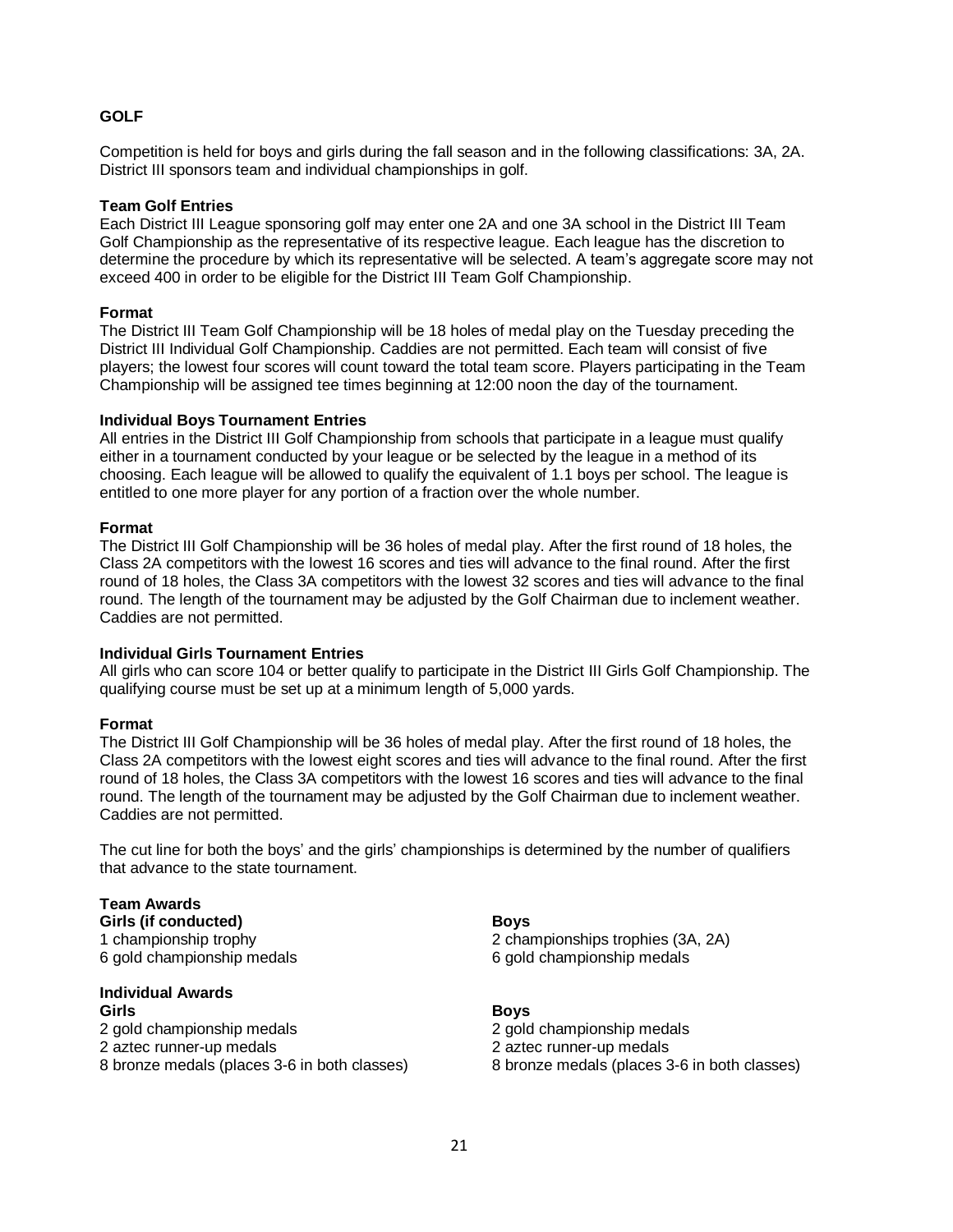# **LACROSSE**

Competition is held in the spring for both girls and boys lacrosse in the following classifications: 3A, 2A

#### **Entry**

Qualification and seeding for the District III Lacrosse Championships will be determined by the District III Power Ranking System. Contests against non-PIAA opponents will not be applied toward the final ranking.

The number of entries for each class is based on the number of schools in each classification and is determined by the Lacrosse Chairman with District III Committee approval.

#### **Format**

Single elimination tournament. Consolation games will be conducted only to determine state qualifying entries.

#### **Playing dates**

The District III Lacrosse Championship tournament dates will be established during every 2-year cycle and will be published on the District III Website.

#### **Awards**

**Girls** 2 team trophies (3A, 2A champions) 100 gold medals (25 to 3A, 2A, champions) 100 aztec medals (25 to 3A, 2A, runners-up)

#### **Boys**

2 team trophies (3A, 2A champions) 100 gold medals (25 to 3A, 2A, champions) 100 aztec medals (25 to 3A, 2A, runners-up)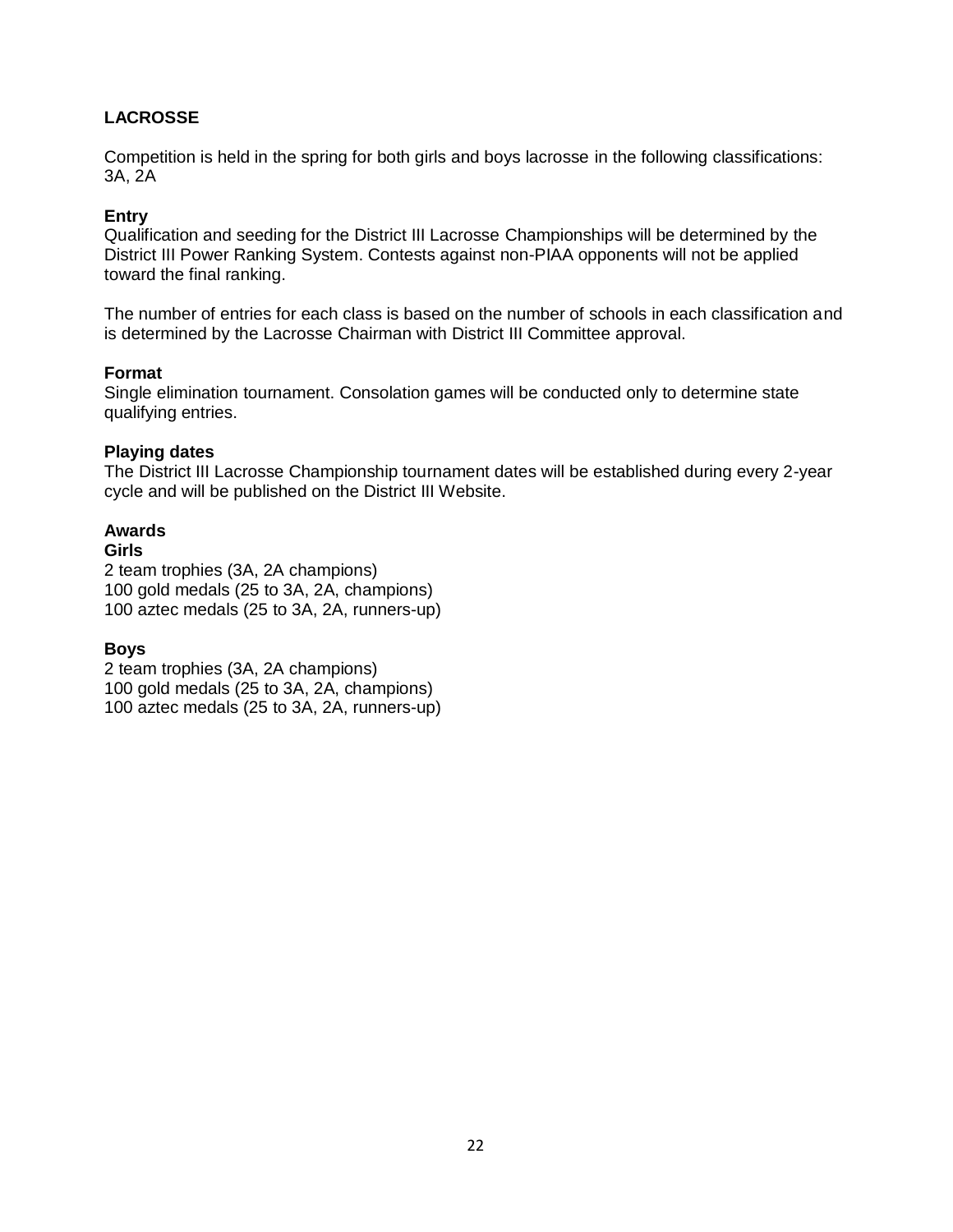## **SOCCER**

Competition is held in the fall for girls and boys soccer in the following classifications: 4A, 3A, 2A, 1A

#### **Entry**

Qualification and seeding for the District III Soccer Championships will be determined by the District III Power Ranking System. Contests against non-PIAA opponents will not be applied toward the final ranking.

The number of entries for each class is based on the number of schools in each classification and is determined by the Soccer Chairman with District III Committee approval.

#### **Format**

Single elimination tournament. Consolation matches are conducted only where necessary to determine state entries.

Balls are provided through the PIAA State Office.

## **Awards**

100 gold medals (25 each for all classes) 100 gold medals (25 each for all classes) 100 aztec medals (25 each for all classes) 100 aztec medals (25 each for all classes)

#### **Girls Boys**

4 team championship trophies (4A, 3A, 2A, 1A) 4 team championship trophies (4A, 3A, 2A, 1A)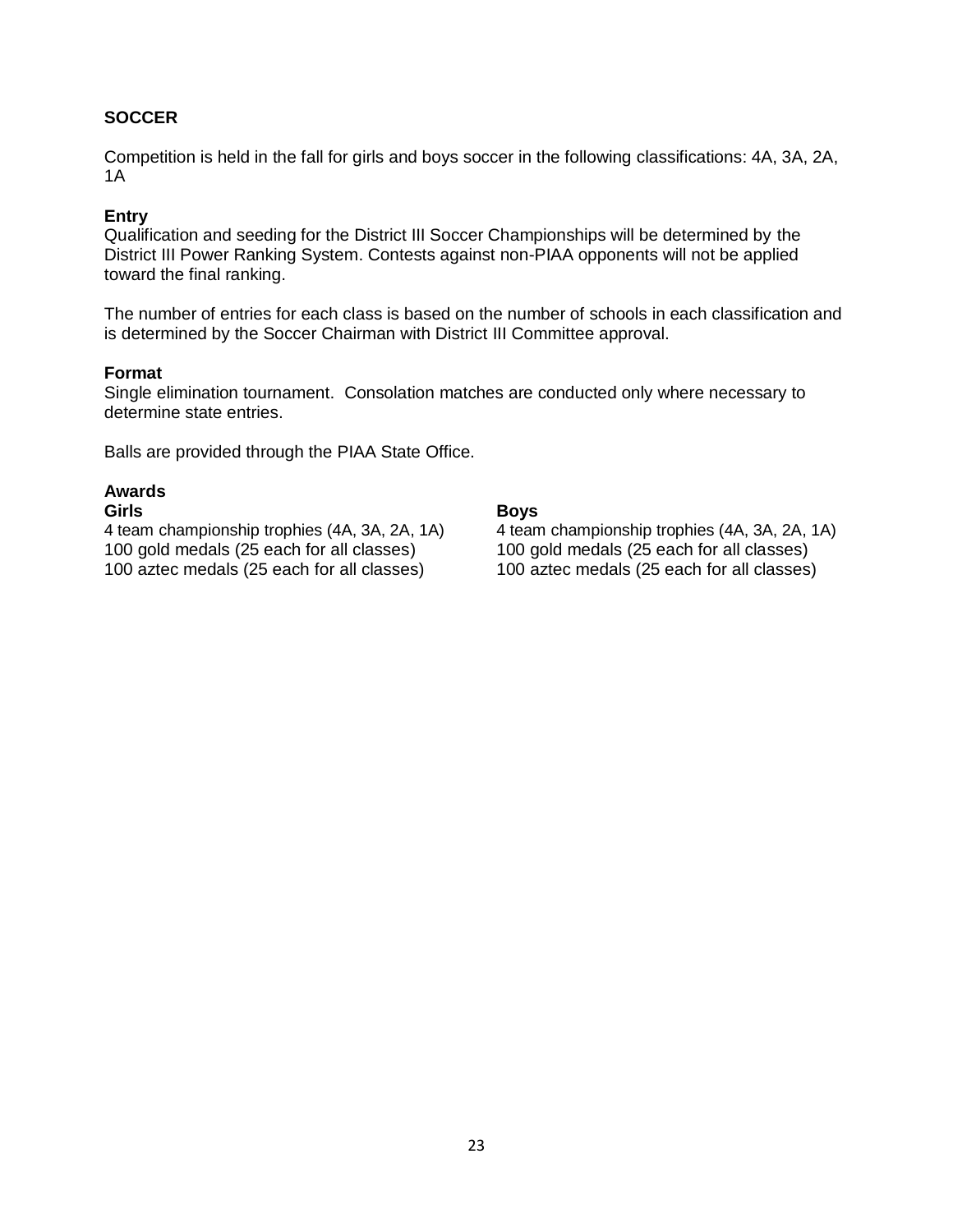## **SOFTBALL**

Competition is held in the spring in six classifications: 6A, 5A, 4A, 3A, 2A, 1A.

#### **Entry**

Qualification and seeding for the District III Softball Championships will be determined by the District III Power Ranking System. Contests against non-PIAA opponents will not be applied toward the final ranking.

The number of entries for each class is based on the number of schools in each classification and is determined by the Softball Chairman with District III Committee approval.

#### **Format**

Single elimination tournament with consolation games conducted only when needed to fill state entries.

Three umpires will be used for all games except the finals and consolations when four will be used.

Baseballs are supplied for District games through the PIAA State Office.

#### **Awards**

6 team trophies (6A, 5A, 4A, 3A, 2A, 1A) 120 gold championship medals (20 for 6A, 5A, 4A, 3A, 2A, 1A) 120 aztec runner-up medals (20 for 6A, 5A, 4A, 3A, 2A, 1A)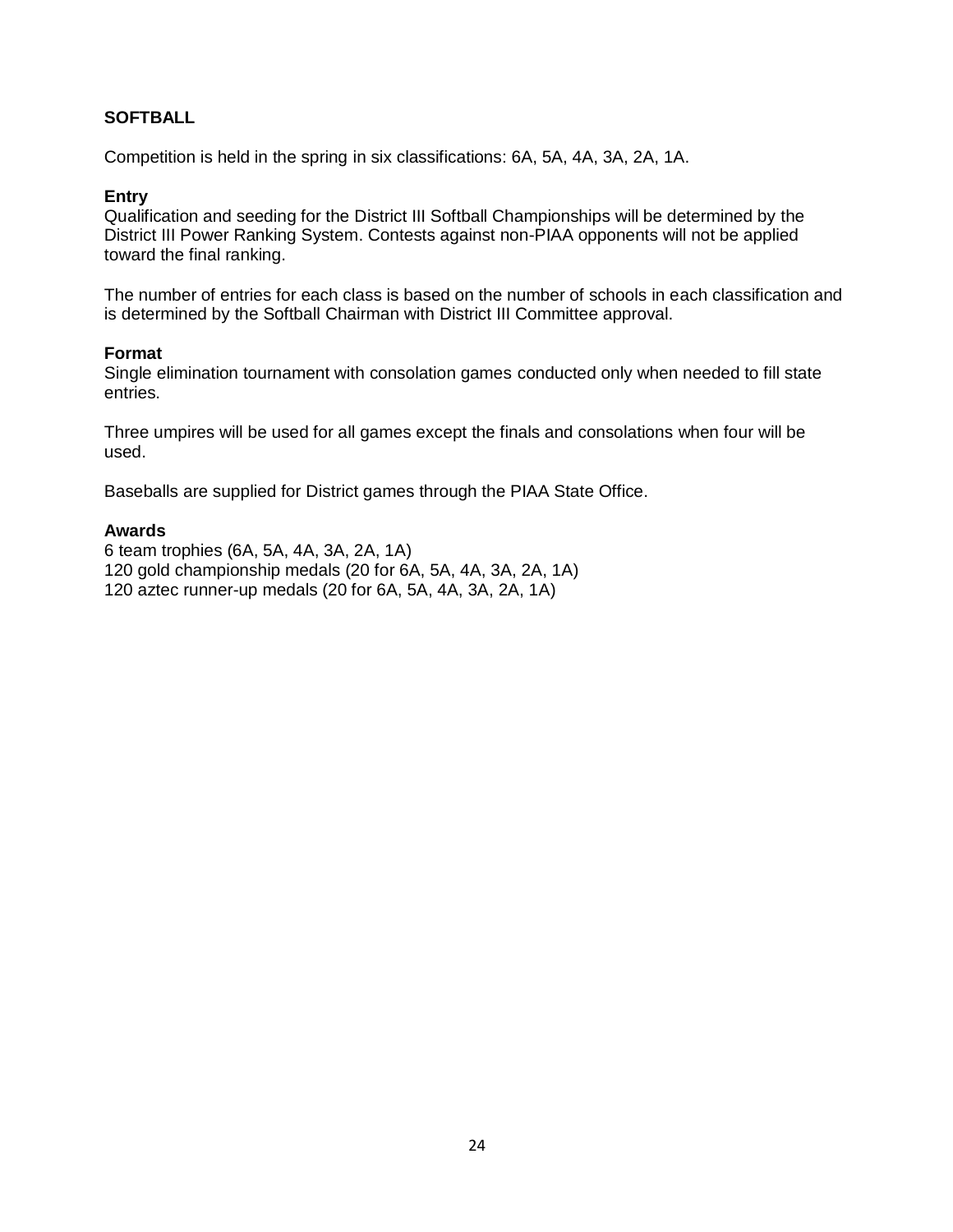#### **SWIMMING AND DIVING**

Competition is held in the winter for girls and boys in the following classifications: 3A, 2A.

#### **Entry**

Swimming competition will be a limited open event. In order to qualify, athletes must meet a list of qualifying guidelines in each event. The top 24 individual entries are selected for Class 2A swimming events and the top 32 individual entries are selected for Class 3A swimming events. In relays, the top 16 entries are selected in both classifications. Meeting the minimum qualifying guideline in an event guarantees entry to that event. In years where a minimum entry standard proves to be too difficult, entrants will be selected by the top times entered for that event(s).

Diving competition will be a limited open event. PIAA District III Leagues will have a defined number of entrants eligible to represent their league to the District III Championship Meet. In addition, "At-Large" entrants to the Diving competition will be considered upon meeting a minimum entry standard.

PIAA District III will sponsor one qualifying meet for non-swimming schools who may have a limited number of entries.

#### **Format**

All finishes are the result of timing with the number advancing to state competition based on state guidelines. The seeding of competition will be based upon rank order of times from the on-line entry procedure from times submitted.

A team championship trophy as well as individual medals are awarded.

#### **Awards**

2 championship trophies (3A, 2A) 2 championship trophies (3A, 2A)<br>42 gold championship medals (21 for 3A, 2A) 42 gold championship medals (21 for 3A, 2A) 42 gold championship medals (21 for 3A, 2A) 42 gold championship medals (21 for 3A, 2A) 42 aztec runner-up medals (21 for 3A, 2A) 42 aztec runner-up medals (21 for 3A, 2A) 252 bronze medals (places 3 thru 8 for 3A, 2A) 252 bronze medals (places 3 thru 8 for 3A, 2A)

**Girls Boys**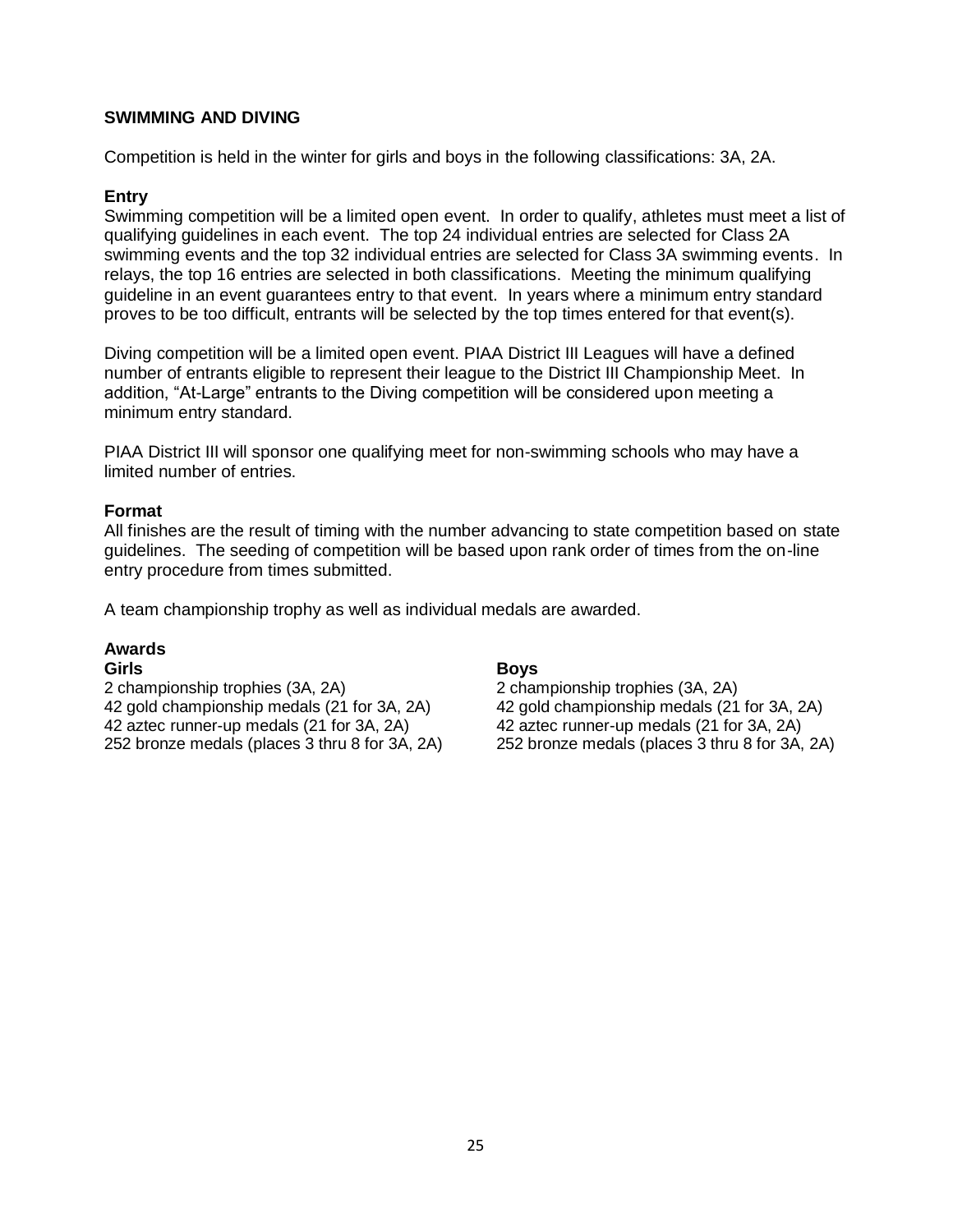#### **TENNIS**

Girls' tennis is played in the fall in the following classifications: 3A, 2A. Boys' tennis is played in the spring in the following classifications: 3A, 2A.

District III sponsors team and individual championships in golf.

#### **Singles entry**

Proportional representation based on the number of teams in that league compared to the total number of teams in the district. There are 16 entries in each class.

Tournaments for Independent qualifiers will be conducted by the District.

#### **Doubles entry**

Entries are the same as listed for singles competition. Single entries who qualify for the PIAA Championships may not enter the doubles competition.

#### **Format**

A tennis committee composed of one 2A coach and one 3A coach from each league and one independent coach meets to determine the seeding and decide the at-large singles and doubles entries.

Singles and doubles tournaments are single elimination. A match to determine third and fourth place is also conducted.

Tennis balls are furnished through the PIAA State Office.

#### **Team Tennis**

The District III Power Ranking System is used to determine qualifying and seeding. The number of entries for each class is determined by the Tennis Chairman based on the number of schools in each classification and approval from the District Committee.

# **Awards**

2 team championship trophies (3A, 2A) 2 team championship trophies (3A, 2A) 20 team championship gold medals (3A, 2A) 20 team championship gold medals (3A, 2A) 20 team runner-up aztec medals (3A, 2A) 20 team runner-up aztec medals (3A, 2A) 2 singles championship gold medals (3A, 2A) 2 singles championship gold medals (3A, 2A) 2 singles runner-up aztec medals (3A, 2A) 4 singles  $3^{\text{rd}}$  & 4<sup>th</sup> place bronze medals (3A, 2A)  $\hspace{1cm}$  4 singles  $3^{\text{rd}}$  & 4 2 doubles championship gold medals (3A, 2A) 2 doubles championship gold medals (3A, 2A) 2 doubles runner-up aztec medals (3A, 2A) 2 doubles runner-up aztec medals (3A, 2A) 4 doubles  $3^{\text{rd}}$  & 4<sup>th</sup> place bronze medals (3A, 2A)  $\hspace{1cm}$  4 doubles  $3^{\text{rd}}$  & 4

#### **Girls Boys**

4 singles  $3^{rd}$  & 4<sup>th</sup> place bronze medals (3A, 2A) 4 doubles  $3^{rd}$  & 4<sup>th</sup> place bronze medals (3A, 2A)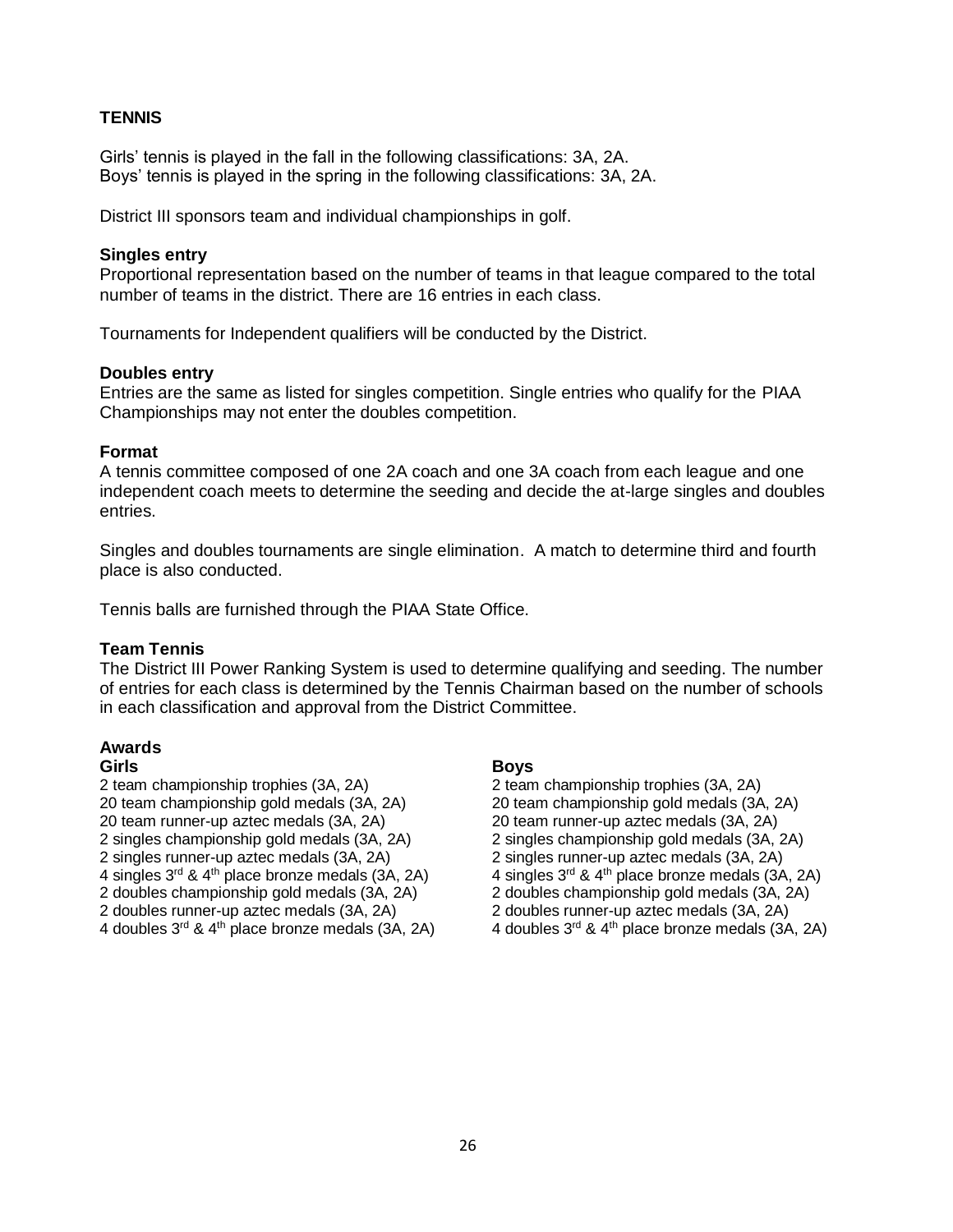## **TRACK & FIELD**

Competition is held for girls and boys in the spring in classes 2A and 3A.

#### **Entry**

This is a limited open event. Athletes will be selected for entry through suggested guidelines provided to all schools prior to the spring season.

#### **Format**

Preliminary heats will be conducted in the 100 meter dash, 200 meter dash, 100 meter hurdles and 110 meter hurdles to advance 16 runners to the semifinals. Runners will advance to the semifinal round on place and time.

In field events, with the exception of the high jump and pole vault, the top nine from preliminaries will advance to the finals.

The winner of each event will qualify for state competition. Additional qualifiers will be determined by state guidelines.

## **Awards**

#### **Girls Boys**

2 championship team trophies (3A, 2A) 2 championship team trophies (3A, 2A)<br>54 championship gold medals (27 for 3A, 2A) 54 championship gold medals (27 for 3A, 2A) 54 championship gold medals (27 for 3A, 2A) 54 championship gold medals (27 for 3A, 254 runner-up aztec medals (27 for 3A, 2A) 54 runner-up aztec medals (27 for 3A, 2A) 324 bronze medals (places 3 thru 8 for 3A, 2A) 324 bronze medals (places 3 thru 8 for 3A, 2A)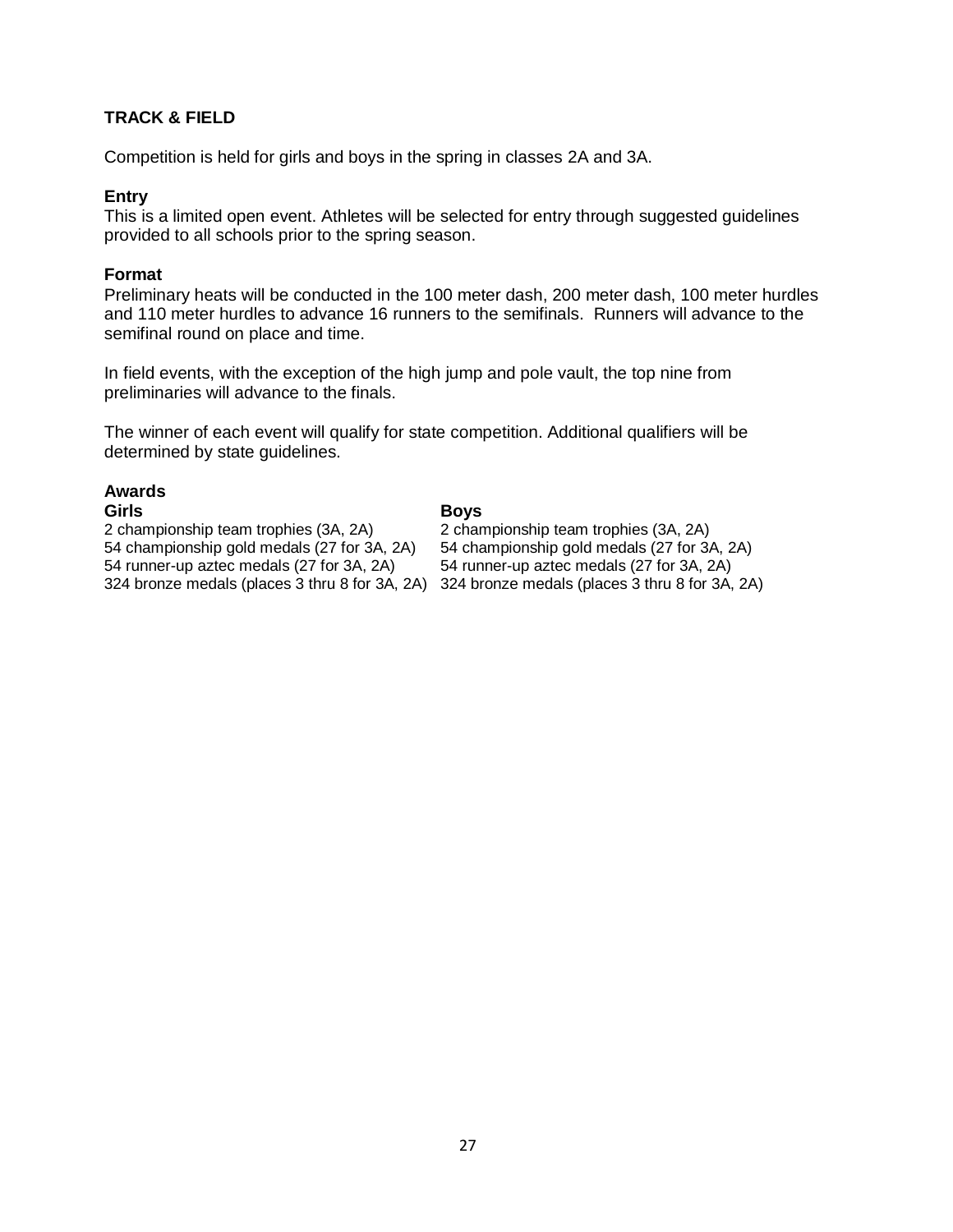## **VOLLEYBALL**

Girls' Volleyball is played in the fall in the following classifications: 4A, 3A, 2A, 1A. Boys' Volleyball is played in the spring in the following classifications: 3A, 2A.

#### **Entry**

Entry into the District III Volleyball Championships is based solely on the District III Power Ranking System utilizing matches that are contested. Tournament contests that are best-of-five format are factored into the rankings, but all other tournament formats are not used for power rankings.

#### **Format**

Single elimination matches will be played throughout the entire tournament. Matches are best-offive, 25-point rally scoring games. If necessary, the fifth game will be played to 15 points.

Consolation matches will be contested only to fill state qualifying entries.

Teams are required to utilize the official state ball after the first round of district tournament play. Balls will be provided by District III. Additionally, District III tournament sites will provide official scorers and official libero trackers.

#### **Awards**

#### **Girls**

4 team championship trophies (4A, 3A, 2A, 1A) 72 championship gold medals (18 for Class 4A, 3A, 2A, 1A) 72 runner-up aztec medals (18 for Class 4A, 3A, 2A, 1A)

#### **Boys**

2 team championship trophies (3A, 2A) 36 championship gold medals (18 for 3A, 2A) 36 runner-up aztec medal (18 for 3A, 2A)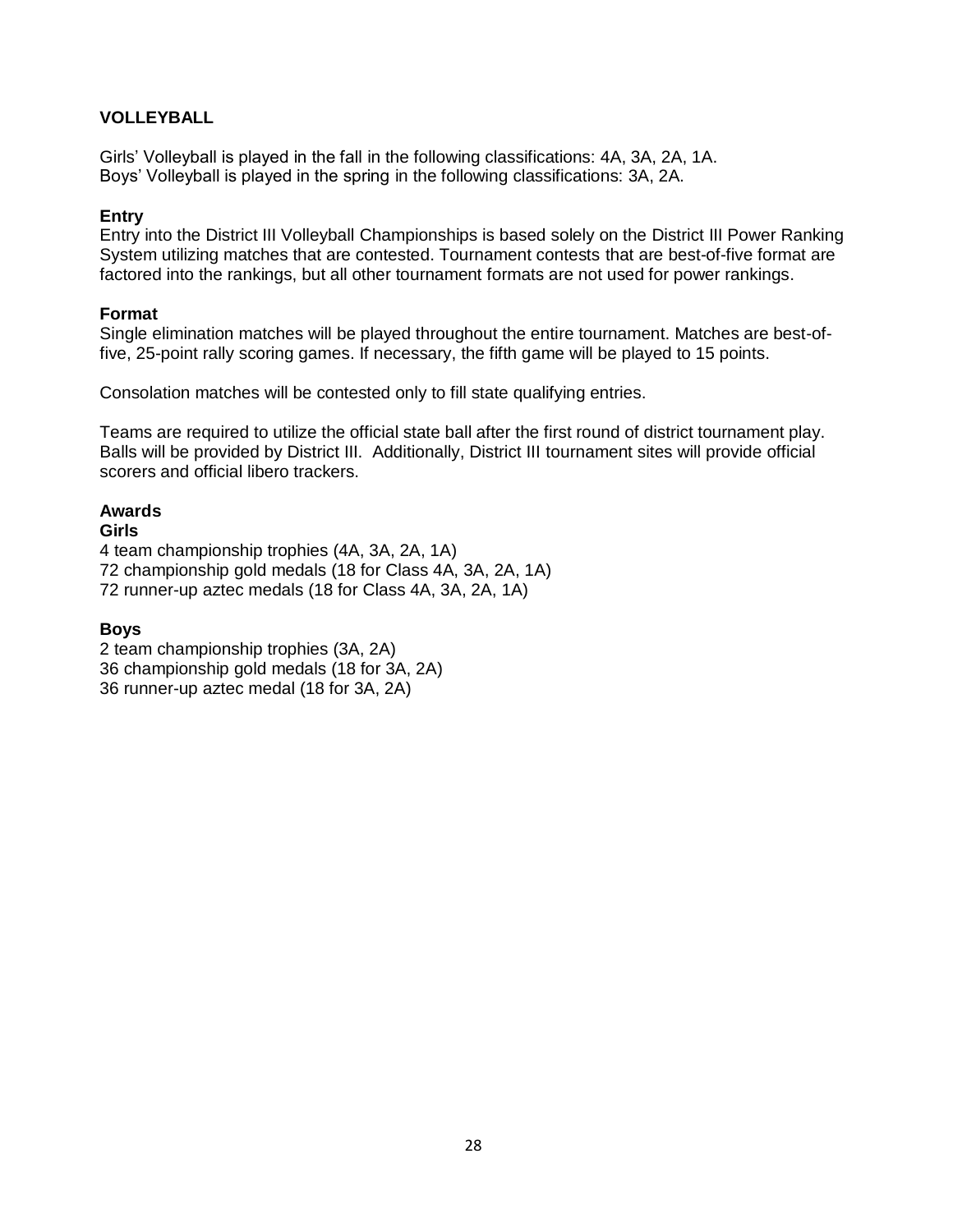#### <span id="page-31-0"></span>**WRESTLING**

Competition is held in the winter in the following classifications: 3A, 2A. District III conducts team and individual wrestling championships.

#### **INDIVIDUAL TOURNAMENT - Entry**

All schools are allowed one entry per weight class. The District III Coach's Individual Power Ranking formula is available on the Optimal Performance Calculator (OPC managed by Trackwrestling) and is utilized to accomplish preliminary seeding under the supervision of the section site managers.

#### **Format – Section Tournaments**

In 2A, a single elimination format with a place match between the semifinal losers is used to determine 3rd and 4th place in each of the 3 sections. Each section advances the top three places to the 12-man District III Class 2A Wrestling Championships bracket. The 4th place finisher at each weight will serve as the first substitute at that weight, if necessary.

In 3A, a single elimination format with wrestlebacks starting with the quarterfinal losers is used to determine the top 6 places. Preliminary round (round of 16) losers are eliminated from further competition. Each of the 4 sections advances places 1-4 to the 16-man District III 3A / PIAA South Central Region 3A Wrestling Championship bracket. The 5th place finisher will serve as the 1st substitute.

#### **Format – District III Individual Championship**

In both Class 2A and Class 3A, a double-elimination format is conducted with full wrestlebacks from the first round to the place round. The number of qualifiers to the PIAA Class 2A Southeast Region Tournanment and the PIAA Class 3A Wrestling Championships is determined by the PIAA.

#### **Awards**

112 championship gold medals 14 championship gold medals 14 championship gold medals 112 runner-up aztec medals 14 runner-up aztec medals 14 runner-up aztec medals 4<sup>th</sup> place in 2A and 3A 3

 $3<sup>rd</sup>$  through  $8<sup>th</sup>$  through  $6<sup>th</sup>$ 

**Section Tournaments District III Class 2A District III 3A / South Central Region**

224 bronze medals for  $3^{\text{rd}}$  and 84 bronze medals for places 56 bronze medals for places  $3^{\text{rd}}$ 1 team championship trophy

#### **TEAM DUAL MEET CHAMPIONSHIP - Entry**

Sixteen Class 3A teams and eight Class 2A teams are selected and seeded using the District III Power Ranking System.

#### **Format**

In 2A, a single elimination format is used. Semifinal losers wrestle a third-place match; the third place team advances to the PIAA Class 2A Team Wrestling Championships along with the champion and runner-up.

The top two Class 2A seeds host quarterfinal and semifinal matches on the same date. Class 2A championships and third-place match are hosted at a neutral site.

In 3A, a single elimination format is used. Wrestlebacks are conducted beginning with quarterfinal losers to determine third and fourth place for PIAA Class 3A Team Wrestling Championship entries.

The top 4 seeds in Class 3A host preliminary and quarterfinal round matches on the same date. Class 3A semifinals, championships and third-place match are hosted at neutral sites.

#### **Awards**

2 championship team trophies (3A, 2A) 50 championship gold medals (25 for 3A and 2A) 50 runner-up aztec medals (25 for 3A and 2A)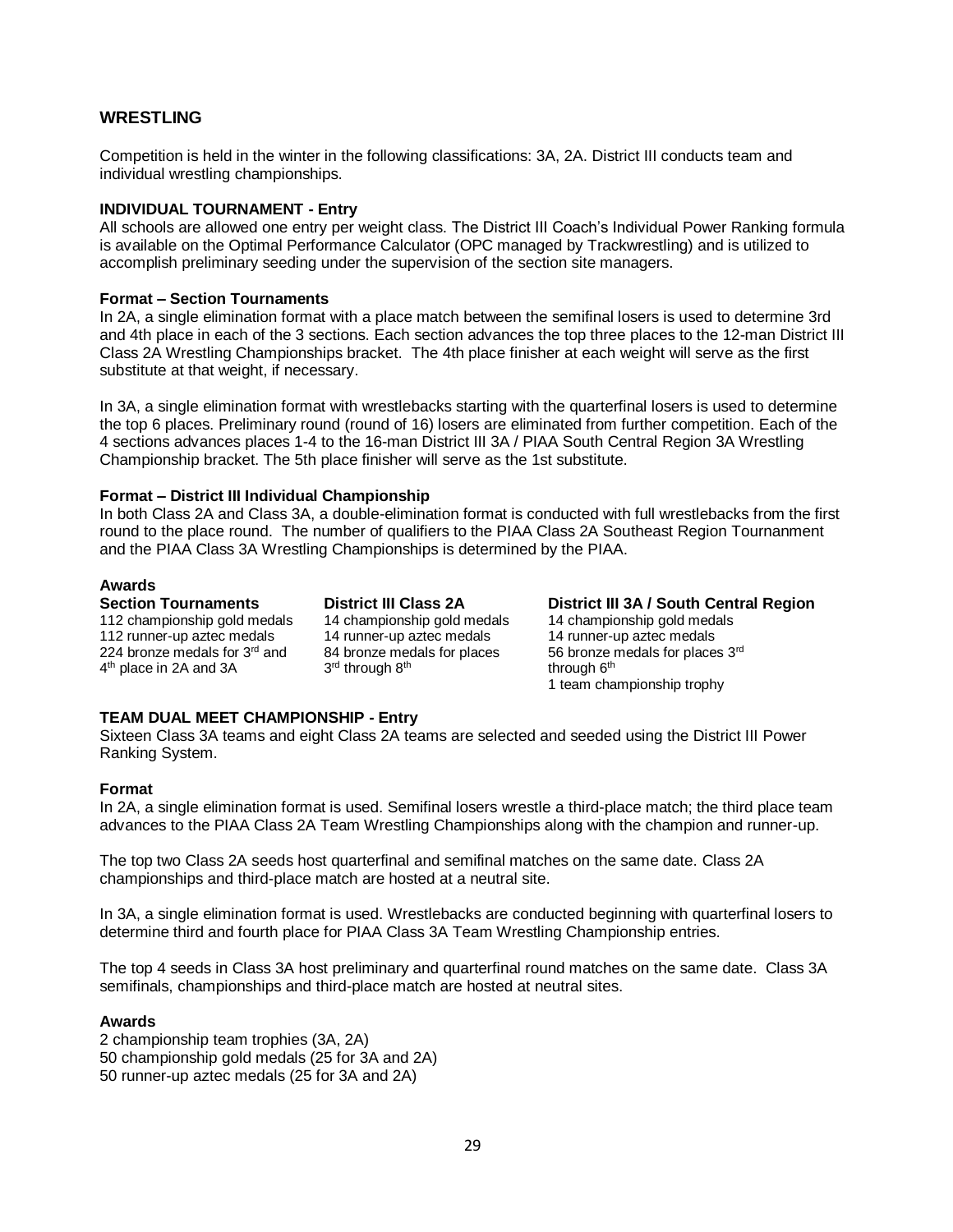# **SECTION III**

#### **OPERATING PROCEDURES**

Following the Annual Meeting held each April, the newly elected District Committee meets to organize and elect a Chairman, Vice Chairman, and their alternates for State Board Meetings.

The position of Treasurer and Executive Director/Secretary and Webmaster/Director of Corporate Sponsorships are continuing positions unless replaced by the Committee. These employees begin their official positions and duties on July 1 and run through June 30.

#### **Executive Committee**

This Committee is composed of the Chairman, Vice Chairman, an additional elected member of the District Committee, Treasurer and Executive Director/Secretary. This Committee only functions in an emergency or at the direction of the Chairman.

#### **Audit Committee**

At the conclusion of each fiscal year, the Audit Committee will secure audit services from an independent accounting firm. The firm shall audit the past year's records and provide recommendations and guidance if and where needed. It is the responsibility of the Audit Committee to secure the service, to receive the report and to make recommendations to the District Committee.

#### **Budget Committee**

Each year the Budget Committee in conjunction with the District Treasurer will prepare a budget for the coming year. The budget shall be approved by the District Committee at its August workshop.

#### **Corporate Sponsorship Committee**

The Corporate Sponsorship Committee shall solicit, evaluate and recommend sponsorship for District III Championships.

All committees are appointed by the Chairman for a one-year period (July 1 - June 30).

Full District Committee meetings are held six to eight times a year with dates determined at the organizational meeting. Special meetings may be called by the Chairman if the need arises. Agendas are provided for each meeting and all members have the right to place items on the agenda. Minutes are kept from each meeting and approved by the Committee at subsequent meetings. At all meetings, the Committee operates as a single entity with a majority vote used to determine decisions.

Schools have the right to attend meetings and have agenda consideration. This occurs most often regarding eligibility questions. Schools may request consideration via a written letter or in the form of a hearing with the Committee. Schools are free to bring anyone they wish to present information. They may be represented by legal counsel if they so wish. All decisions of the District Committee on eligibility may be appealed to the State Board. The Executive Director/Secretary and District Chairman have the authority to rule on simple requests prior to the meeting, which are then confirmed by the Committee (Such requests often include, but are not limited to, oreign exchange students, transfer students, and handicapped students).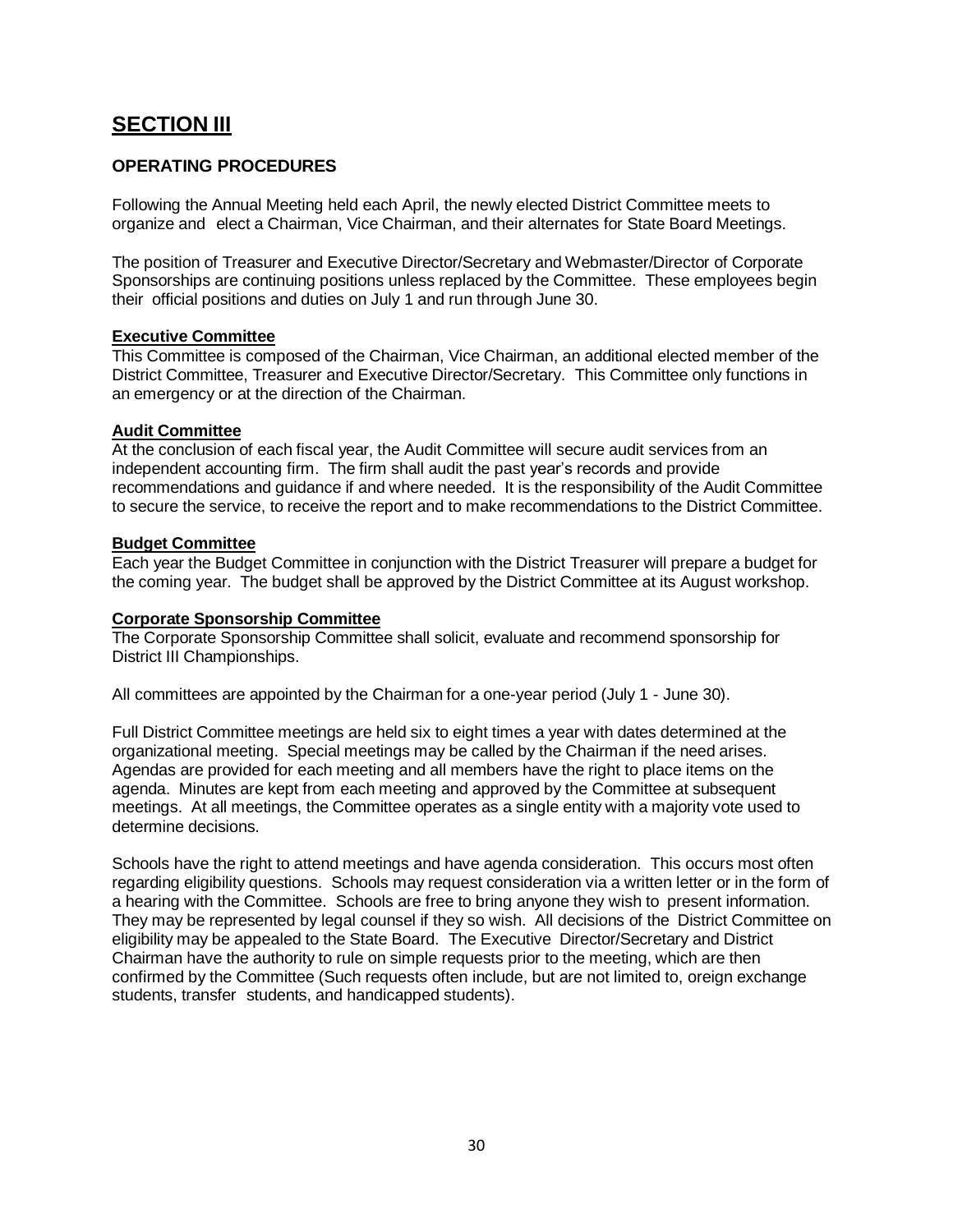#### **REVENUE / EXPENSE**

District revenue comes from ticket sales, programs sales, advertising, media fees, clothing sales and corporate sponsorships.

The fiscal year runs from July 1 through June 30, which conforms with school districts.

#### **Awards**

The District purchases all trophies and medals, on an annual basis, that are provided to contestants. Periodically, quotes are solicited from various companies to provide this service.

#### **Clothing Sales**

The District Committee makes available clothing (primarily t-shirts) for sale at various championships. They also solicit sales by the schools in the form of advance orders.

#### **Committee Fees**

There are three paid staff members: the District Treasurer, Executive Director/Secretary, and the Webmaster/Director of Corporate Sponsorships. Whenever secretarial help is needed it is reimbursed at an hourly rate. A mileage reimbursement is provided for meetings and required District work. Committee member payments will be made at the September, December, February, and April Committee meetings. (Fees will be evaluated periodically)

A complete listing of fees follows:

#### **Officers**

- Chairman \$2200.00 per quarter Vice-Chairman  $$1500.00$  per quarter Committee Members **\$600.00 per quarter** Treasurer \$1700.00 monthly Executive Director/Secretary \$2000.00 monthly Secretarial Help \$17.00 per hour Ranking Tabulators **\$3000.00 per sports season** Web Master / Corporate Sponsorship (See Addendum)
-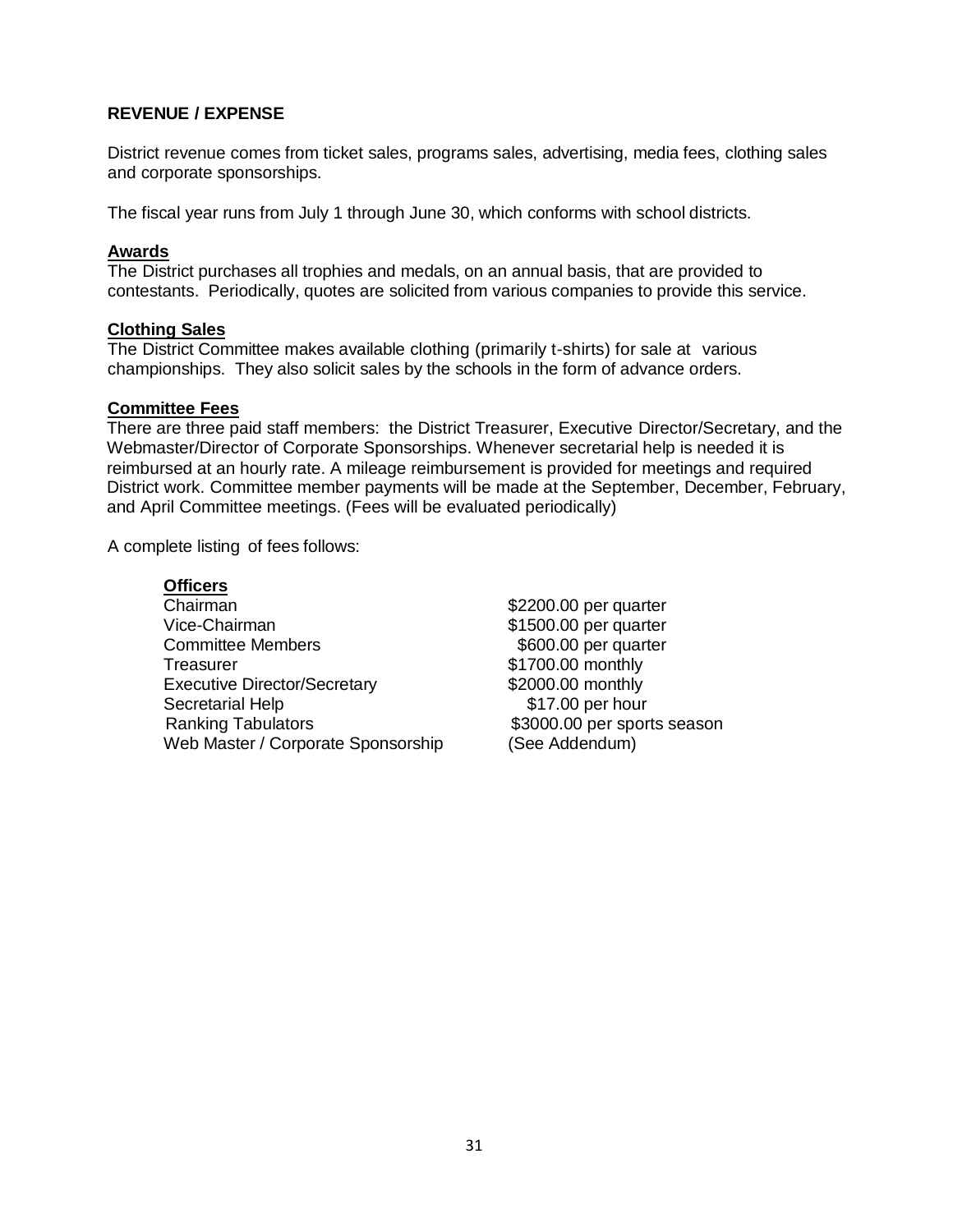#### **REVENUE / EXPENSE**

## **Sports Chairmen**

Chairmanship fees are categorized based on the amount of time and work invested in the chairmanship. The lower the category number, the higher the fee.

| Chairman / sport           | <u>Current Fee</u> | <b>Category</b> | <u>New Fee</u> |
|----------------------------|--------------------|-----------------|----------------|
| Wrestling (team & ind)     | \$2,300.00         | 1               | \$2,650.00     |
| <b>Basketball</b>          | \$1,600.00         | 2               | \$2,000.00     |
| Soccer                     | \$1,400.00         | 3               | \$1,850.00     |
| Cross-Country              | \$1,200.00         | 4               | \$1,600.00     |
| <b>Track &amp; Field</b>   | \$1,250.00         | 4               | \$1,600.00     |
| Swimming & Diving          | \$1,300.00         | 4               | \$1,600.00     |
| <b>Baseball</b>            | \$1,300.00         | 5               | \$1,500.00     |
| Football                   | \$1,300.00         | 5               | \$1,500.00     |
| Softball                   | \$1,300.00         | 5               | \$1,500.00     |
| <b>Field Hockey</b>        | \$1,050.00         | 6               | \$1,300.00     |
| Volleyball, Boys           | \$1,050.00         | 6               | \$1,300.00     |
| Volleyball, Girls          | \$1,150.00         | 6               | \$1,300.00     |
| Clothing                   | \$1,050.00         | 6               | \$1,300.00     |
| Tennis, Boys               | \$<br>950.00       | $\overline{7}$  | \$1,100.00     |
| Tennis, Girls              | \$<br>950.00       | $\overline{7}$  | \$1,100.00     |
| <b>Competitive Spirit</b>  | \$<br>650.00       | 7               | \$1,100.00     |
| Lacrosse                   | \$<br>900.00       | $\overline{7}$  | \$1,100.00     |
| Golf                       | \$<br>950.00       | 7               | \$1,100.00     |
| <b>Bowling</b>             | \$<br>750.00       | 8               | \$<br>875.00   |
| <b>Football Programs</b>   |                    | 8               | \$<br>875.00   |
| <b>Basketball Programs</b> |                    | 8               | \$<br>875.00   |
| Sportsmanship / Awards     | \$<br>650.00       | 8               | \$<br>875.00   |

## **Officials Assignors**

Officials assignors fees are categorized based on the amount of time and work invested in the chairmanship. The higher the category number, the higher the fee.

| Assignor / sport        | <b>Current Fee</b> | Category | <b>New Fee</b> |
|-------------------------|--------------------|----------|----------------|
| <b>Girls Basketball</b> | \$650.00           | 5        | \$750.00       |
| <b>Boys Basketball</b>  | \$650.00           | 5        | \$750.00       |
| Softball                |                    | 4        | \$500.00       |
| <b>Baseball</b>         |                    |          | \$500.00       |
| Soccer (per gender)     |                    | 4        | \$500.00       |
| Football                | \$450.00           | 4        | \$650.00       |
| <b>Field Hockey</b>     | \$350.00           | 4        | \$500.00       |
| <b>Girls Volleyball</b> | \$250.00           | 3        | \$500.00       |
| <b>Boys Volleyball</b>  | \$250.00           | 2        | \$300.00       |
| <b>Boys Lacrosse</b>    | \$175.00           | 2        | \$300.00       |
| <b>Girls Lacrosse</b>   | \$175.00           | 2        | \$300.00       |
| Wrestling               | \$250.00           |          | \$500.00       |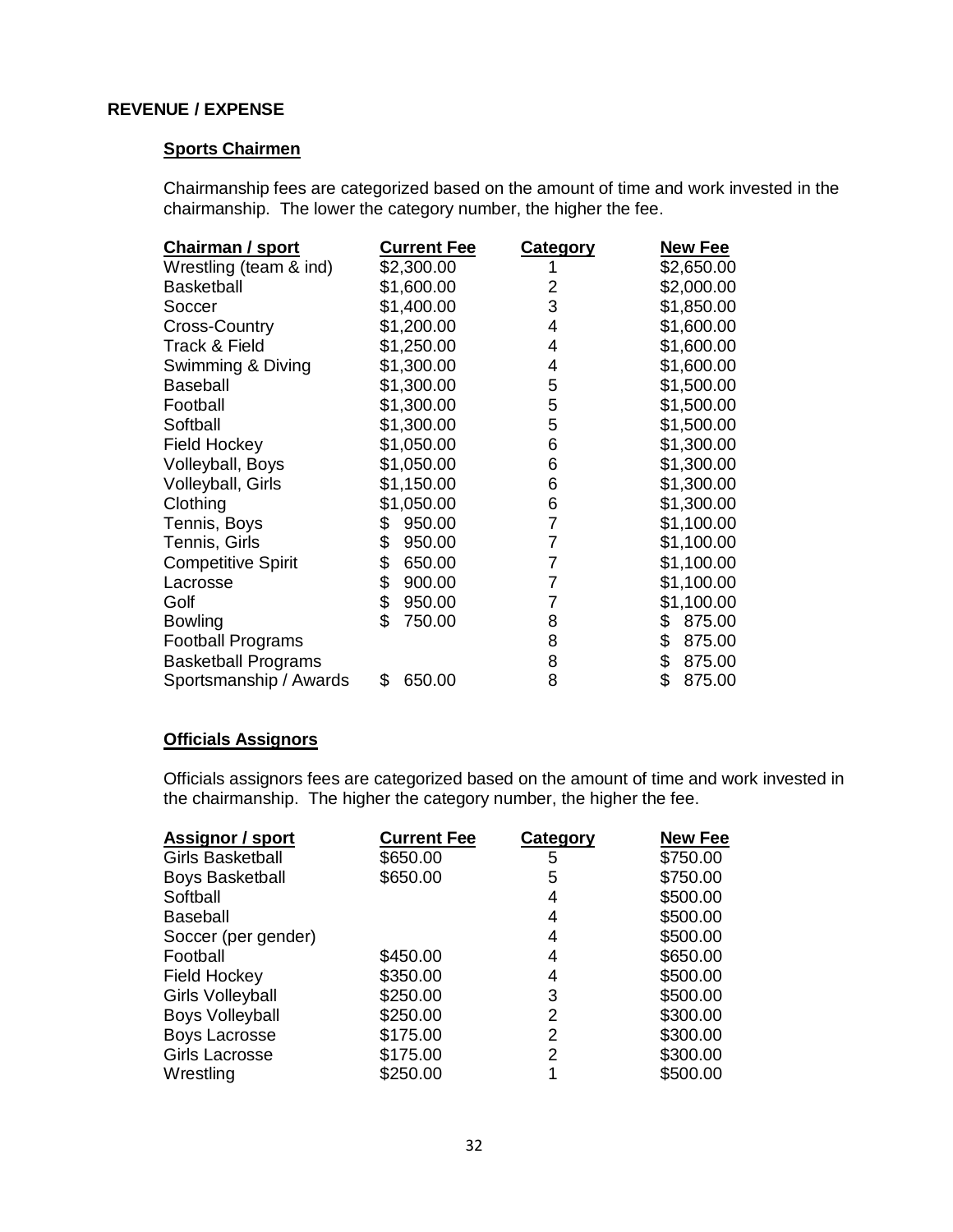#### **REVENUE / EXPENSE**

#### **Committee passes**

Each District III committee member and sports chairperson receives fifteen District III passes every two-year PIAA cycle. Members also receive at District expense four tickets to PIAA finals in basketball and wrestling.

Committee members who depart the Committee after serving 1 to 4 years receive a gold-tone lifetime pass to District III events. Those who serve five years or longer receive a clock as well as the lifetime pass.

#### **Insurance**

To protect against any possible financial losses the District carries property insurance coverage on certain office equipment, wrestling clocks and track computer equipment. Items for coverage and amounts are determined by the District Committee.

The District Treasurer is bonded on an annual basis for coverage as determined by the District Committee.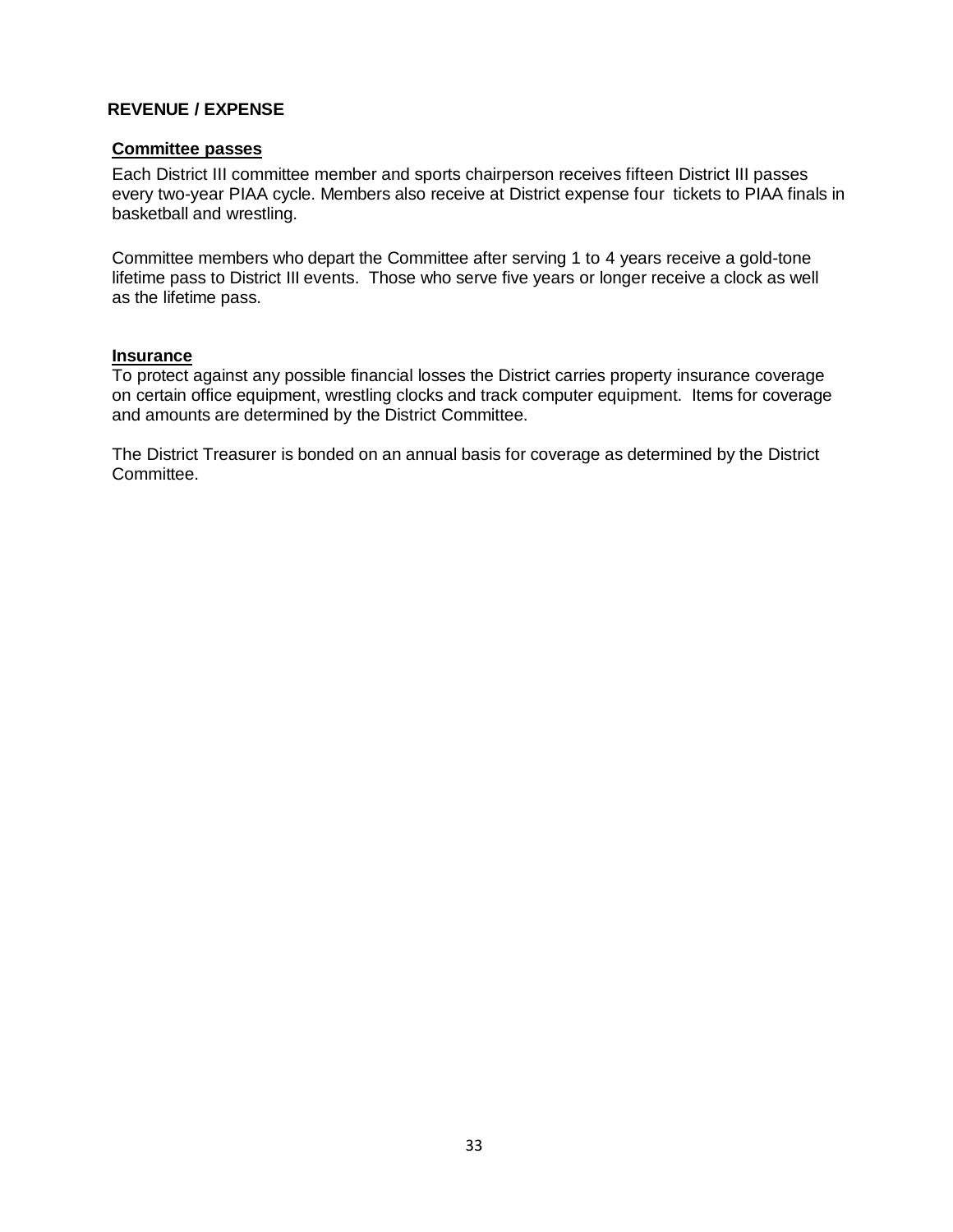#### **Media Fees**

Fees are collected from stations or individuals that broadcast or televise District III Athletic Events.

#### **PIAA DISTRICT III MEDIA RIGHTS FEES**

Media organizations that wish to broadcast, telecast or live stream District III athletic events are subject to a rights fee as per District III policy.

#### **PIAA DISTRICT III BROADCAST RIGHTS FEES FOR FOOTBALL, BASKETBALL AND WRESTLING**

| CLASS 3A, 2A and 1A       |            | <b>LIVE TV</b> |        | RADIO / AUDIO        |       |
|---------------------------|------------|----------------|--------|----------------------|-------|
|                           | <b>BKB</b> | WR*            | FB     | <b>BKB/WR</b>        | FB.   |
| First round / preliminary | \$500      | \$275          | \$500  | \$75                 | \$75  |
| Quarterfinals             | \$750      | \$475          | \$750  | \$100                | \$100 |
| Semifinals                | \$1000     | \$675          | \$1000 | \$125                | \$125 |
| Championship              | \$1250     | \$875          | \$1500 | \$150                | \$150 |
| CLASS 6A, 5A and 4A       |            | <b>LIVE TV</b> |        | <b>RADIO / AUDIO</b> |       |
|                           | <b>BKB</b> | WR*            | FB     | <b>BKB/WR</b>        | FB    |
| First round / preliminary | \$1000     | \$650          | \$1500 | \$125                | \$150 |
| Quarterfinals             | \$1250     | \$850          | \$2000 | \$150                | \$200 |
| Semifinals                | \$1500     | \$1050         | \$2500 | \$175                | \$250 |
| Championship              | \$1750     | \$1250         | \$3000 | \$200                | \$300 |

\*Note: For 3A wrestling, the 6A price will be in effect. For 2A wrestling, the 2A price will be in effect.

\*Note: Consolation basketball games are 50% of the listed championship game fee

#### **PIAA DISTRICT III LIVE WEBSTREAMING RIGHTS FEES FOR FOOTBALL, BASKETBALL AND WRESTLING**

| CLASS 6A, 5A and 4A                               | <b>LIVE WEBSTREAMING</b> |                          |                     | CLASS 3A, 2A and A        | <b>LIVE WEBSTREAMING</b> |                          |       |
|---------------------------------------------------|--------------------------|--------------------------|---------------------|---------------------------|--------------------------|--------------------------|-------|
|                                                   | <b>BKB</b>               | <b>WR</b>                | FB                  |                           | <b>BKB</b>               | <b>WR</b>                | FB.   |
| First round / preliminary                         | \$500                    | \$175                    | \$500               | First round / preliminary | \$250                    | \$150                    | \$250 |
| Quarterfinals                                     | \$625                    | \$425                    | \$1000              | Quarterfinals             | \$375                    | \$250                    | \$375 |
| Semifinals                                        | \$750                    | \$525                    | \$1250              | Semifinals                | \$500                    | \$350                    | \$500 |
| Championship                                      | \$875                    | \$625                    | \$1500              | Championship              | \$625                    | \$450                    | \$750 |
| <b>PIAA DISTRICT 3 MEDIA RIGHTS FEES FOR:</b>     |                          |                          |                     |                           |                          |                          |       |
| <b>BASEBALL</b>                                   |                          | <b>BOWLING</b>           |                     | <b>COMPETITIVE SPIRIT</b> |                          |                          |       |
| <b>CROSS-COUNTRY</b>                              |                          |                          | <b>FIELD HOCKEY</b> | <b>GOLF</b>               |                          |                          |       |
| <b>LACROSSE</b>                                   |                          | <b>SOCCER</b>            |                     | <b>SOFTBALL</b>           |                          |                          |       |
| <b>SWIMMING &amp; DIVING</b><br><b>VOLLEYBALL</b> |                          | <b>TENNIS</b>            |                     | <b>TRACK &amp; FIELD</b>  |                          |                          |       |
| CLASS 3A, 2A and 1A                               |                          | <b>LIVE TV</b>           |                     | RADIO / AUDIO             |                          |                          |       |
| First round / preliminary                         |                          | \$250                    |                     | \$40                      |                          |                          |       |
| Quarterfinals                                     |                          | \$375                    |                     | \$50                      |                          |                          |       |
| Semifinals                                        |                          | \$500                    |                     | \$65                      |                          |                          |       |
| Championship                                      |                          | \$625                    |                     | \$75                      |                          |                          |       |
| CLASS 6A, 5A and 4A                               |                          | <b>LIVE TV</b>           |                     | RADIO / AUDIO             |                          |                          |       |
| First round / preliminary                         |                          | \$500                    |                     | \$65                      |                          |                          |       |
| Quarterfinals                                     |                          | \$625                    |                     | \$75                      |                          |                          |       |
| Semifinals                                        |                          | \$750                    |                     | \$85                      |                          |                          |       |
| Championship                                      |                          | \$875                    |                     | \$100                     |                          |                          |       |
| CLASS 4A and 3A                                   |                          | <b>LIVE WEBSTREAMING</b> |                     | CLASS 2A and 1A           |                          | <b>LIVE WEBSTREAMING</b> |       |
| First round / preliminary                         |                          | \$250                    |                     | First round / preliminary |                          | \$125                    |       |
| Quarterfinals                                     |                          | \$325                    |                     | Quarterfinals             |                          | \$200                    |       |
| Semifinals                                        |                          | \$375                    |                     | Semifinals                |                          | \$250                    |       |
| Championship                                      |                          | \$450                    |                     | Championship              |                          | \$325                    |       |
|                                                   |                          |                          |                     |                           |                          |                          |       |

 **For additional information, please see the following page**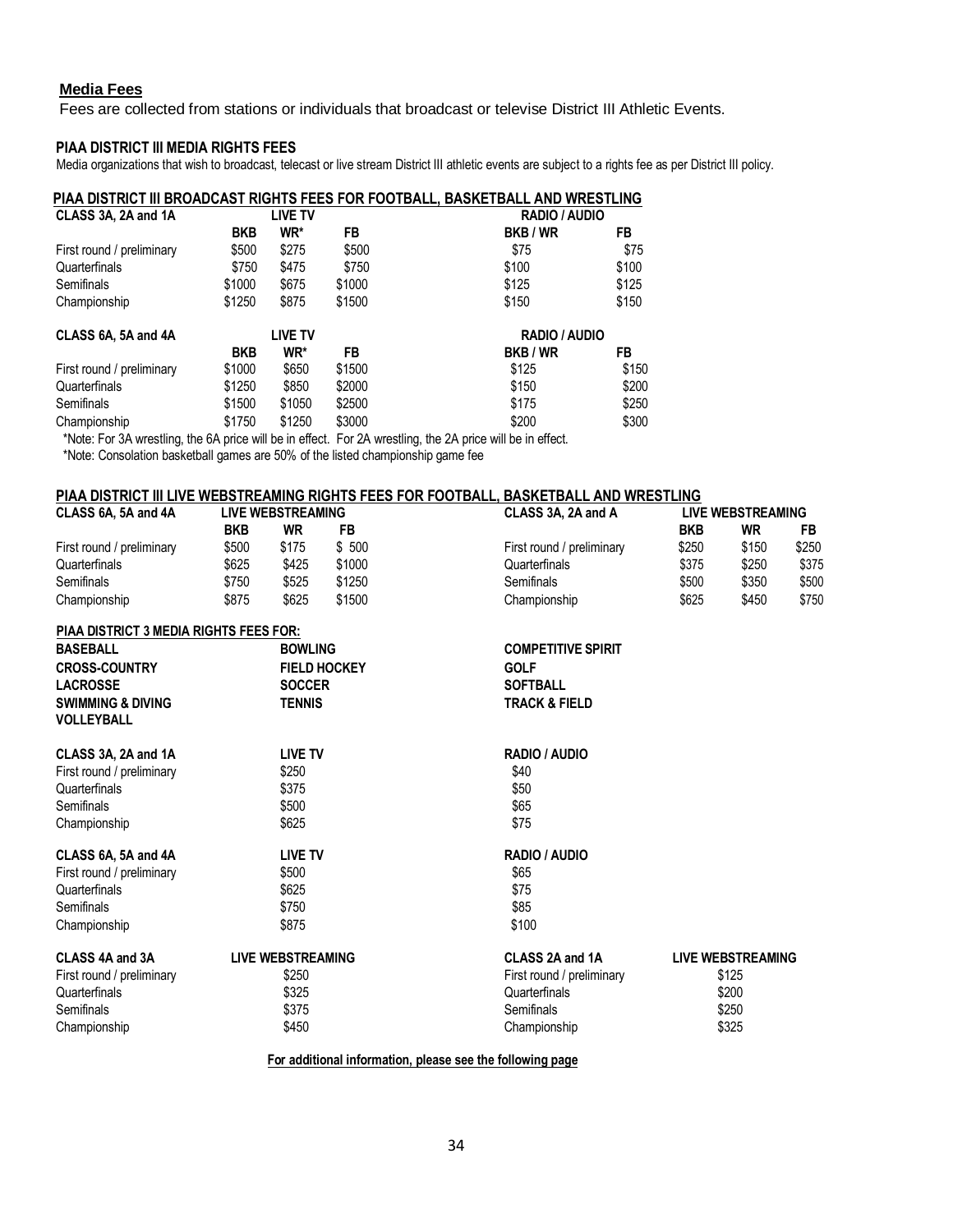#### **ADDITIONAL INFORMATION RELATED TO MEDIA RIGHTS FEES**

The full fee is charged for each commercial station or outlet that provides viewing or audio services.

All secondary vendors that use the live broadcast feed will be subject to a rights fee. Secondary vendors are any other outlets of any kind that broadcast the event live (this includes a brief delay of the live event).

The secondary vendor rights fee will be 100% of the live television rights fee for that event if the vendor is a commercial television station, cable company or satellite network. The list above is not exclusive.

If the secondary vendor is a website livestreaming service, the secondary vendor rights fee will be 100% of the live webstreaming fee for that contest.

Secondary vendor rights fees are payable to PIAA District III. Vendors must make arrangements with and issue payment to PIAA District III before broadcast permission is approved.

**DISTRICT III POLICY:** Vendors who wish to broadcast District III championship contests at a District III member school must contact the school before permission is granted. Member schools have the right to decline the broadcast if that school believes it cannot properly accommodate the broadcast.

If the school agrees to the broadcast, the vendor must then contact District III Treasurer Bob Baker.

All broadcasts, whether live or tape delayed, must be branded with a PIAA District III and M&T Bank logo; District III will provide logos for both. M&T Bank is the official corporate sponsor of District III Championships.

The official name of the District III playoffs is: *PIAA District III M&T Bank Championships*

*(The blank indicates the name of the sport.)*

Other fee structures: Any broadcast delayed more 24 hours or more: 50% discount

Any School-based webcast / radio, either live or taped: 50% discount to original station and all stations to which they supply the broadcast

School-based media will be considered only if they can be accommodated by the host school. Schools of teams playing in the contests will be given first consideration.

School-based TV or video production

A District III school producing for its own school with a 7-day delay: No charge

A District III school producing for other with a 7-day delay or more: \$150 per contest

A discount of 10% will be applied for a company or outlet that will provide live telecasting of all classifications of boys' and girls' basketball championship contests.

Contact: Bob Baker, District III Treasurer [d3.bbaker@gmail.com](mailto:d3.bbaker@gmail.com)

#### **Partnerships**

Until recently, the District has not aggressively sought partnerships with outside sources. The District currently contracts with M&T Bank as the sponsor of all PIAA District III championship events and is actively seeking other partnerships with appropriate entities.

Contact: Rod Frisco, District III Director of Corporate Sponsorships [d3piaa@piaa.org](mailto:d3piaa@piaa.org)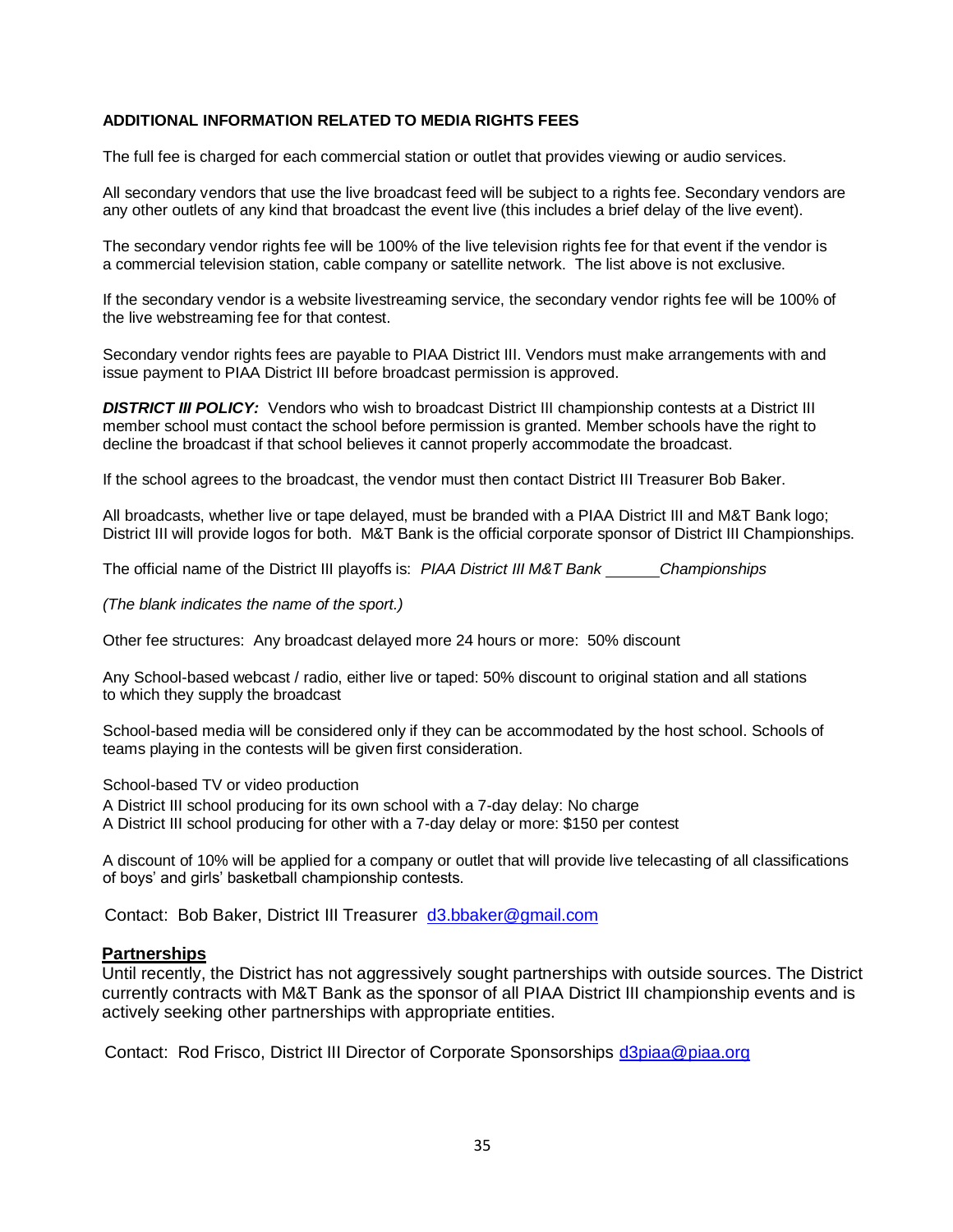#### **Playoff Fees**

Fees for officials, site managers, evaluators, etc. are set by the District Committee. Site help such as police, ticket sellers, ticket takers, medical personnel, etc., is left to the individual site in order to meet local contract obligations and host school fees. Where and when possible, all expenses, with the exception of officials, site rental, game managers and anyone who receives in excess of \$100.00 are paid out of gate receipts and noted on the financial report with a signature and social security number of the payee. Those not paid from gate receipts are paid by check from the District Treasurer.

If a contest is postponed or cancelled after officials and game personnel arrive, they will be paid 1/2 fee. If the contest has started they will be paid full fee for that day and full fee when the contest is resumed.

#### **Programs**

The District provides a program for tournaments in football, basketball, wrestling and track and field, which are produced by an outside firm after the screening of proposals (RFP). The District receives the income from these programs.

#### **Purchases**

All new purchases not tournament related over \$500.00 are approved by the District Committee with payment from an invoice by the District Treasurer. Sports Chairmen have a credit card with \$1500.00 permissible use. The Executive Director and the Treasurer are permitted up to \$2500.00.

#### **School Refunds**

It is the policy of the District Committee to refund a percentage of ticket sales to schools after all expenses are paid. The percentage is determined at the end of the fiscal year with disbursement checks going to schools in August. Refunds to schools are limited to checks of \$100.00 or more.

#### **Selection of Officials**

Football, basketball, volleyball and lacrosse officials are assigned by the officials' representative on the District committee. In other sports, the sports chairperson is responsible for securing officials. The District works with various officials' chapters within the District in an effort to secure the best officials.

Selection of all officials is based on their ability and availability. The procedure shall conform to standards adopted by the State Office and will be non-discriminatory.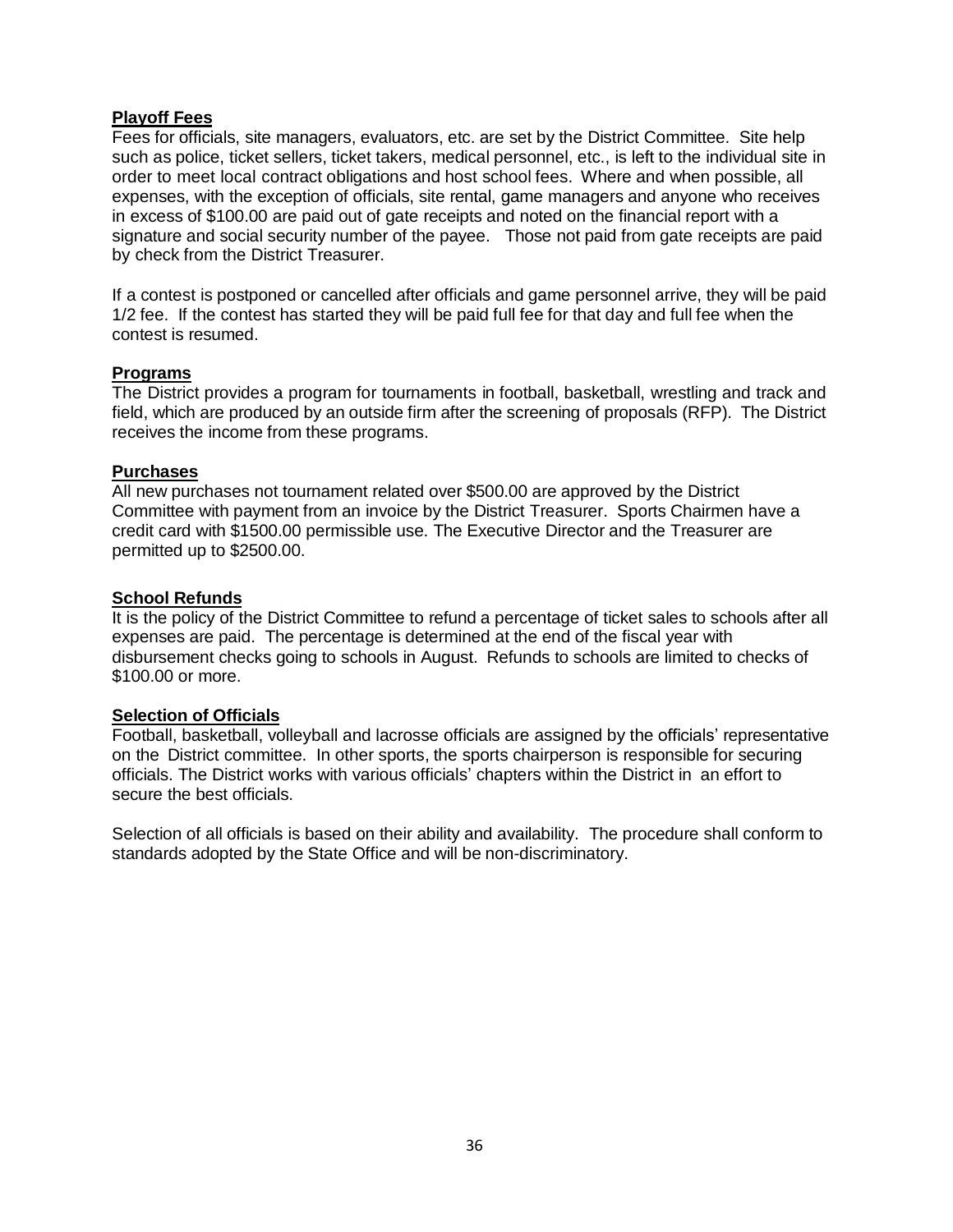#### **Selection of Sites**

Sites for the various District competitions are primarily held at District III schools that volunteer their school facilities. Geography, quality of the playing surface, size of area, type of competition and total costs are evaluated.

Non-school sites are used for various factors: attendance, quality of venue, availability, location, and other non-exhaustive factors. Selection of sites varies with each sport and no single factor dictates that selection. Sport chairpersons are responsible for securing game sites, with Committee approval. Chairpersons are also responsible for securing a game manager for contests in their respective sports. Generally, the host athletic director at a member school serves as game manager.

#### **Site Managers**

Site managers receive the advance sale of tickets from host sites and validate the report. Site managers are responsible for completing all financial reports, depositing the money at a District-approved bank and forwarding the reports along with a copy of the deposit slip to the District Treasurer.

#### **Student Awards**

I. Students are recognized with medals for athletic placement as listed under each individual sport in District III tournaments.

II. The District Committee sponsors the E. Jerry Brooks Academic Excellence Award and presents a medal to each senior student athlete who has met the following criteria:

A. The student-athlete must have a cumulative GPA of 3.8 or higher based on a 4.0 scale OR 95% or higher based on a 100% scale at the conclusion of the first semester of their senior year. The GPA cannot be rounded up to equal a 3.8 or 95% (Weighted courses can be computed on a high scale as recognized by member school).

B. The student-athlete must be a senior, have participated in at least two PIAA varsity sports their senior year, and earned a minimum of three varsity letters during his/her high school career (grades 9 to 12). Varsity letters can be won in more than one sport while the winning of the third letter can be anticipated for spring of the senior year.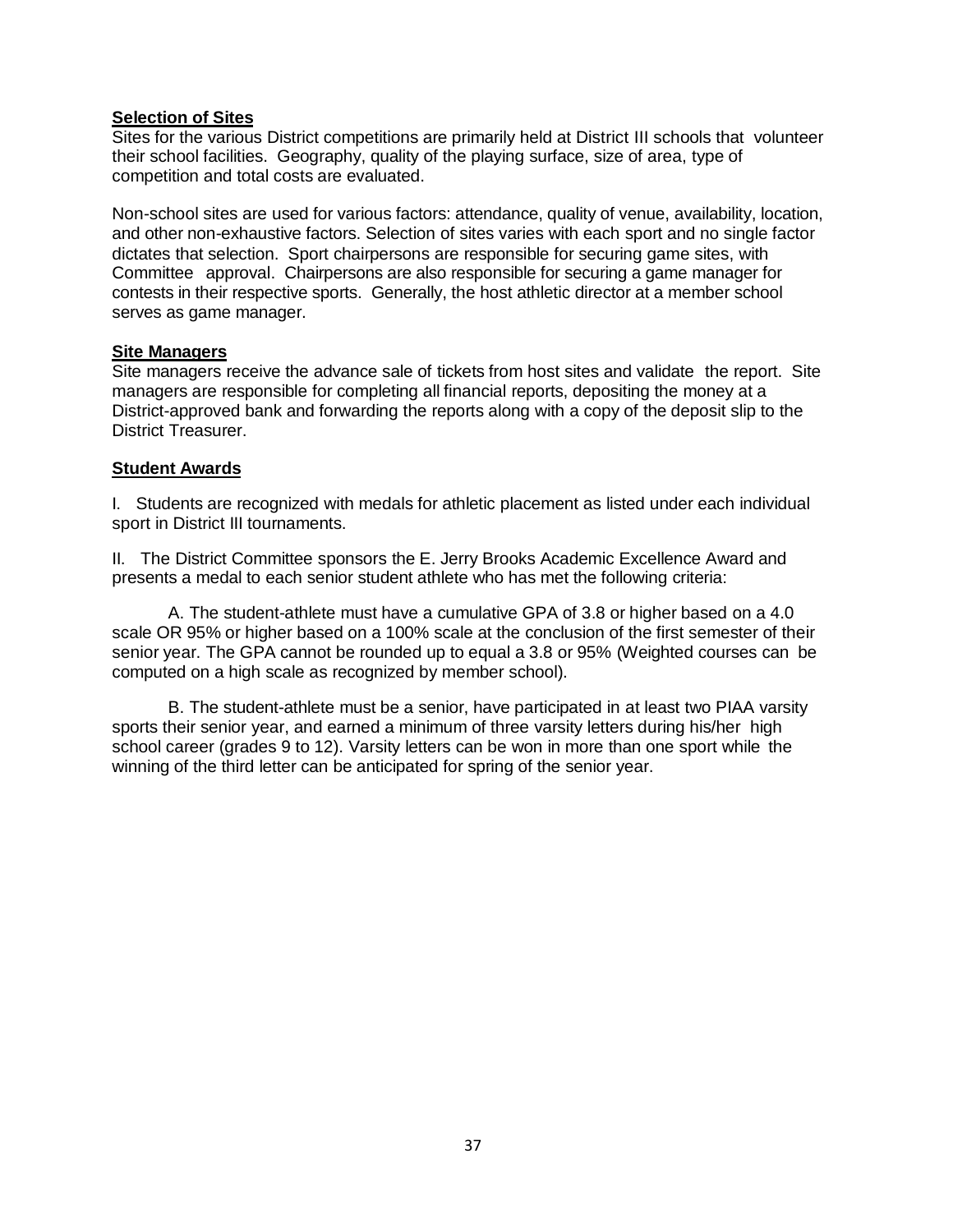C. The student-athlete must display good citizenship and sportsmanship, as defined by The Fundamentals of Sportsmanship in the PIAA Handbook:

- 1. Gain an understanding and appreciation for the rules of the contest
- 2. Exercise representative behavior at all times and has not received an

unsportsmanlike conduct disqualification in any contest

- 3. Recognize and appreciate skilled performances regardless of their affiliation
- 4. Exhibit respect for contest officials
- 5. Display openly a respect for the opponent at all times
- 6. Display pride in his/her actions at every opportunity

III. The District III Committee sponsors the Fackler-Hower Sportsmanship Award and presents a medal to one female and one male senior athlete. Sportsmanship is determined by the nominating school's student code of ethics and The Fundamentals of Sportsmanship in the PIAA Handbook (letter C above).

#### **Ticket Sales**

:

#### **ADMISSION PRICES**

| <b>Students</b> | \$4.00 |
|-----------------|--------|
| Adults          | \$6.00 |

These prices are for baseball, basketball, football, field hockey, lacrosse, soccer, softball, swimming & diving, track & field, volleyball and both team and individual wrestling per session. Student prices are for grades 1 through 12. Cross Country will charge \$10 per car (with more than one person in the vehicle) or \$5 per single or motorcycle for parking at the District III Cross-Country Championship.

Wrestling Individual Championships: Sectionals, & District III/SC Regionals Student (per session)  $$4.00$ <br>Adults (per session)  $$6.00$ Adults (per session) \$6.00

| <b>Wrestling Team Championships</b> |        |
|-------------------------------------|--------|
| Student (per session)               | \$4.00 |
| Adult (per session)                 | \$6.00 |

Complimentary admission may be provided to school entries and vary with the respective sport and the level of competition.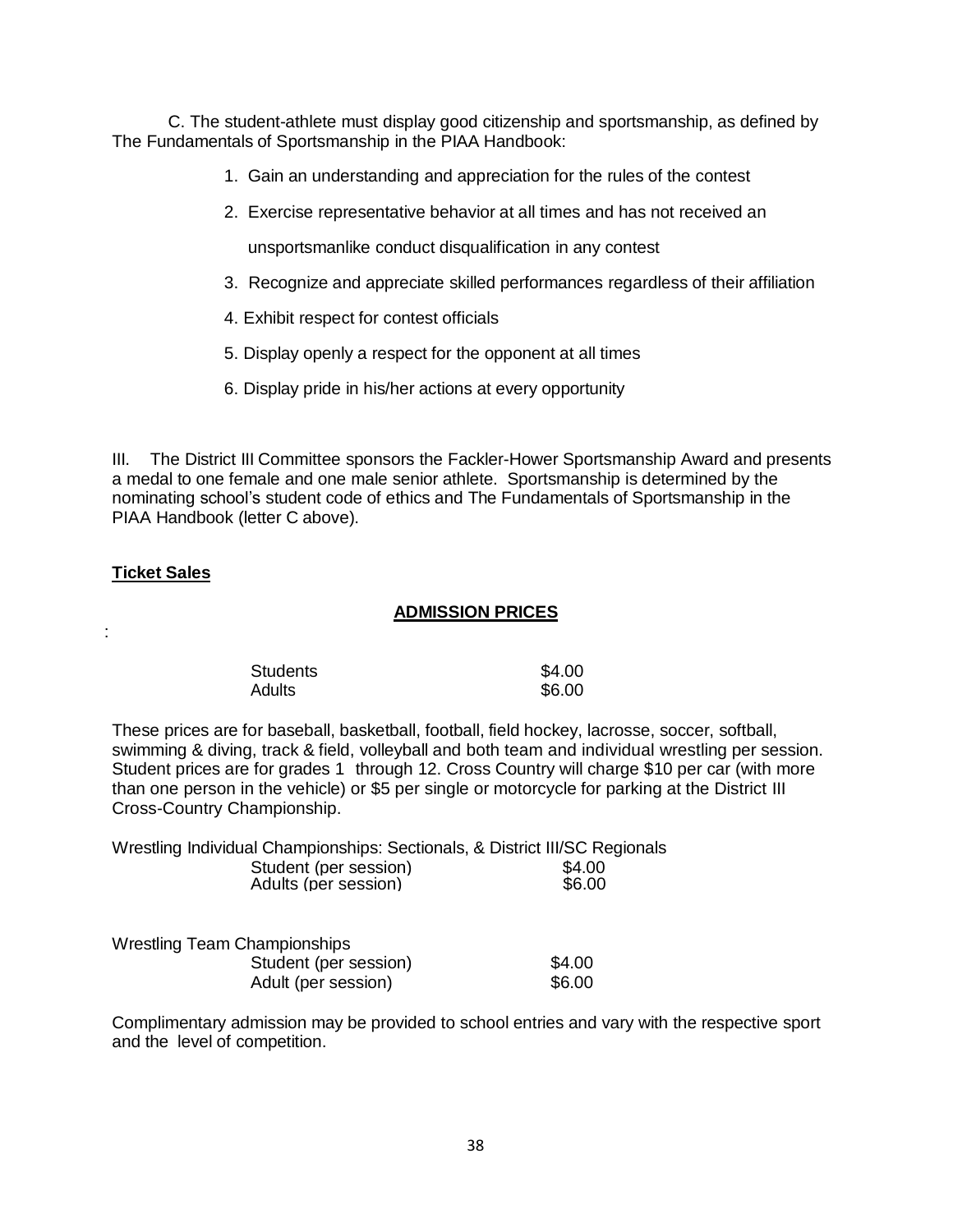Tickets for sale are provided by the District. The sports chairperson has the responsibility for preparing the tickets for each site or school. In doing so he records the numbers of tickets given to that site. The site manager has the responsibility of completing the game report, depositing the receipts and forwarding all paperwork to the Treasurer. Sports chairpersons are responsible for securing all unused tickets from game sites.

When tickets are sold in advance by the competing schools only a ticket at adult price is available at the gate. At all other times both student and adult tickets will be available at the game site.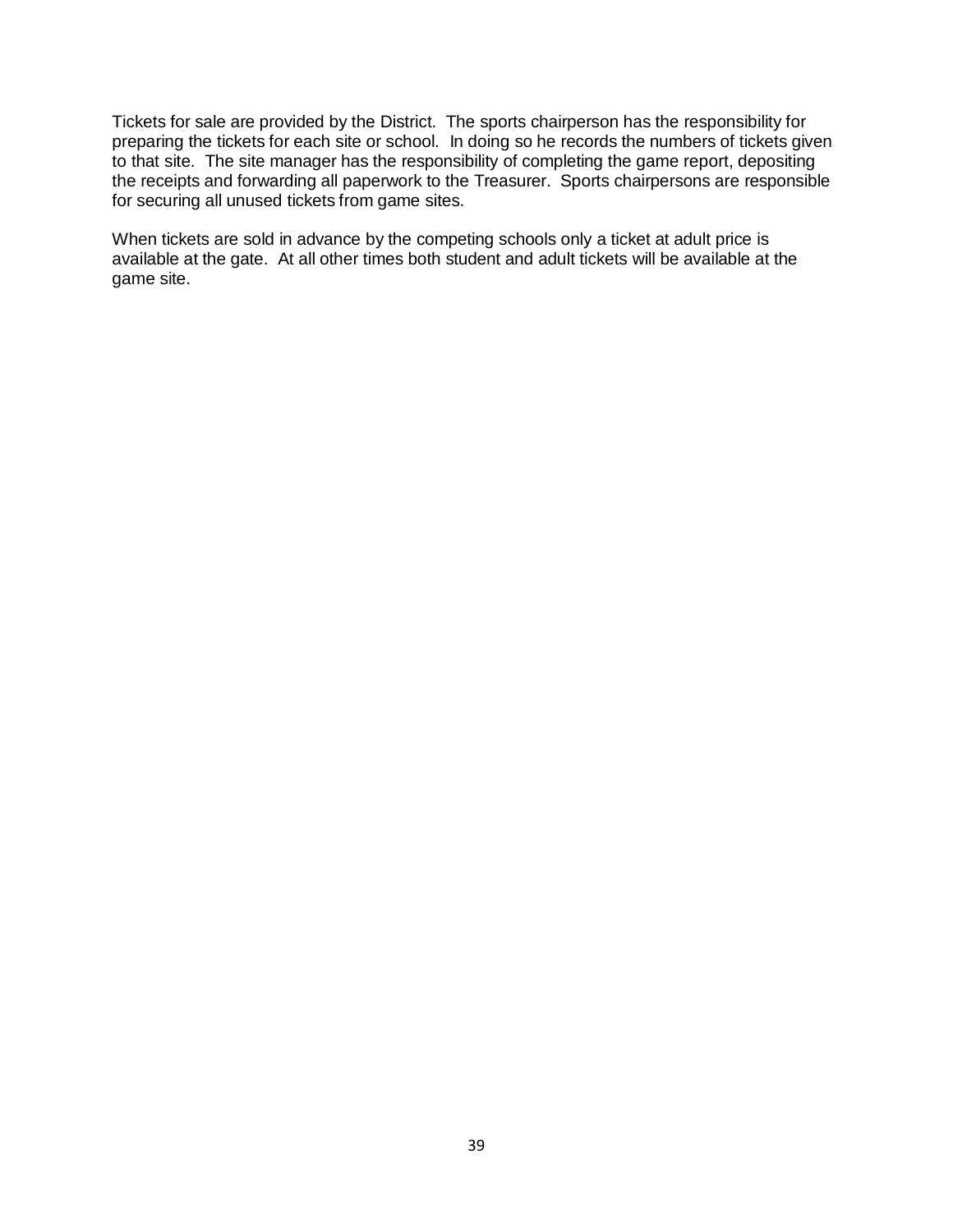#### **APPENDIX**

#### **BASEBALL/SOFTBALL**

Game Manager

<span id="page-42-0"></span>

| Single Game<br>Doubleheader<br>Tripleheader<br>Officials - all rounds  | \$100.00<br>\$150.00<br>\$200.00<br>\$88.00 |
|------------------------------------------------------------------------|---------------------------------------------|
| <b>BASKETBALL (Girls &amp; Boys)</b>                                   |                                             |
| Game Manager                                                           |                                             |
| Single Game<br>Two Games<br><b>Three Games</b><br>Officials-all rounds | \$100.00<br>\$150.00<br>\$200.00<br>\$88.00 |
| CROSS COLINTRY (Girls & Roys)                                          |                                             |

# **CROSS COUNTRY (Girls & Boys)**

| <b>Tournament Director</b> | \$150.00 |
|----------------------------|----------|
| <b>Officials</b>           | \$88.00  |

# **BOWLING (Girls & Boys)**

<span id="page-42-1"></span>

| Independent Tournament Director         | \$75.00  |
|-----------------------------------------|----------|
| <b>District III Tournament Director</b> | \$150.00 |
| Set Up                                  | \$150.00 |
| Scorekeeper                             | \$75.00  |
|                                         |          |

#### **FIELD HOCKEY**

Game Manager

| \$100.00 |
|----------|
| \$150.00 |
| \$ 88.00 |
| \$44.00  |
|          |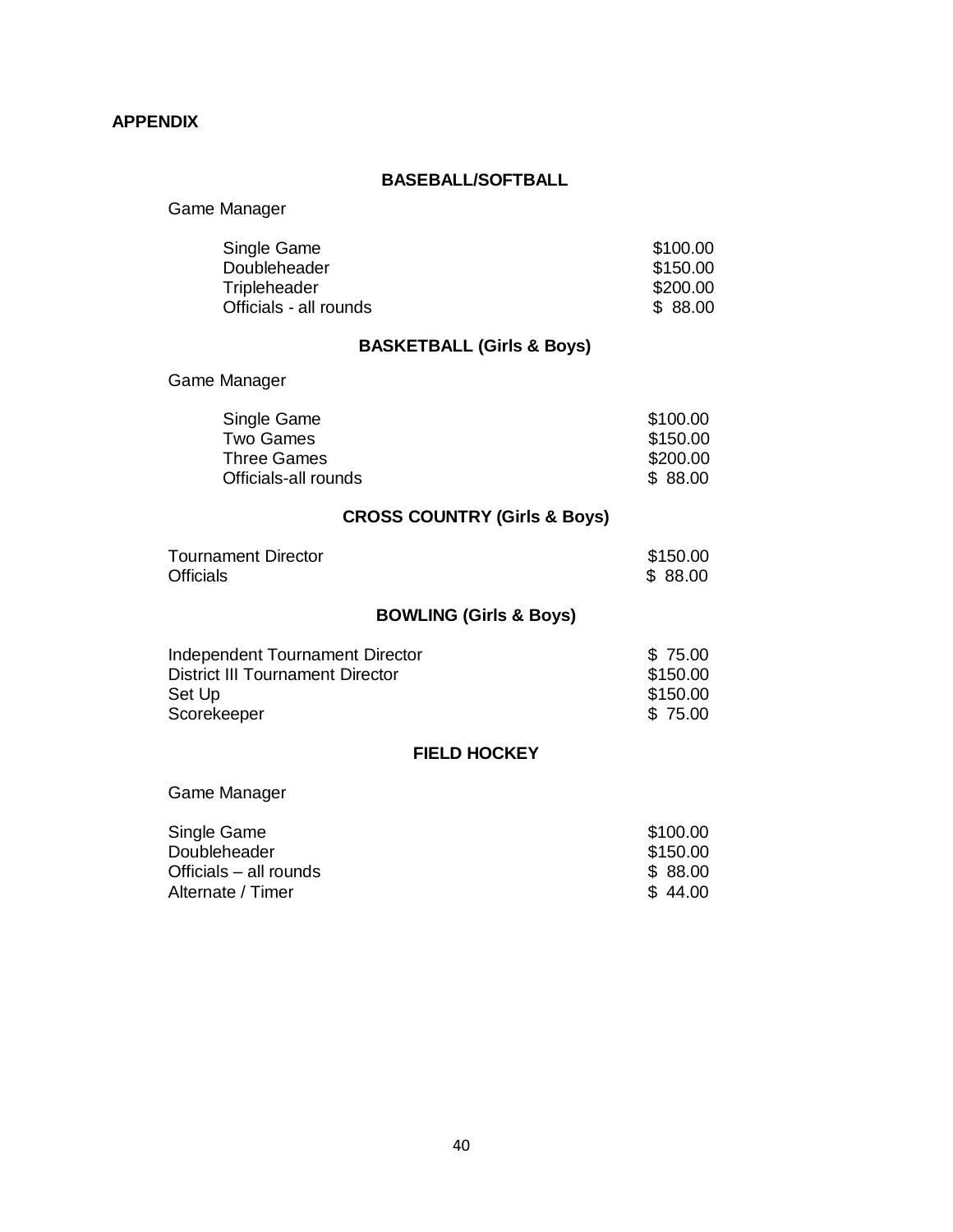## **APPENDIX (continued)**

#### **FOOTBALL**

| Game Manager              | \$125.00 |
|---------------------------|----------|
| Hershey Stadium Assistant | \$100.00 |
| Officials – all rounds    | \$88.00  |
| Chain crew                | \$44.00  |
|                           |          |

#### **GOLF**

| <b>Tournament Director</b> | \$250.00 |
|----------------------------|----------|
|                            |          |

# **LACROSSE (Boys and Girls)**

Game Manager

| Single Game            | \$100.00 |
|------------------------|----------|
| Doubleheader           | \$150.00 |
| Officials – all rounds | \$ 88.00 |

# **LACROSSE (Boys and Girls)**

Game Manager

| Single Game            | \$100.00 |
|------------------------|----------|
| Doubleheader           | \$150.00 |
| Tripleheader           | \$200.00 |
| Officials – all rounds | \$ 88.00 |

# **SWIMMING & DIVING (Boys and Girls)**

| \$250.00            |
|---------------------|
| \$88.00             |
| \$400.00            |
| \$33.00 per session |
|                     |
| \$37.00 per session |
| \$37.00 per session |
|                     |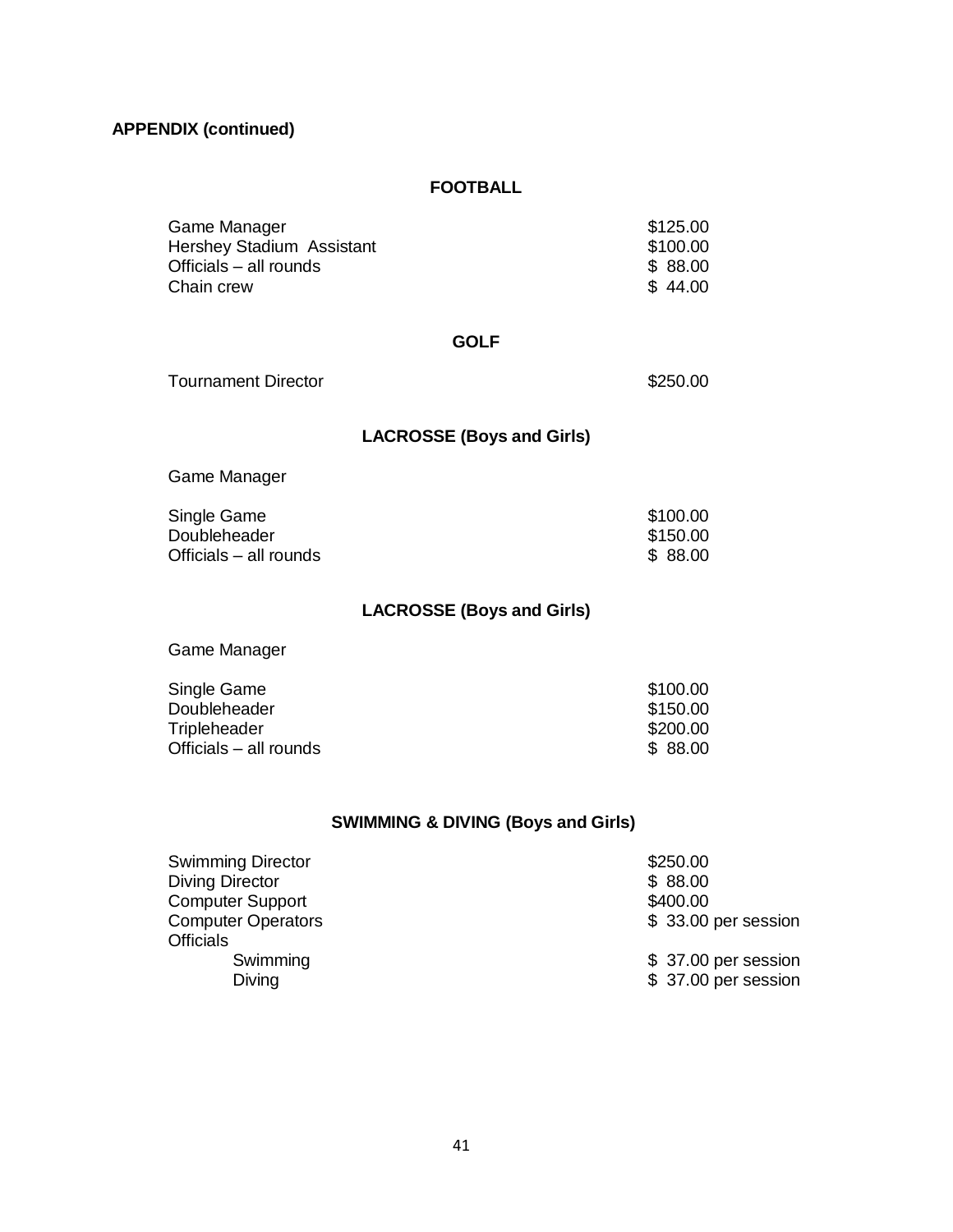## **APPENDIX (continued)**

## **TENNIS (Boys and Girls)**

| Game Manager (Singles and Doubles)             | \$100.00 per day   |
|------------------------------------------------|--------------------|
| Game Manager (Team)                            | \$ 30.00 per match |
| Officials – Roving Referee (Singles & Doubles) | \$ 85.00 per round |
| Officials – Roving Referee (Team)              | \$45.00 per match  |

## **TRACK & FIELD (Boys and Girls)**

Meet Director \$350.00 Table help  $$ 40.00 \text{ per session}$ Announcer \$ 60.00 per session Computer Support \$500.00 Computer Operators (2) 6 (2) \$250.00 all sessions

#### **VOLLEYBALL (Boys and Girls)**

Game Manager

Single Game \$100.00 Doubleheader \$150.00<br>Clerical assistance \$45.00 Clerical assistance Officials – single contest  $$88.00$ <br>Officials – doubleheader  $$132.00$ Officials – doubleheader  $$132.00$ <br>Lines – single contest  $$44.00$  non official Lines – single contest  $\frac{1}{2}$  Lines – single contest  $\frac{1}{2}$  and  $\frac{1}{2}$  and  $\frac{1}{2}$  and  $\frac{1}{2}$  and  $\frac{1}{2}$  and  $\frac{1}{2}$  and  $\frac{1}{2}$  and  $\frac{1}{2}$  and  $\frac{1}{2}$  and  $\frac{1}{2}$  and  $\frac{1}{2}$  and  $\frac{1}{2}$  an  $Lines - double header$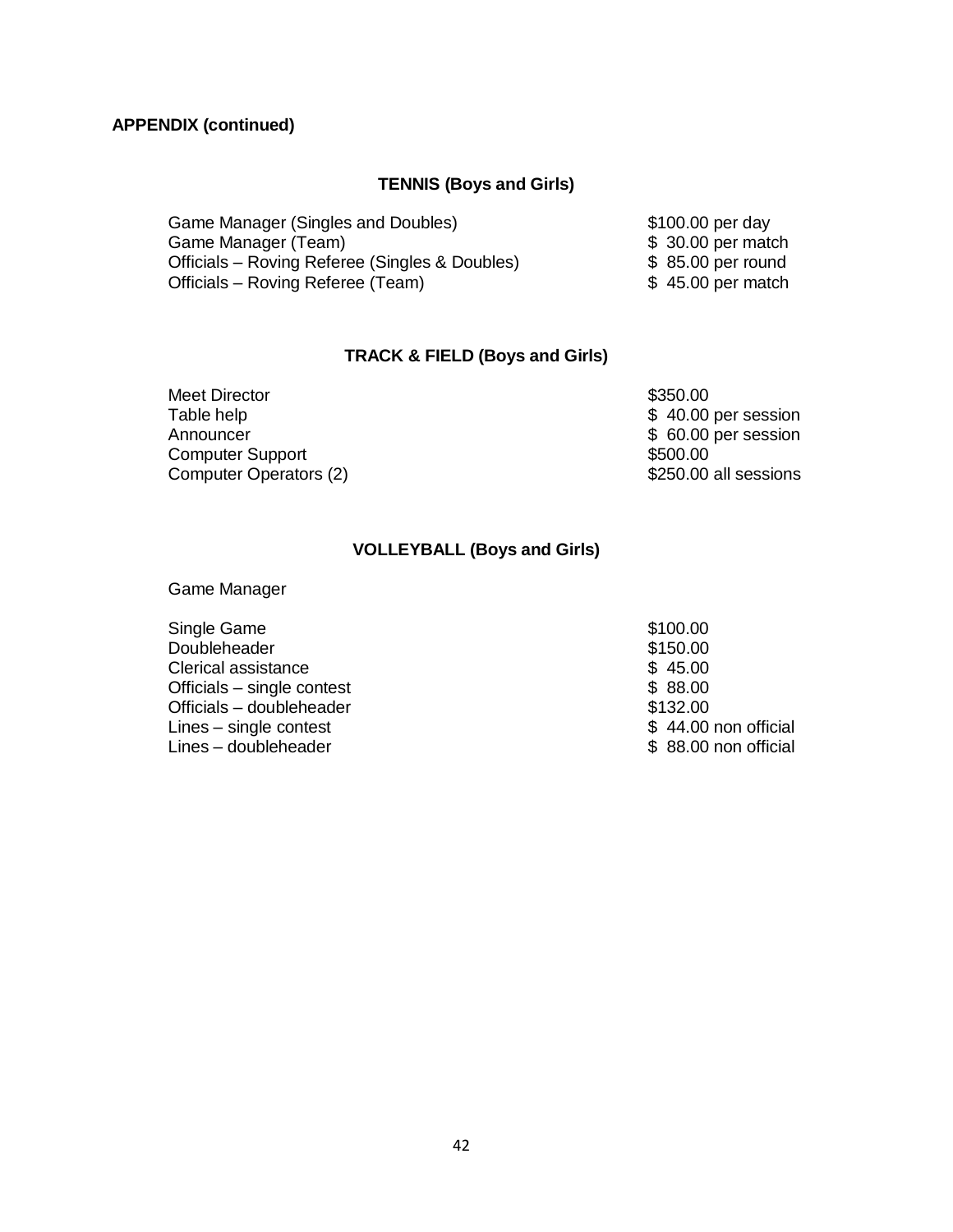# **APPENDIX (continued)**

#### **WRESTLING**

## **Team Championships**

Game manager

| Single Match           | \$100.00 |
|------------------------|----------|
| Doubleheader           | \$175.00 |
| Assistant Game Manager | \$ 50.00 |
| Officials - all rounds | \$ 88.00 |

## **Section Tournaments**

| <b>Tournament Manager</b>                              | \$300.00 |
|--------------------------------------------------------|----------|
| <b>Assistant Tournament Manager</b>                    | \$150.00 |
| Officials - all rounds                                 | \$165.00 |
| Announcer                                              | \$85.00  |
| Scorers and Timers - all sessions, inclusive           | \$85.00  |
| Official serving as weighmaster (selected by District) | \$10.00  |
| Head Official additional fee, per round                | \$10.00  |

# **District III 3A and 2A Championships**

| <b>Tournament Manager</b>                              | \$450.00        |
|--------------------------------------------------------|-----------------|
| Officials - all rounds, inclusive                      | \$230.00        |
| Officials – preliminaries and quarterfinal rounds only | \$115.00        |
| Announcers (2)                                         | \$130.00 apiece |
| Scorers and Timers - all sessions, inclusive           | \$115.00        |
| Weighmaster                                            | \$60.00         |

Score Clocks: The District has established a rental fee of \$200 per day for rental of the 4-sided floor clocks.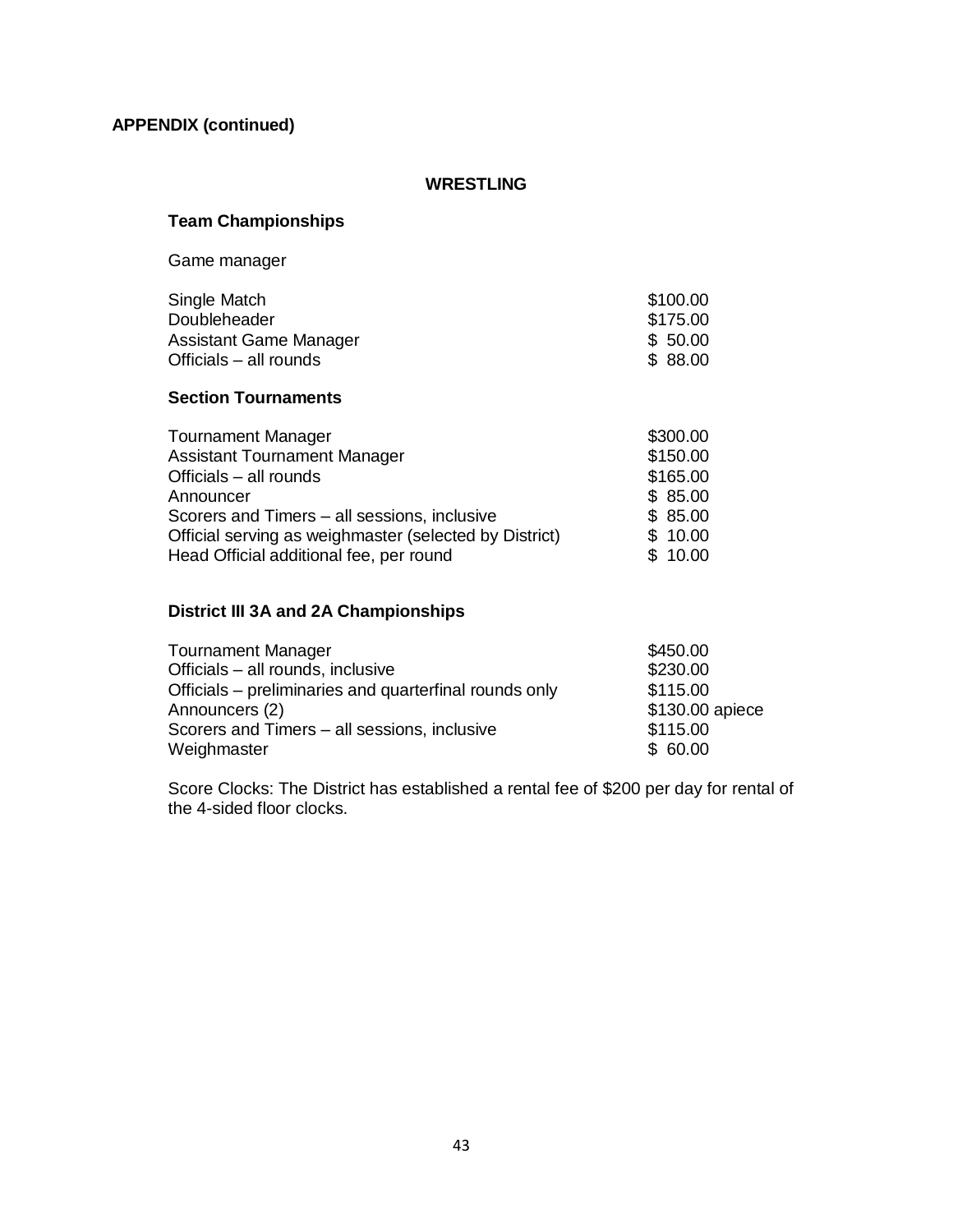# PIAA District III Minimum Payment Schedule for Certified Athletic Training Services *Effective July 1, 2017*

(This is an unsigned copy of the contract)

#### **Securing Athletic Training Services**

The Host Game Manager is responsible for securing a Certified Athletic Trainer (ATC) to provide on-site athletic training services for the duration of the District III event. The following is a suggestion for obtaining athletic training services:

- 1. The first option should be given to the Host ATC that provides athletic training services to site. If there is no ATC at the Host site, or the ATC is unavailable, the second option is for the Game Manager to contact the schools competing in the event, the home team first, then visitors, to determine if either team will have an athletic trainer traveling to the event and if he/she would be willing to provide medical coverage to both teams for payment.
- 2. Schools who employ an ATC full-time through the district: make sure your ATC knows about the District III event ahead of time (24hrs minimum) so appropriate steps can be taken to ensure all regular school responsibilities are covered in addition to the District III event. (For example, the Fall play-off season extends well into the regularly scheduled winter season, additional athletic training help may be needed to accommodate the needs of both the winter athletes and the PIAA District III play-off event.)
- 3. Schools with contracted athletic training services: contact the company responsible for providing athletic training services to your school and make sure the ATC servicing the contract leaves enough time to provide coverage for your play-off event. For example, if your contract states that an ATC provides 20 hours a week make sure the ATC includes the district game as part of those 20 hours. OR You can contract w/ the company to extended hours for extra compensation.
- 4. Schools or sites without an ATC: contract athletic training services through a local physical therapy company that hires clinical ATC's, or who provide contracted athletic training services to local area schools.

Party Responsible for Paying for Athletic Training Services

- 1. Regardless of whether or not the Host School's team is participating in the District III play-off event, the Game Manager will pay the Certified Athletic Trainer the same day out of the District III gate receipts. In the event that the payment amount is over \$100., a check will be issued and mailed.
- 2. No mileage reimbursement is provided to the Certified Athletic Trainer providing medical coverage at the PIAA District III play-off event.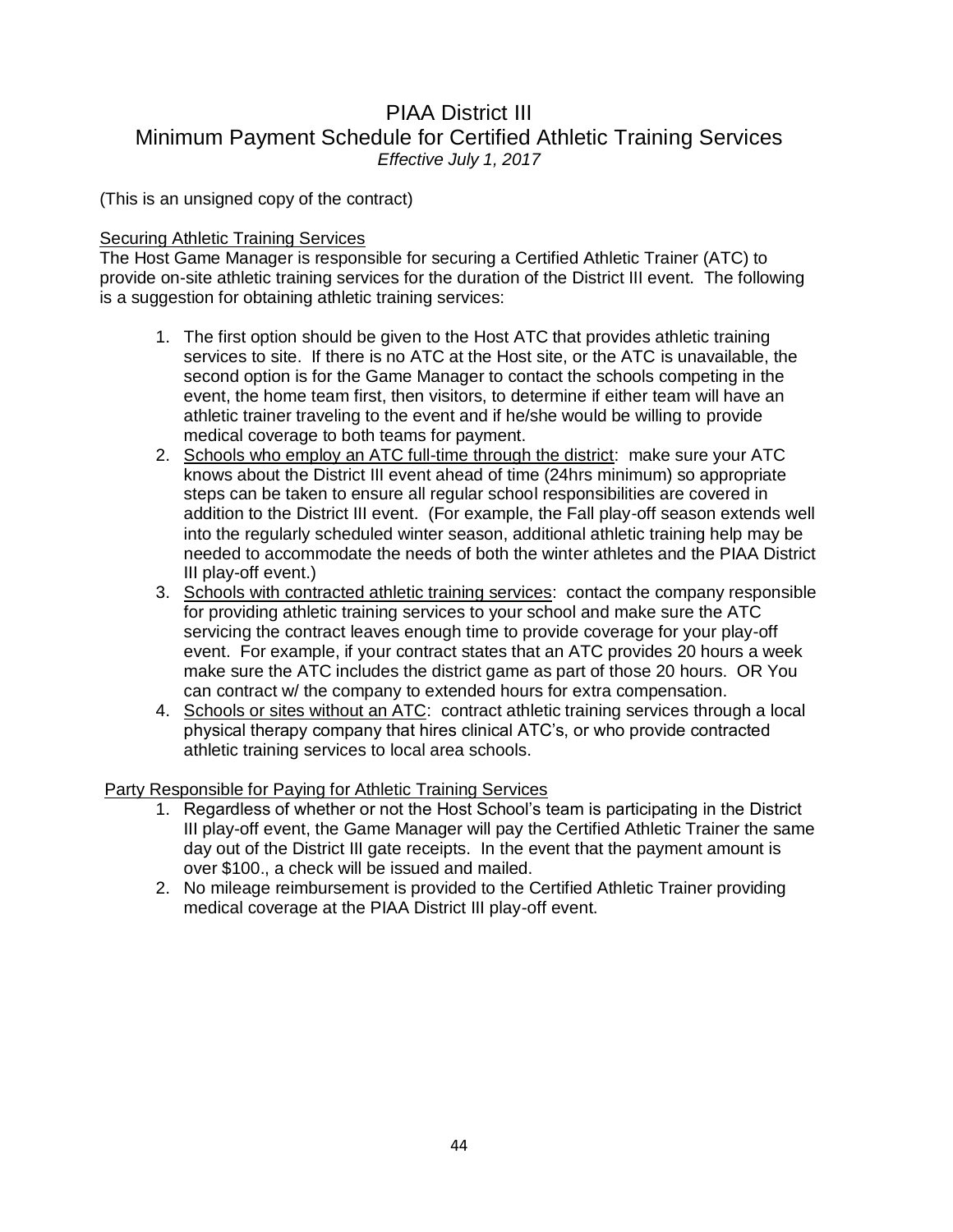#### Minimum Payment Schedule for Athletic Training Services

## The following is payment schedule for Certified Athletic Training services determined by event

|                                   | <b>Basketball</b><br>Volleyball                                          | 1 per court             |                                   |          |       |  |  |
|-----------------------------------|--------------------------------------------------------------------------|-------------------------|-----------------------------------|----------|-------|--|--|
| Per Contest                       | <b>Field Hockey</b><br>Soccer<br>Lacrosse<br><b>Baseball</b><br>Softball | per field               | \$60                              | \$100    | \$140 |  |  |
|                                   | Wrestling dual                                                           | per mat                 |                                   |          |       |  |  |
|                                   | Football                                                                 | per field               | \$85                              |          |       |  |  |
| All Day<br>Events/<br>Tournaments | <b>Tennis</b><br>Golf                                                    | 1 available<br>per site |                                   | \$80/day |       |  |  |
|                                   | Swim/dive                                                                | 1 per pool              |                                   |          |       |  |  |
|                                   | Wrestling<br><b>Sectionals</b>                                           | 1per mat +1             | \$25/hour (Maximum \$250 per/day) |          |       |  |  |

Note A: This fee is paid only to Certified Athletic Trainers (ATCs)

Note B: "One Contest" is defined as one game, meet, match, session, etc.

- Note C: It is the District III-appointed Game Manager's responsibility to secure a Certified Athletic Trainer.
- Note D: Certified Athletic Trainers are recommended to carry their own individual medical liability insurance policy while contracting with District III to provide athletic training services. District III does not provide medical liability insurance coverage for Certified Athletic Trainers.
- Note E: Certified Athletic Trainers are recommended to work within their scope of practice, under the Pennsylvania license and supervision of a physician (MD or DO). Certified Athletic Trainers are encouraged to have established Standard Operating Procedures with a physician that include providing athletic training coverage at District III events.
- Note F: Regardless of whether or not the Host School's team is participating in the District III play-off event, the Game Manager will pay the Certified Athletic Trainer the same day out of the District III gate receipts, as is the case for officials and game personnel. In the event that the payment amount is over \$100.a check will be issued and mailed.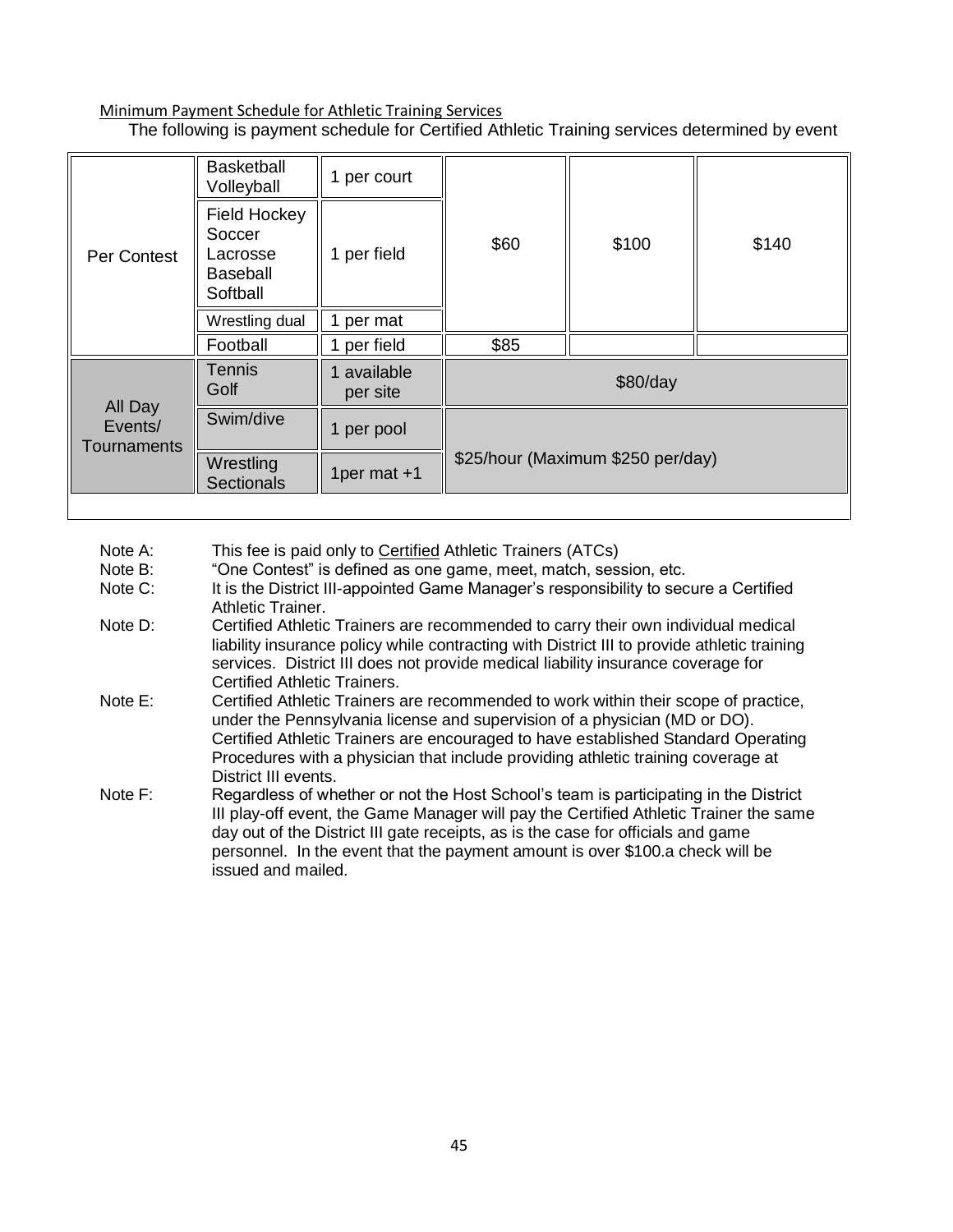#### Liability Coverage for Athletic Training Services

- 1. Supervision In the state of Pennsylvania, all ATC's are required by law to work under the supervision of a licensed Physician. The following are a few guidelines to follow in order to make sure your liability is covered in the event of an emergency:
	- a. The Host ATC must have current, written Standard Operating Procedures with licensed Physician (MD or DO) that includes District III event coverage.
		- i. If the Host School has a participating team, then the ATC is working under the guidance of the school's Team Physician for his/her own athletes. The Team Physician must, in writing, extend his license to allow the Host ATC to provide athletic training services to the opponents, since this is not a regular season contest.
		- ii. If the Host School DOES NOT have a participating team the Host ATC is not working w/ any of his/her own athletes. In this case, the ATC is an independent contractor and MUST have his/her own written agreement with a supervising licensed physician in order to provide independent athletic training services for athletes competing in League and District III play-off events, as is required under State Board of Osteopathic Medicine, Title 49 of the Professional and Vocational Standards, Chapters 16, 18 and 25.
- 2. Medical Liability Insurance Coverage:
	- a. The ATC contracted by the League, or District play-off event, MUST be covered by a professional liability insurance policy:
		- i. ATC's working with their own team the employing school should have professional liability insurance on their own employee. This employee is then protected by the school plan when providing services to his/her own team. At play-offs, this ATC has no responsibility to the opponents and therefore may not be covered if he/she renders care to an opponent.
		- ii. Host ATC's Defined as ATC's working as an independent contractor for a League or District play-off event without their team participating. In this situation, the ATC is working outside the scope of his/her employment responsibilities and is not covered by the employer's liability insurance. Consequently, the ATC who is receiving payment for services must have THEIR OWN professional liability insurance coverage from Marsh (\$213-249/yr) or HPSO (\$200/yr). Both of these policies have a moonlighting clause that protects athletic trainers who work a limited number of hours outside their scope of employment (Marsh – can not exceed 15% of total full-time working hours, HPSO – can not exceed 120 hours).

# Coverage Responsibilities of the Certified Athletic Trainer

The Certified Athletic Trainer will:

- Be on-site and available 1 hour prior to the start of competition to prepare all athletes and remain ½ hour at the conclusion of event. The certified athletic trainer may leave only after returning all equipment to its proper place, checking with the coaching staff to ensure all athletes have received Post-event care, and reported to the game manager that all duties have been completed.
- Provide preventative taping and treatments, if available, of athletic injuries.
- Provide emergency evaluation and identification of all athletic injuries.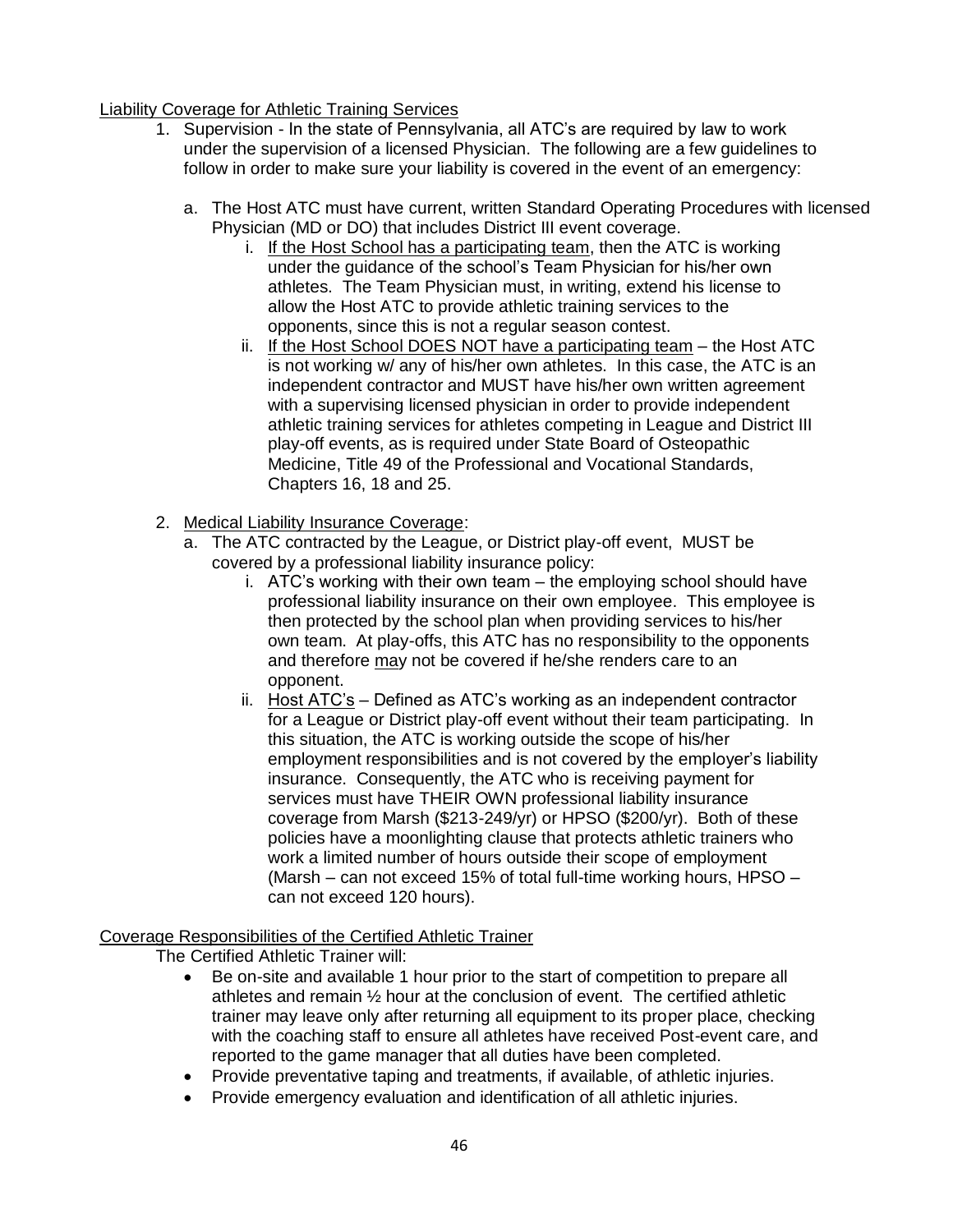- Provide immediate care of all athletic injuries, including the provision of splints, crutches and AED, as needed.
- Provide organization and administration of all athletic training services, possibly including physician services, stand-by EMS or other.
- Provide proof of current Emergency Cardiac Care certification.
- provide proof of Athletic Training certification, current Pennsylvania license and is a member in good standing with the National Athletic Training Association Board of Certification
- Provide proof of criminal and child abuse clearances, if needed

The certified athletic trainer will NOT be responsible to:

- Provide ice/water/cups. Each team is responsible to supply their own needs.
- Provide medical supplies for the prevention of athletic injuries. Each team is responsible for bringing their own well-supplied medical kit, complete with the items needed to tape or brace a previously evaluated and on-going athletic injury.
- Provide access to or the use of electrical modalities such as ultrasound and electrical stimulation. The only therapeutic modality that will be provided will be ice. Heat will only be provided at the availability and discretion of the supervising ATC. All other modalities require a prescription for use and will not be rendered in any case.
- Provide medical treatment to anyone but the competing athletes. The contracted Certified Athletic Trainer's first priority is to the athletes who are competing in a District III event. All others, including coaches, officials, fans and by-standers, may be treated upon the discretion of the Certified Athletic Trainer under the Good Samaritan Law.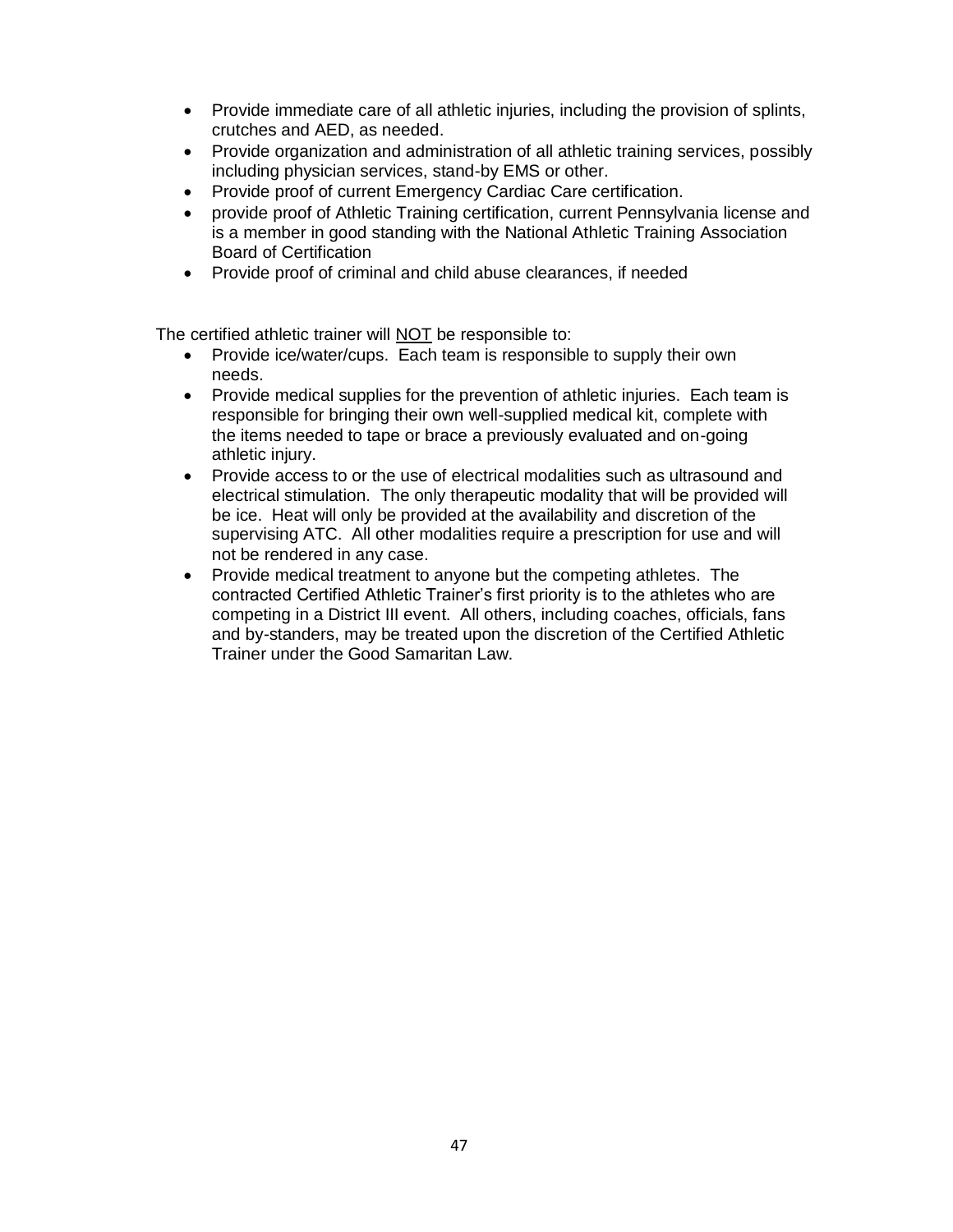#### PIAA DISTRICT III Sports Medicine Coverage of Cross Country, Individual Wrestling and Track Championships

William Vollmar, or his designee, with help as he sees necessary, agrees to provide services for medical coverage for the participating athletes of the District III cross country, individual wrestling and track championships under the following conditions:

- 1. A head athletic trainer from one of the District III schools will be appointed who will be responsible for contacting additional athletic trainers and other medical personnel, including additional physicians, to help work the event. The first head athletic trainer will be William "Sonny" Mills. Subsequent head athletic trainers will be appointed by mutual agreement. The head athletic trainer will be approved through mutual agreement by the District III Committee.
- 2. I, or the head athletic trainer noted above, will be contacted at least four months prior to the event so that there is adequate time to arrange for proper coverage and to clear schedules.
- 3. This proposal only applies to the one-day cross country championships in the fall, the two-day individual wrestling championships held in the winter, and the two-day track championships held in the spring.
- 4. \_\_\_\_\_\_\_\_\_\_\_\_\_\_\_\_will cover the Standard Operating Procedures (SOPs) of the athletic trainers working the event.
- 5. \_\_\_\_\_\_\_\_\_\_\_\_\_\_\_\_\_will approve all athletic trainers and other medical personnel prior to the event for them to be able to work. Every attempt will be made to include new qualified athletic trainers on a gradual basis.
- 6. District III will ensure that an ambulance and an AED (automatic defibrillator) are available on-site and will cover any costs associated with this.
- 7. The payment schedule, to be paid by District III to each working individual, will be as follows:
	- a. \$25.00/hour for athletic trainers
	- b. \$150/day for physicians
- 8. Number of athletic trainers for adequate medical coverage under normal circumstances (may be increased depending on specific needs of the event):
	- a. Cross-country 6 (2 medical tent, 2 finish line, 2 course)
	- b. Track & Field  $-8$  (2 medical tent, 2 finish line, 1 throws, 1 jumps, 2 rovers)
	- c. Wrestling Tournament number of mats, plus two (6 mats = 8 trainers)
- 9. Number of physicians for adequate medical coverage (will include at least one Orthopedic Surgeon and one primary care Sports Medicine Specialist):
	- a. Cross-country 2
	- b. Track  $&$  Field  $-4$
	- c. Wrestling Tournament 4
- 10. District III will provide meals and adequate time for the medical personnel to eat so that they can cycle on a rotating basis to continue to provide adequate medical coverage. Time for skin check during the lunch break must be taken into consideration.
- 11. Each athletic trainer will be responsible for ensuring medical liability insurance coverage either through their school or under an individual policy along with a District III medical liability policy.
- 12. District III will pay for supplies for taping and other on-site treatment of the athletes. Cost will depend on the number of injuries, but unused items will be stored, either